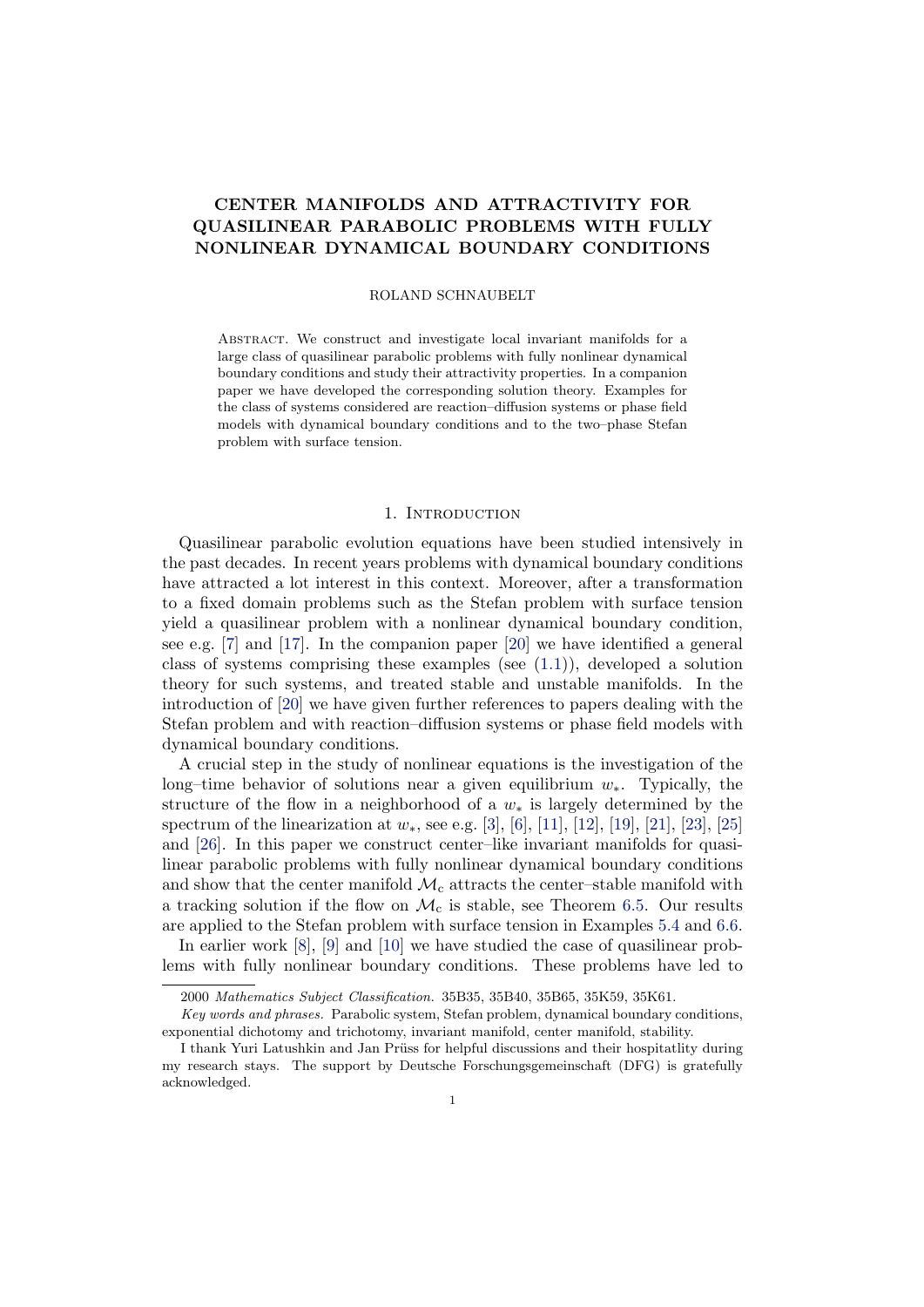various new problems, e.g. one had to parametrize the nonlinear solution manifold and the resulting chart enters in the fixed point problems. The necessary spectral information is carried by the semigroup governing of the linearized problem with 0 boundary conditions. To combine it with the nonlinear boundary conditions, we had to use extrapolation theory for the semigroup. Another difficult came from the solution spaces for such problems which involve time regularity. This forced us to introduce nonautonomous and nonlocal cutoff functions in the contruction of local center–like manifolds.

In this paper we also add a dynamical boundary condition and consider the system

<span id="page-1-0"></span>
$$
\partial_t u(t) + \mathcal{A}(u(t), \rho(t))u(t) = \mathcal{R}(u(t), \rho(t), \dot{\rho}(t)), \text{ on } \Omega, t > 0,
$$
  
\n
$$
\partial_t \rho(t) + \mathcal{D}_0(u(t), \rho(t)) = 0, \text{ on } \Omega, t > 0,
$$
  
\n
$$
\mathcal{D}_j(u(t), \rho(t)) = 0, \text{ on } \partial\Omega, t \ge 0, j = 1, \dots, m,
$$
  
\n
$$
u(0) = u_0, \text{ on } \Omega,
$$
  
\n
$$
\rho(0) = \rho_0, \text{ on } \Sigma,
$$
  
\n(1.1)

on a spatial domain  $\Omega$  which either has the smooth boundary  $\Sigma$  (one phase setting) or is the disjoint union of two domains whose boundary consists of the common part  $\Sigma$  and possibly of further disjoint 'outer parts' (two phase setting). On these outer parts we impose linear boundary conditions not shown in [\(1.1\)](#page-1-0). The solutions u and  $\rho$  take values in finite dimensional vector spaces.

In  $\Omega$  act the main quasilinear diffusion type operator  $\mathcal A$  of (differential) order  $2m$  and the lower order perturbation  $R$ . On the boundary we have a dynamical boundary condition governed by the nonlinear term  $\mathcal{D}_0$  and static boundary condition governed by  $\mathcal{D}_1, \cdots, \mathcal{D}_m$ . One can also consider this system as an evolution equation for the function  $w = (u, \rho)$ , where u and  $\rho$  are directly coupled via the nonlinearities and also via the static boundary condition. In the operators  $\mathcal{D}_i$  the orders with respect to u are stricly less than  $2m$ . However, the orders in  $\rho$  are not bounded apriori. The solution space for  $\rho$  has to be adapted to the degree of unboundedness of these operators. We will assume that the nonlinearities are  $C<sup>1</sup>$  on the solution spaces of the linear theory and that the resulting linearized boundary value problems are normally elliptic and satisfy Lopatinsky–Shapiro conditions. (See Section [2.](#page-3-0))

Our approach is based on results about maximal regularity of type  $L_p$  for inhomogeneous linear boundary value problems from [\[5\]](#page-39-5). In our work the equations in [\(1.1\)](#page-1-0) at the boundary are understood classically and the evolution equation in  $\Omega$  holds in  $L_p$  sense. This setting was proposed for the Stefan problem with surface tension in [\[7\]](#page-39-0) and has proved to be very successful, see e.g. [\[17\]](#page-40-0). In other approaches boundary conditions are understood only in a weak sense on the state space of the resulting flow, see e.g.  $[1]$ ,  $[2]$ ,  $[22]$ ,  $[23]$ . Another possibility is the treatment in the framework of higher regularity which also covers fully nonlinear problems, but requires more compatibility conditions and does not give smoothing effects, see e.g. [\[11\]](#page-40-2), [\[12\]](#page-40-3).

One main difficulty in [\(1.1\)](#page-1-0) is the occurence of a time derivative of the second component  $\rho$  in the evolution equation for u. Such terms arise if one transforms a problem with moving boundaries to a fixed domain, cf. Example 2.2 in [\[20\]](#page-40-1)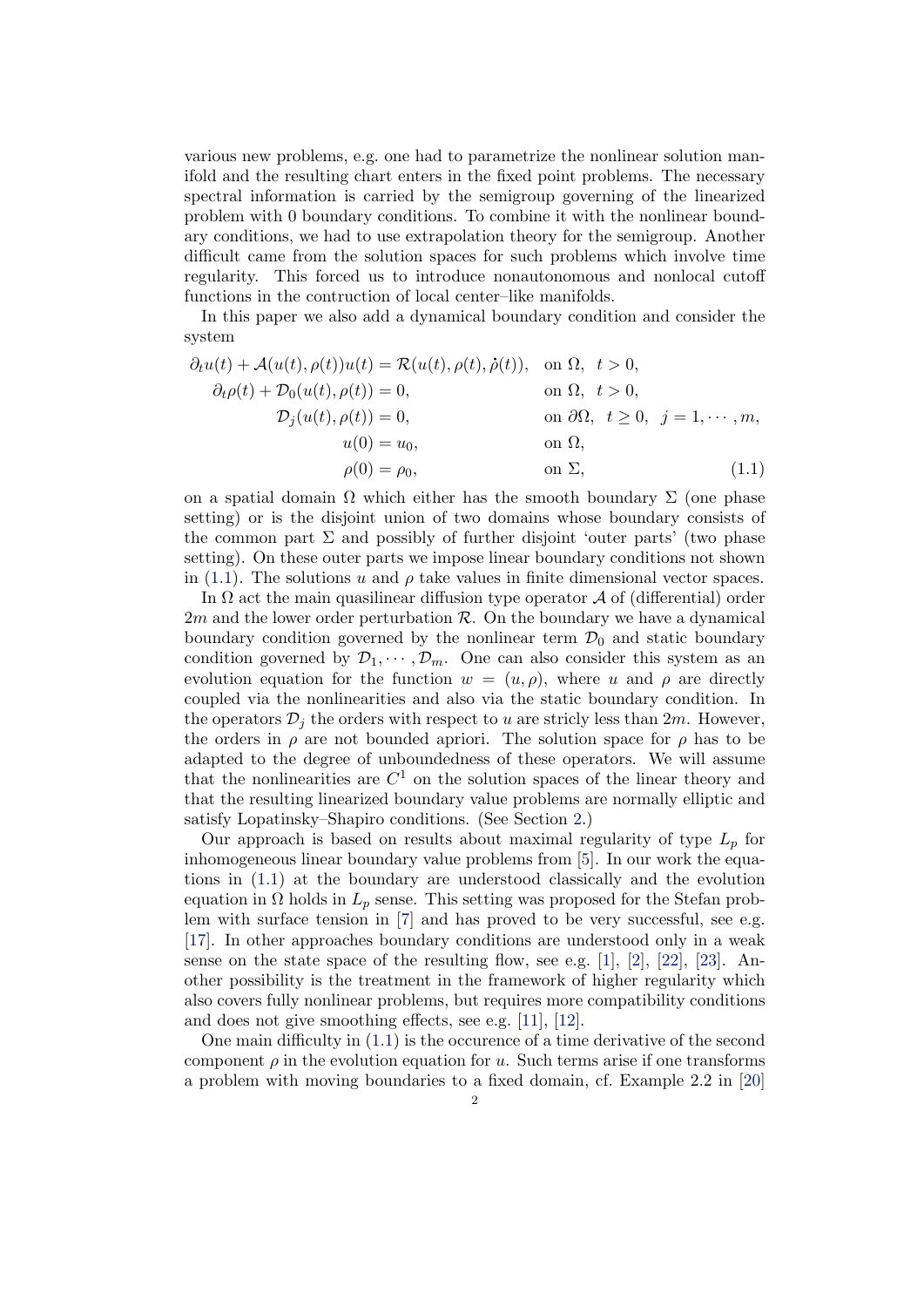or [\[7\]](#page-39-0), [\[17\]](#page-40-0). In the solution of the nonlinear problem this term can be treated as a perturbation, which requires the solution space of  $\rho$  to provide extra time regularity of  $\partial_t \rho$ .

In [\[20\]](#page-40-1) we have established the local wellposedness of [\(1.1\)](#page-1-0) and showed a smoothing effect of the solution with corresponding estimates which give extra regularity of some of the invariant manifolds, see e.g. Theorem  $4.6(f)$  $4.6(f)$ . This property is crucial for the convergence analysis in Section [6.](#page-29-0) The solution manifold still incorporates the static boundary conditions (as in [\[8\]](#page-39-4), [\[9\]](#page-40-9), [\[10\]](#page-40-10)), but now also a 'dynamical' regularity constraint coming from the dynamical boundary condition. The latter arises because  $\partial_t \rho(t)$  possesses extra space regularity which must also be fulfilled by  $\mathcal{D}_0(u(t), \rho(t))$ . We found a suitable parametrization for the solution manifold which allowed to handle this difficulty. However, these nonlinear compatibility conditions play an important role all over the paper.

Moreover, the semigroup generated by the linearization lives on a smaller state space than the nonlinear problem which makes it diffucult to combine the maximal regularity theory for the linearized problems (from [\[5\]](#page-39-5)) with the spectral decompositions of this semigroup. For instance, the spectral projections do not leave invariant the solution spaces, which causes trouble in Section [6.](#page-29-0)

In our main results we then develop a rather complete theory for the center– like manifolds in Theorems [4.6,](#page-17-0) [5.1,](#page-20-0) [5.2](#page-25-0) and Corollary [5.3.](#page-28-1) If the flow on the center manifold is stable, we can show that small solutions and those starting on the center–stable manifold converge to a solution on the center manifold, see Theorems [6.3](#page-36-0) and [6.5.](#page-38-0) In our arguments we use the implicit function theorem and methods knwon from dynamical systems, but these tools have to be combined with the sophisticated technical devices needed for the system [\(1.1\)](#page-1-0).

We apply our results to the Stefan problem with surface tension in Examples [5.4](#page-28-0) and [6.6,](#page-39-3) using the description of equilibria and the spectrum of the linearization provided by [\[15\]](#page-40-12). Except for a degenerate case, the center manifold here only consists of equilibria, and depending on the parameters there is a one dimensional unstable manifold or none. As noted in these examples in the recent paper [\[17\]](#page-40-0) the asmptotic stability of the center manifold of a closely related system was shown if there is no unstable spectrum, and also global properties were established there. Our results provide here additional information, as described in Examples [5.4](#page-28-0) and [6.6.](#page-39-3) Moreover, the approach of [\[17\]](#page-40-0) only works for center manifolds consisting of equlibria only (see [\[16\]](#page-40-13) and [\[18\]](#page-40-14) for related results for linear boundary conditions). Our apporach is more flexible and also suited for bifurcation arguments as in [\[22\]](#page-40-11), for instance.

In Sections [2](#page-3-0) and [3](#page-7-0) we recall the setting and the solution theory used and established in [\[20\]](#page-40-1) to make this paper readable independently of [\[20\]](#page-40-1) (though it makes it also longer). In Section [4](#page-14-0) we treat the center manifold and recall the necessary facts about a nonautonomous cut off introduced in [\[10\]](#page-40-10). The following section is devoted to the center–stable and center–unstable manifolds. The last section treats the convergence analysis.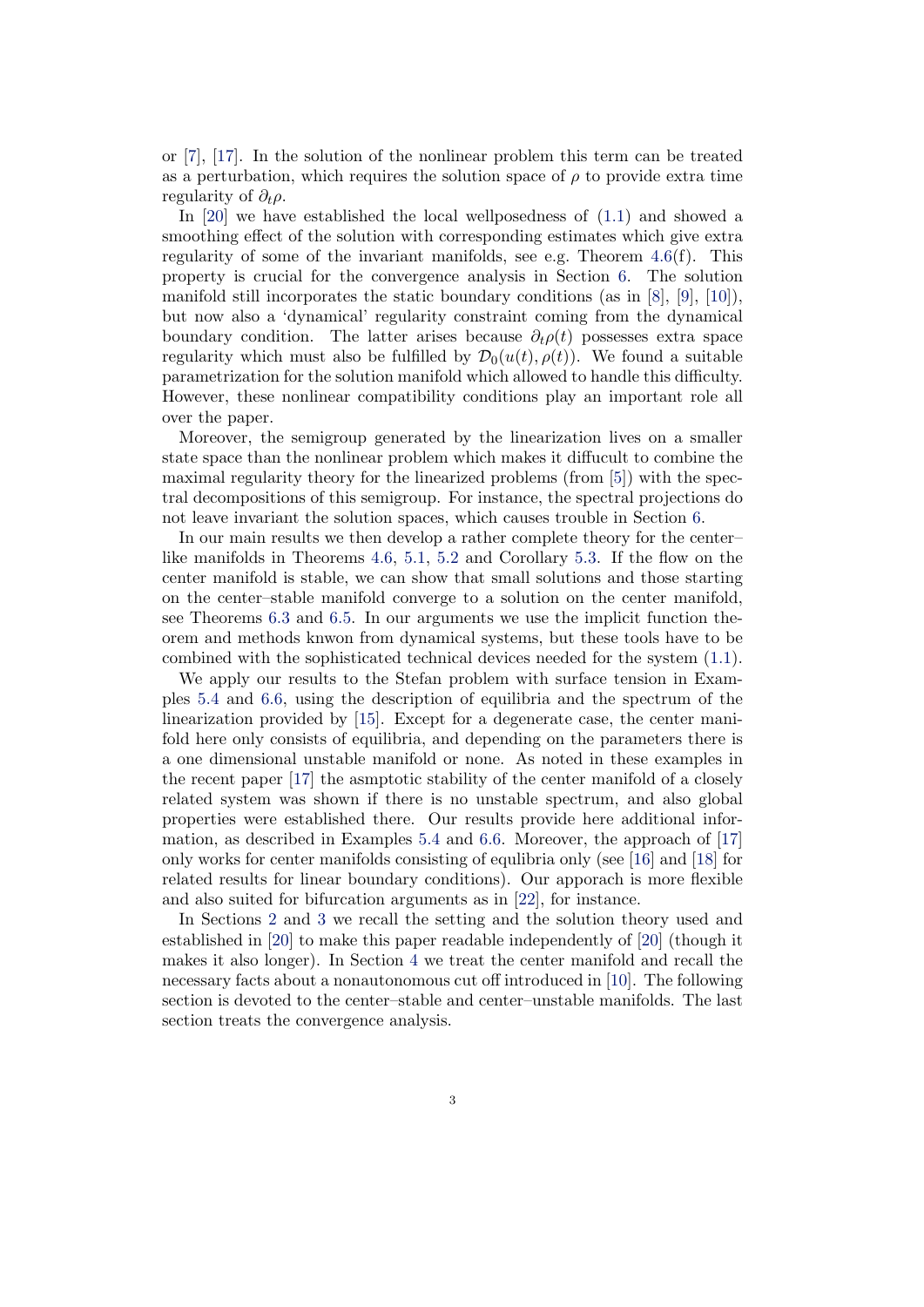### 2. Setting and function spaces

<span id="page-3-0"></span>We first describe our setting and introduce the relevant spaces. For more details, references and proofs, we refer to Section 2 of  $[20]$ . We denote by c a generic constant and by  $\varepsilon : \mathbb{R}_+ \to \mathbb{R}_+$  a generic nondecreasing function with  $\varepsilon(r) \to 0$  as  $r \to 0$ . Moreover,  $J \subset \mathbb{R}$  is an interval with a nonempty interior. Other notation is listed in the introduction of [\[20\]](#page-40-1).

We fix numbers  $m \in \mathbb{N}$ ,  $m_j \in \{0, 1, 2m - 1\}$ , and  $k_j \in \mathbb{N}_0 \cup \{-\infty\}$  for  $j \in \{0, 1, \ldots, m\}$ , describing the order of the differentiable operators appearing in [\(1.1\)](#page-1-0), where  $k_j = -\infty$  if  $\mathcal{D}_j$  does not depend on  $\rho$ , see (R) and [\(2.15\)](#page-6-0) below. We have  $m_i < m$ , but  $k_i$  is not restricted apriori. We consider two different types of domains.

In the *one phase setting*, let  $\Omega \subset \mathbb{R}^n$  be an open connected set with a compact boundary  $\partial\Omega$  of class  $C^{2m+\ell-m_0}$  and outer unit normal  $\nu(x)$ , where  $\ell \in \{m_0, m_0 + 1, \dots\}$  is given by  $(2.5)$  below.

In the two phase setting, let  $\Omega = \Omega_1 \dot{\cup} \Omega_2$  for two open subsets  $\Omega_j \subseteq \mathbb{R}^n$ having compact boundaries of class  $C^{2m+\ell-m_0}$ , where  $\partial \Omega_j = \Sigma \dot{\cup} \Gamma_j$  for  $j = 1, 2,$  $\partial\Omega_1 \cap \partial\Omega_2 = \Sigma$ , and  $\Gamma_i$  may be empty. In this case,  $\nu(x)$  is the outer normal of the interface  $\Sigma$  with respect to  $\Omega_1$ .

We set  $\Sigma := \partial\Omega$  and  $\Gamma_1 = \Gamma_2 := \emptyset$  in the one phase case. Since we will impose fixed linear homogeneous boundary conditions on  $\Gamma_i$ , in both settings  $\Sigma$  is the important part of the boundary.

Throughout this paper, we fix a finite exponent  $p \in (n+2m, \infty)$ . Let  $V_u$  and  $V_{\rho}$  be finite dimensional Banach spaces with norms  $|\cdot|$ , being the range spaces of the solutions to [\(1.1\)](#page-1-0). As function spaces on  $\Omega$  we use

$$
X = L_p(\Omega; V_u)
$$
 in the one and in the two phase case;  
\n
$$
X_{\gamma} = W_p^{2m(1-1/p)}(\Omega; V_u), \quad X_1 = W_p^{2m}(\Omega; V_u)
$$
 in the one phase case;  
\n
$$
X_1 = \{v \in W_p^{2m}(\Omega; V_u) \mid B^0 v = 0\}, \quad X_{\gamma} = (X, X_1)_{1-\frac{1}{p}, p}
$$
 in the two phase case,

where  $B^0$  is an m-tupel of fixed linear boundary operators on  $\Gamma_1 \cup \Gamma_2$  which are given by [\(2.16\)](#page-7-1) below. We have  $X_{\gamma} \subseteq \{v \in W_p^{2m(1-1/p)}(\Omega; V_u) \mid B^0 v = 0\}$ in the two phase case. At the boundary we employ the spaces

$$
Y_u = L_p(\Sigma; V_u), \quad Y_{j\gamma} = W_p^{2m\kappa_j - 2m/p}(\Sigma; V_u), \quad Y_{j1} = W_p^{2m\kappa_j}(\Sigma; V_u),
$$
  
\n
$$
Y_\rho = L_p(\Sigma; V_\rho), \quad Y_{0\gamma} = W_p^{2m\kappa_0 - 2m/p}(\Sigma; V_\rho), \quad Y_{01} = W_p^{2m\kappa_0}(\Sigma; V_\rho),
$$
  
\n
$$
Y_k = Y_{0k} \times \cdots \times Y_{mk}, \quad \widehat{Y}_k = Y_{1k} \times \cdots \times Y_{mk},
$$
  
\n
$$
Z = W_p^{2m\kappa_0}(\Sigma; V_\rho) = Y_{01}, \quad Z_1 = W_p^{\ell+2m\kappa_0}(\Sigma; V_\rho),
$$

for  $j \in \{1, \dots, m\}$ ,  $k \in \{\gamma, 1\}$ , and the numbers

$$
\kappa_j = 1 - \frac{m_j}{2m} - \frac{1}{2mp}, \qquad j = 0, 1, \dots, m.
$$
 (2.1)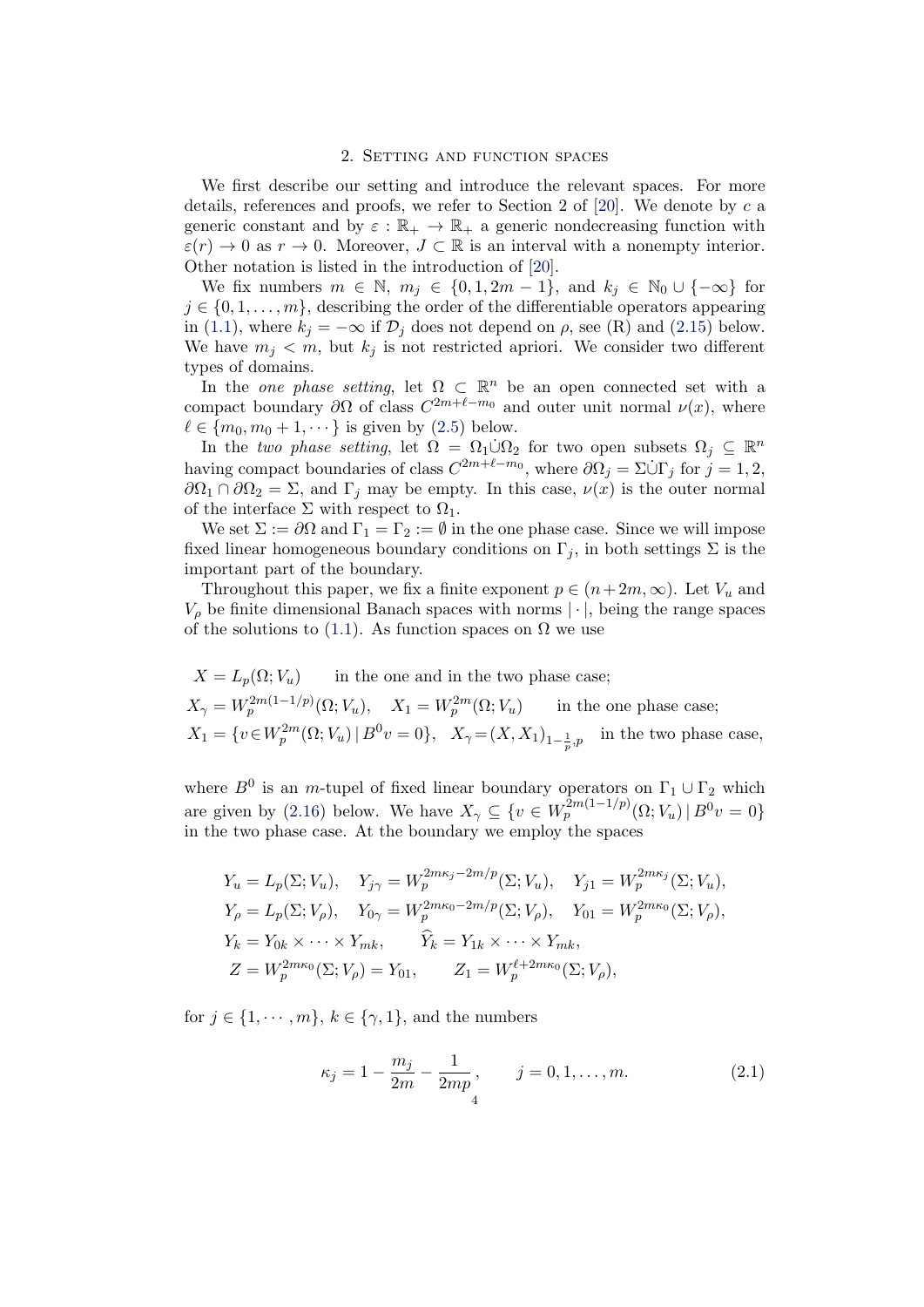We observe that  $X_1 \hookrightarrow X_\gamma \hookrightarrow X$ ,  $Y_{j1} \hookrightarrow Y_{j\gamma} \hookrightarrow Y_u$ ,  $Y_{01} \hookrightarrow Y_{0\gamma} \hookrightarrow Y_\rho$ ,

<span id="page-4-3"></span>
$$
X_{\gamma} \hookrightarrow C_0^{2m-1}(\overline{\Omega}; V_u) \quad \text{in the one phase case,}
$$
  
\n
$$
X_{\gamma} \hookrightarrow C_0^{2m-1}(\overline{\Omega}_1; V_u) \times C_0^{2m-1}(\overline{\Omega}_2; V_u) \quad \text{in the two phase case;}
$$
  
\n
$$
Y_{j\gamma} \hookrightarrow C^{2m-1-m_j}(\Sigma; V_u), \quad \text{and} \quad Y_{0\gamma} \hookrightarrow C^{2m-1-m_0}(\Sigma; V_{\rho})
$$

for  $j = 1, \ldots, m$ . The base space and solution space for u in [\(1.1\)](#page-1-0) are

$$
\mathbb{E}(J) = L_p(J; L_p(\Omega; V_u)) = L_p(J; X) \quad \text{and}
$$
  

$$
\mathbb{E}_u(J) = W_p^1(J; X) \cap L_p(J; X_1) \subseteq W_p^1(J; L_p(\Omega; V_u)) \cap L_p(J; W_p^{2m}(\Omega; V_u)),
$$

respectively, where the last inclusion is an equality in the one phase case. If J not compact, we write  $\mathbb{E}_{loc}(J)$  for the space of functions whose their restrictions to each interval  $[a, b] \subseteq J$  belong to  $\mathbb{E}([a, b])$ . Analogous notations are used for  $\mathbb{E}_u$  and the other function spaces introduced below.

<span id="page-4-1"></span>We denote by  $\gamma_t : u \mapsto u(t)$  the trace operator at  $t \in \overline{J}$  (if defined). It holds

$$
\mathbb{E}_u(J) \hookrightarrow C_{ub}(J; X_\gamma) \hookrightarrow C_{ub}(J; C_0^{2m-1}(\overline{\Omega}; V_u)) \quad \text{(one phase)},\tag{2.3}
$$

$$
\mathbb{E}_u(J) \hookrightarrow C_{ub}(J; X_{\gamma}) \hookrightarrow C_{ub}(J; C_0^{2m-1}(\overline{\Omega_1}; V_u) \times C_0^{2m-1}(\overline{\Omega_2}; V_u)) \text{ (two phase)};
$$
  

$$
\gamma_t : \mathbb{E}_u(J) \to X_{\gamma} \text{ is continuous and has a bounded right inverse}
$$

for all  $t \in \overline{J}$ . The norms of the first embeddings in [\(2.3\)](#page-4-1) are uniform for  $J$  of length greater than a fixed  $d_0 > 0$ . For functions vanishing at  $t = \inf J$ , this constant can be chosen independent of J.

In view of e.g. Section 3 of [\[4\]](#page-39-8), the natural trace spaces of the solution space  $\mathbb{E}_u$  are given by

$$
\mathbb{F}_j(J) = W_p^{\kappa_j}(J; L_p(\Sigma; V_u)) \cap L_p(J; W_p^{2m\kappa_j}(\Sigma; V_u)) = W_p^{\kappa_j}(J; Y_u) \cap L_p(J; Y_{j1}),
$$
  

$$
\mathbb{F}_0(J) = W_p^{\kappa_0}(J; L_p(\Sigma; V_\rho)) \cap L_p(J; W_p^{2m\kappa_0}(\Sigma; V_\rho)) = W_p^{\kappa_0}(J; Y_\rho) \cap L_p(J; Y_{01})
$$

for  $j \in \{1, \dots, m\}$  endowed with their canonical norms, where we put

$$
\mathbb{F}(J) = \mathbb{F}_0(J) \times \cdots \times \mathbb{F}_m(J) \quad \text{and} \quad \widehat{\mathbb{F}}(J) = \mathbb{F}_1(J) \times \cdots \times \mathbb{F}_m(J).
$$

<span id="page-4-2"></span>We further have

$$
\mathbb{F}_j(J) \hookrightarrow C_{ub}(J; Y_{j\gamma}) \hookrightarrow C_{ub}(J \times \Sigma; V)
$$
  

$$
\gamma_t : \mathbb{F}_j(J) \to Y_{j\gamma} \text{ is continuous and has a bounded right inverse} \tag{2.4}
$$

for all  $t \in \overline{J}$ , where  $j = 0, 1, \ldots, m$  and we write  $V = V_u$  if  $j \ge 1$  and  $V = V_\rho$  if  $j = 0$ . The same remarks as after  $(2.3)$  apply.

The solution space  $\mathbb{E}_{\rho}$  for  $\rho$  in [\(1.1\)](#page-1-0) is more sophisticated. It is chosen such that the operators  $\mathcal{D}_j$  in [\(1.1\)](#page-1-0) map  $\mathbb{E}_{\rho}$  into the trace spaces  $\mathbb{F}_j$  of the solutions u. We follow [\[5\]](#page-39-5) and put  $\tilde{\mathcal{J}} = \{j \in \{0, 1, ..., m\} \mid k_j \neq -\infty\}$  as well as

<span id="page-4-0"></span>
$$
\ell_j = k_j - m_j + m_0, \qquad \ell = \max_{j=0,1,\dots,m} \ell_j \ge m_0.
$$
 (2.5)

We then define

<span id="page-4-4"></span>
$$
\mathbb{E}_{\rho}(J) = W_p^{1+\kappa_0}(J; L_p(\Sigma; V_\rho)) \cap L_p(J; W_p^{\ell+2m\kappa_0}(\Sigma; V_\rho))
$$
  

$$
\cap W_p^1(J; W_p^{2m\kappa_0}(\Sigma; V_\rho)) \cap \bigcap_{j \in \tilde{\mathcal{J}}} W_p^{\kappa_j}(J; W_p^{k_j}(\Sigma; V_\rho)).
$$
 (2.6)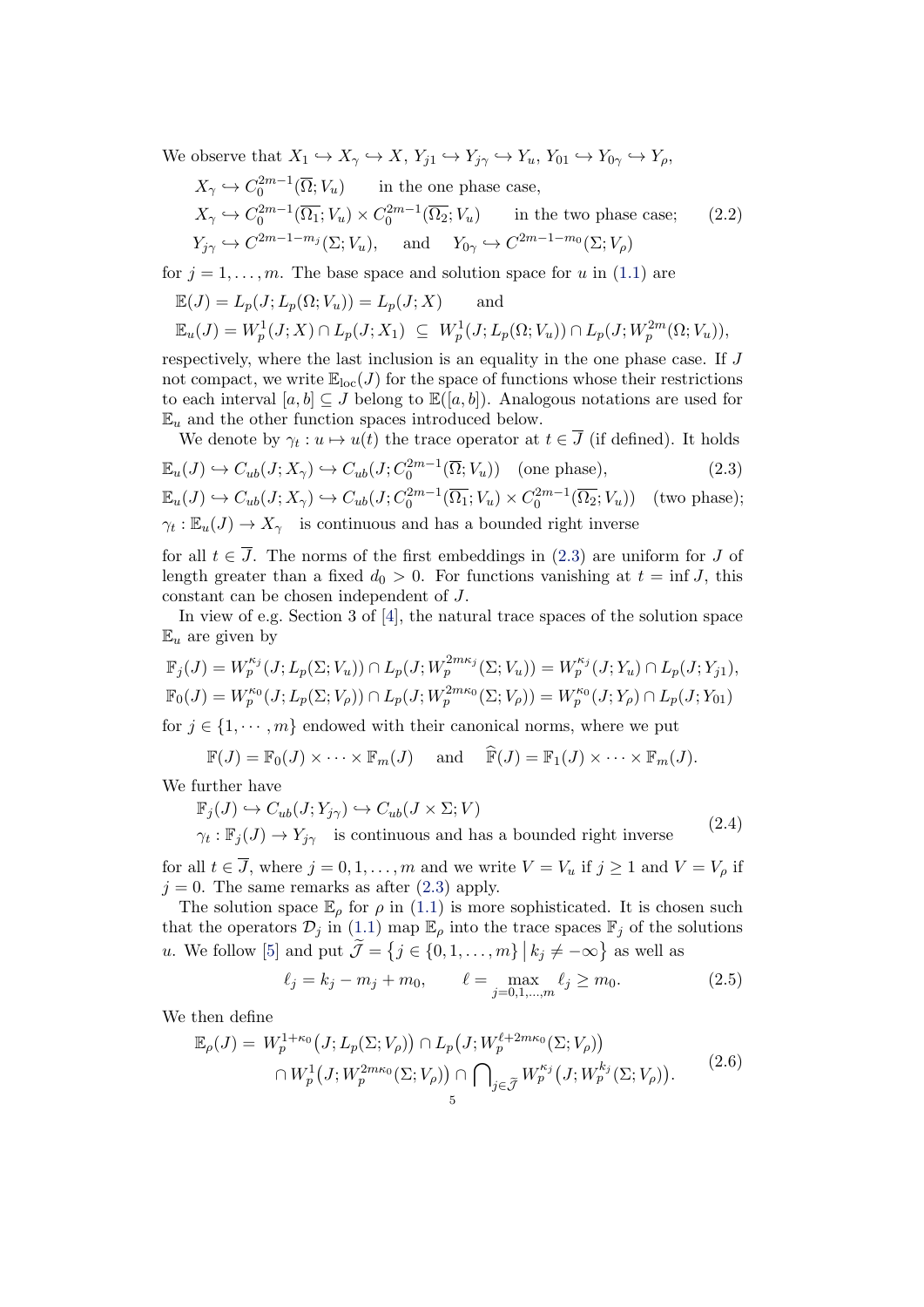Observe that  $\rho$  has extra space and time regularity compared to u. This is needed in important applications and for the underlying linear theory, see e.g. Example [5.4](#page-28-0) and Proposition [3.5.](#page-10-0) We further need the embeddings

<span id="page-5-0"></span>
$$
\partial^{\beta} \in \mathcal{B}(\mathbb{E}_{\rho}(J), \mathbb{F}_{j}(J)), \quad \mathbb{E}_{\rho}(J) \hookrightarrow C_{ub}(J; Z_{\gamma}), \quad \partial_{t} \in \mathcal{L}(\mathbb{E}_{\rho}(J), C_{ub}(J; Z_{\gamma}^{1}))
$$
  

$$
(\gamma_{t}, \gamma_{t}\partial_{t}) \in \mathcal{L}(\mathbb{E}_{\rho}(J), Z_{\gamma} \times Z_{\gamma}^{1}) \quad \text{has a bounded right inverse,}
$$
  

$$
\gamma_{t} \in \mathcal{L}(\mathbb{E}_{\rho}(J), Z_{\gamma}) \quad \text{has a bounded right inverse,}
$$
  
(2.7)

if  $|\beta| \leq k_j$  and  $t \in \overline{J}$ . The spaces  $Z_{\gamma}$  and  $Z_{\gamma}^1$  are Slobodeckii spaces on  $\Sigma$ . Their order depends on the cases  $\ell < 2m, \ell = 2m$  and  $\ell > 2m$ . Similarly, depending on these cases one obtains a simpler description of the space  $\mathbb{E}_{q}$ , see [\[5\]](#page-39-5) and also [\[13\]](#page-40-15) and [\[20\]](#page-40-1). These results are omitted here since we do not need them, but we note that  $Z_1 \hookrightarrow Z_\gamma \hookrightarrow Z$ . To formulate [\(1.1\)](#page-1-0) on product spaces, we set

$$
E = X \times Z, \quad E_1 = X_1 \times Z_1, \quad E_{\gamma} = X_{\gamma} \times Z_{\gamma}, \quad \mathbb{E}_1(J) = \mathbb{E}_u(J) \times \mathbb{E}_{\rho}(J).
$$

We note that the index 1 refers to the basic domain of the respective operators, 0 to the range space and  $\gamma$  to the spaces given by time traces, where one has control uniform in time.

Throughout,  $W_{\gamma}$  denotes a nonempty convex open subset of  $E_{\gamma}$  on which the operators in [\(1.1\)](#page-1-0) will be defined. We set

<span id="page-5-2"></span>
$$
W_1 = \{ w_0 \in E_1 \mid w_0 \in W_\gamma \}, \quad W_1(J) = \{ w \in \mathbb{E}_1(J) \mid w(t) \in W_\gamma \ (\forall t \in J) \} \tag{2.8}
$$

The nonlinear maps in  $(1.1)$  shall satisfy

(R)  $A \in C^1(W_\gamma; \mathcal{L}(X_1, X)), \mathcal{R} \in C^1(W_\gamma \times Y_{0\gamma}; X)$ , and  $\mathcal{D} = (\mathcal{D}_0, \dots, \mathcal{D}_m) \in$  $C^1(W_1; Y_1)$  induces a map  $\mathcal{D} \in C^1(\mathbb{W}_1(J); \mathbb{F}(J))$  for any compact J. The first derivatives of these maps are bounded and uniformly continuous on all closed balls.

We consider  $\mathcal{A}'(w)$  as bilinear map from  $E_\gamma \times X_1$  to X and  $\mathcal{A}'(w)v$  as a bounded linear map from  $E_{\gamma}$  to X, where  $w \in W_{\gamma}$  and  $v \in X_1$ . The embeddings [\(2.3\)](#page-4-1),  $(2.4)$ ,  $(2.7)$  and  $(2.13)$  then imply that these operators also induce maps

$$
\mathcal{A} \in C^1(\mathbb{W}_1(J); C_b(J; \mathcal{L}(X_1, X))) \cap C^1(\mathbb{W}_1(J) \times L_p(J; X_1); \mathbb{E}(J)),
$$
  

$$
\mathcal{R} \in C^1(\mathbb{W}_1(J); C_b(J; X)), \qquad \mathcal{D} \in C^1(W_\gamma; Y_\gamma),
$$

respectively. We set  $\widehat{\mathcal{D}} = (\mathcal{D}_1, \ldots, \mathcal{D}_m)$ . Some results require one more degree of smoothness than (R), namely

(RR) Condition (R) holds and the maps  $\mathcal{A}' : W_\gamma \to \mathcal{L}_2(E_\gamma \times X_1, X), \mathcal{R}'$ :  $W_\gamma \times Y_{0\gamma} \to \mathcal{L}(E_\gamma \times Y_{0\gamma}, X),$   $\mathcal{D}': \overline{\mathbb{W}}_1(J) \to \mathcal{L}(\mathbb{E}_1(J), \overline{\mathbb{F}}(J))$  are Lipschitz on closed balls.

We further impose ellipticity conditions on the linearizations of our nonlinear maps A, R and  $\mathcal{D}_i$  at  $w_* \in \mathbb{W}_1(J)$ , given by

<span id="page-5-1"></span>
$$
B_j(t) = \partial_1 D_j(u_*(t), \rho_*(t)) \in \mathcal{L}(X_1, Y_{j1}) \cap \mathcal{L}(X_\gamma, Y_{j\gamma}),
$$
  
\n
$$
C_j(t) = \partial_2 D_j(u_*(t), \rho_*(t)) \in \mathcal{L}(Z_1, Y_{j1}) \cap \mathcal{L}(Z_\gamma, Y_{j\gamma}),
$$
  
\n
$$
A(t) = \mathcal{A}(w_*(t)) \in \mathcal{L}(X_1, X),
$$
  
\n
$$
A_{*u}(t) = \mathcal{A}(w_*(t)) + \partial_1 \mathcal{A}(u_*(t), \rho_*(t))u_*(t) - \partial_1 \mathcal{R}(u_*(t), \rho_*(t), \dot{\rho}_*(t)) \in \mathcal{L}(X_1, X),
$$
  
\n
$$
A_{*\rho}(t) = \partial_2 \mathcal{A}(u_*(t), \rho_*(t))u_*(t) - \partial_2 \mathcal{R}(u_*(t), \rho_*(t), \dot{\rho}_*(t)) \in \mathcal{L}(Z_\gamma, X),
$$
  
\n(2.9)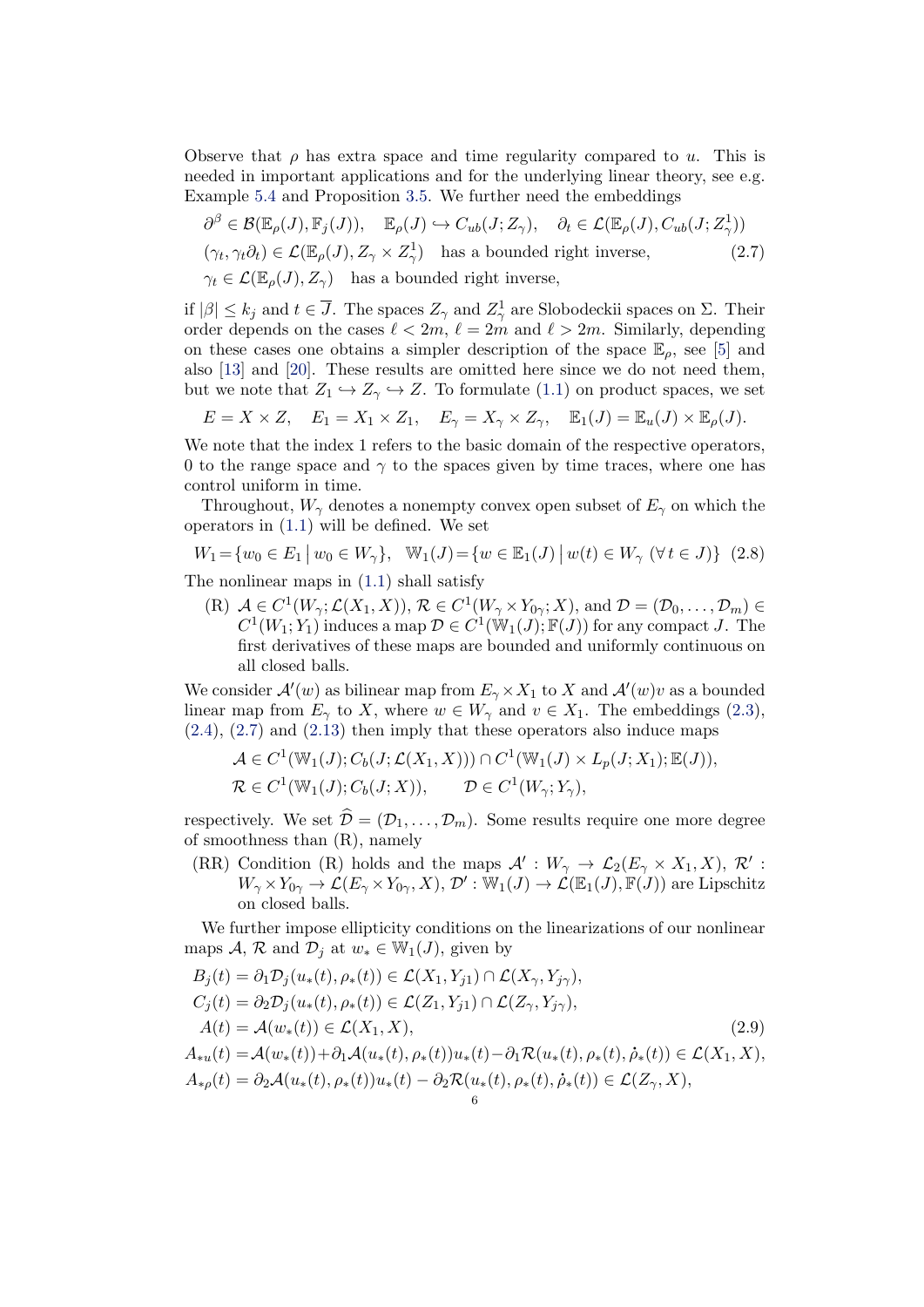$$
A_{*\hat{\rho}}(t) = -\partial_3 \mathcal{R}(u_*(t), \rho_*(t), \dot{\rho}_*(t)) \in \mathcal{L}(Y_{0\gamma}, X),
$$
  
\n
$$
A_*(t) = (A_{*u}(t), A_{*\rho}(t), A_{*\hat{\rho}}(t)) \in \mathcal{L}(X_1 \times Z_{\gamma} \times Y_{0\gamma}, X).
$$

 $j \in \{0, 1, \ldots, m\}$  and  $t \in J$ . For a time independent  $w_0 = (u_0, \rho_0) \in W_{\gamma}$ , we take some  $(u_*, \rho_*) \in \mathbb{W}_1([0,1])$  with  $u_*(0) = u_0$  and  $\rho_*(0) = \rho_0$  (e.g. with  $\dot{\rho}_*(0) = 0$  and write  $A = A(0), B_j = B_j(0)$  and  $C_j = C_j(0),$  cf. [\(2.3\)](#page-4-1), [\(2.4\)](#page-4-2), [\(2.7\)](#page-5-0). For  $(w_0, y_0) \in W_1 \times Y_{0\gamma}$  we define  $A_*$  by inserting  $(w_0, y_0)$  instead of  $(w_*(t), \dot{\rho}_*(t))$ . For an equilibrium  $w_0$  we will always take  $y_0 = 0$ . We abbreviate

$$
B = (B_0, \dots, B_m), \quad \overline{B} = (B_1, \dots, B_m), \quad C = (C_0, \dots, C_m), \quad \overline{C} = (C_1, \dots, C_m).
$$
  
We also make use of the operator matrices.

We also make use of the operator matrices

<span id="page-6-3"></span>
$$
\Lambda = \begin{pmatrix} A & 0 \\ B_0 & C_0 \end{pmatrix}, \qquad \Lambda_* = \begin{pmatrix} A_{*u} - A_{*\rho}B_0 & A_{*\rho} - A_{*\rho}C_0 \\ B_0 & C_0 \end{pmatrix}
$$
(2.10)

acting from  $E_1$  to  $E$ , see [\(2.9\)](#page-5-1). We see below that  $-\Lambda_*$  induces the generator of an analytic semigroup which is crucuial for our analysis. For  $\ell \leq 2m$  this semigroup acts in E, but for  $\ell > 2m$  it lives in the smaller space  $E_0$  defined by

$$
Z_0 = B_{pp}^{\varsigma}(\Sigma; V_{\rho}), \qquad E_0 = X \times Z_0.
$$
 (2.11)

Here,  $\varsigma = 2m\kappa_0$  and thus  $Z_0 = Z$  if  $\ell \leq 2m$ , but  $\varsigma > 2m\kappa_0$  and thus  $Z_0 \hookrightarrow Z$  if  $\ell > 2m$ , see [\[5\]](#page-39-5) or [\[20\]](#page-40-1). The space  $Z_0$  occurs naturally in view of the embedding

<span id="page-6-2"></span><span id="page-6-0"></span>
$$
\mathbb{E}_{\rho} \hookrightarrow W_p^1(J; Z_0) \tag{2.12}
$$

The trace spaces are ordered as

<span id="page-6-1"></span>
$$
Z_0 \hookrightarrow Z, \qquad Z_1 \hookrightarrow Z_\gamma \hookrightarrow Z_0 \hookrightarrow Z_\gamma^1 \hookrightarrow Y_{0\gamma}.
$$
 (2.13)

The domain of the generators will contain compatibility conditions expressed by the spaces

$$
\widetilde{E}_{\gamma} = \{ (v, \sigma) \in E_{\gamma} \mid B_0 v + C_0 \sigma \in Z_{\gamma}^1 \}, \nE_{\gamma}^0 = \{ (v, \sigma) \in \widetilde{E}_{\gamma} \mid \widehat{B}v + \widehat{C}\sigma = 0 \}, \nE_1^0 = \{ (v, \sigma) \in E_1 \mid B_0 v + C_0 \sigma \in Z_0, \ \widehat{B}v + \widehat{C}\sigma = 0 \},
$$
\n(2.14)

which are Banach spaces endowed with the canonical norms  $|(v, \sigma)|_{E_{\gamma}} + |B_0v + \sigma|^2$  $C_0 \sigma|_{Z^1_\gamma}$  and  $|(v,\sigma)|_{E_1} + |B_0 v + C_0 \sigma|_{Z_0}$ , respectively, due to [\(2.9\)](#page-5-1) and [\(2.13\)](#page-6-1).

We equip  $\Lambda$  with the domain  $D(\Lambda) = E_1^0$  and denote by  $\Lambda_0$  the restriction of  $\Lambda_*$  to  $D(\Lambda_0)=E_1^0$ .

To apply [\[5\]](#page-39-5), the operators in [\(2.9\)](#page-5-1) have to be differential operators of the following form, where we insert  $(u_*, \rho_*) \in W_1([0,T])$  and any  $T > 0$ :

$$
A(t)v(x) = \sum_{|\alpha| \le 2m} a_{\alpha}(t, x) D^{\alpha} v(x), \qquad B_j(t)v(y) = \sum_{|\beta| \le m_j} b_{j\beta}(t, y) \gamma_{\Omega} D^{\beta} v(y)
$$

$$
C_j(t)\sigma \circ \mathbf{g}(z) = \sum_{|\gamma| \le k_j} c_{j\gamma}^{\mathbf{g}}(t, z) D_{n-1}^{\gamma}(\sigma \circ \mathbf{g})(z)
$$
\n(2.15)

for  $(v, \sigma) \in E_{\gamma}, j \in \{0, 1, \ldots, m\}, x \in \Omega, y \in \Sigma, t \in [0, T],$  local coordinates g for  $\Sigma$  and z belonging to the domain of g in  $\mathbb{R}^{n-1}$ . Usually we omit the trace operator  $\gamma_{\Omega}$  on  $\Omega$  here. In the two phase case the term  $b_{j\beta}(t, y)\gamma_{\Omega}D^{\beta}v(y)$  is understood as  $b_{j\beta}^1(t, y)\gamma_{\Omega}^1 D^{\beta}v(y) - b_{j\beta}^2(t, y)\gamma_{\Omega}^2 D^{\beta}v(y)$  where  $\gamma_{\Omega}^i$  gives the trace of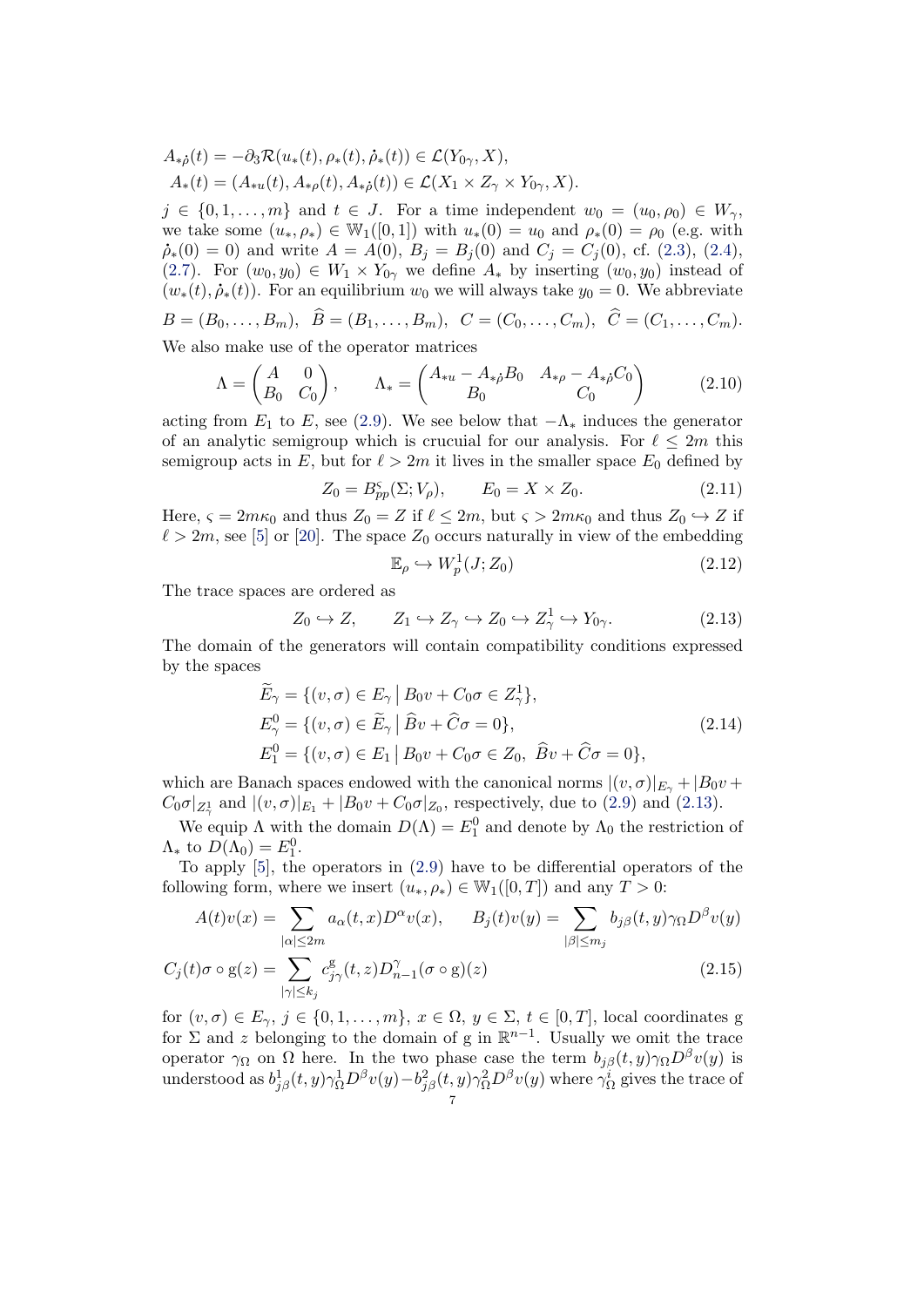functions on  $\Omega_i$  to the interface  $\Sigma$ . Still in the two phase case, on the (possibly empty) outside boundaries  $\Gamma_1$  and  $\Gamma_2$  we consider boundary operators

<span id="page-7-1"></span>
$$
B_j^0 v(y) = \sum_{|\beta| \le m_j^0} b_{j\beta}^0(y) \gamma_\Omega D^\beta v(y), \quad B^0 := (B_1^0, \dots, B_m^0), \tag{2.16}
$$

of order  $m_j^0 \in \{0, \dots, 2m-1\}$  for  $y \in \Gamma_1 \dot{\cup} \Gamma_2$  and  $j = \{1, \dots, m\}$ .

In view of [\(2.2\)](#page-4-3) and the representation of  $Z_{\gamma}$  given in [\[5\]](#page-39-5) (and recalled in Section 2 of [\[20\]](#page-40-1)), one can see that the derivatives in the above operators are well defined. In Section 2 of [\[20\]](#page-40-1) we stated the regularity assumption  $(S)$ , the ellpiticity assumption (E) and the Lopatinskii-Shapito conditions(LS) and  $(LS_{\infty}^{\pm})$  on these operators (which are taken from [\[5\]](#page-39-5)). Here (S) and (E) are fairly standard, but the conditions (LS) and  $(LS_{\infty}^{\pm})$  on the boundary operators is more involved than usual in particular if  $\ell \neq 2m$ . Below we only need the consequences of these conditions so that we do not recall them in this paper. We summarize our hypotheses for the wellposedness theory.

<span id="page-7-2"></span>**Hypothesis 2.1.** Let  $(R)$  and  $(S)$  from [\[20\]](#page-40-1) be true, and  $(E)$ ,  $(LS)$  and  $(if)$  $\ell \geqslant 2m)$  (LS $_{\infty}^{\pm}$ ) from [\[20\]](#page-40-1) hold for every  $w_0 = (u, \rho_0) \in W_{\gamma}$ .

We also recall the simple Lemma 2.8 from [\[20\]](#page-40-1).

<span id="page-7-4"></span>**Lemma 2.2.** Let  $a < b < d$ ,  $q \in (1, \infty)$ ,  $\kappa > 1/q$ , and V be a Banach space. If  $u \in W^{\kappa}_q((a, b); V)$  and  $v \in W^{\kappa}_q((b, d); V)$  satisfy  $u(b) = v(b)$  (where the trace exists by Sobolev's embedding), then the function w given by  $w = u$  on  $(a, b]$  and  $w = v$  on  $[b, d)$  belongs to  $W_q^{\kappa}((a, d); V)$  with  $||w||_{W_q^{\kappa}} \leq c_W (||u||_{W_q^{\kappa}} + ||v||_{W_q^{\kappa}})$ .

# <span id="page-7-5"></span><span id="page-7-3"></span>3. Solution theory

<span id="page-7-0"></span>Our main results rely the following linearization setup, where we use the operators from [\(2.9\)](#page-5-1) for  $w_* = (u_*, \rho_*) \in \mathbb{W}_1 = \mathbb{W}^1(J)$ . We put  $\mathbb{W}_1^* = \mathbb{W}_1 - w_*$ and define the nonlinear maps

<span id="page-7-6"></span> $F \in C^1(\mathbb{W}_1^*;\mathbb{E})$  and  $G \in C^1(\mathbb{W}_1^*;\mathbb{F})$  with 1,  $\mathbb{E}$ ) and  $\mathbf{G} \in \mathbb{C}$  (vv<sub>1</sub>) loc. bdd. derivative,  $F(0) = 0$ ,  $G(0) = 0$  and  $F'(0) = 0$ ,  $G'(0) = 0$ , (3.1) by setting

$$
F(v, \sigma) = (A(w_*)v - A(w_* + (v, \sigma))v)
$$
  
–  $(A(w_* + (v, \sigma))u_* - A(w_*)u_* - [A'(w_*)u_*](v, \sigma))$   
+  $(\mathcal{R}(w_* + (v, \sigma), \dot{\rho}_* + \dot{\sigma}) - \mathcal{R}(w_*, \dot{\rho}_*) - \mathcal{R}'(w_*, \dot{\rho}_*)(v, \sigma, \dot{\sigma})),$   
 $G(v, \sigma) = \mathcal{D}'(w_*)(v, \sigma) + \mathcal{D}(w_*) - \mathcal{D}(w_* + (v, \sigma)),$  (3.2)

for  $(v, \sigma) \in \mathbb{W}_1^*$ . We put  $\widehat{G} = (G_1, \ldots, G_m)$ . It holds

$$
F'(\varphi)(u,\rho) = [\mathcal{A}(w_*) - \mathcal{A}(w_* + \varphi)]u + [\mathcal{A}'(w_*)u_* - \mathcal{A}'(w_* + \varphi)(u_* + v)](u,\rho) + [\mathcal{R}'(u_* + v, \rho_* + \sigma, \dot{\rho}_* + \dot{\sigma}) - \mathcal{R}'(u_*, \rho_*, \dot{\rho}_*)](u,\rho,\dot{\rho}), G'(\varphi)(u,\rho) = [\mathcal{D}'(w_*) - \mathcal{D}'(w_* + \varphi)](u,\rho)
$$
(3.3)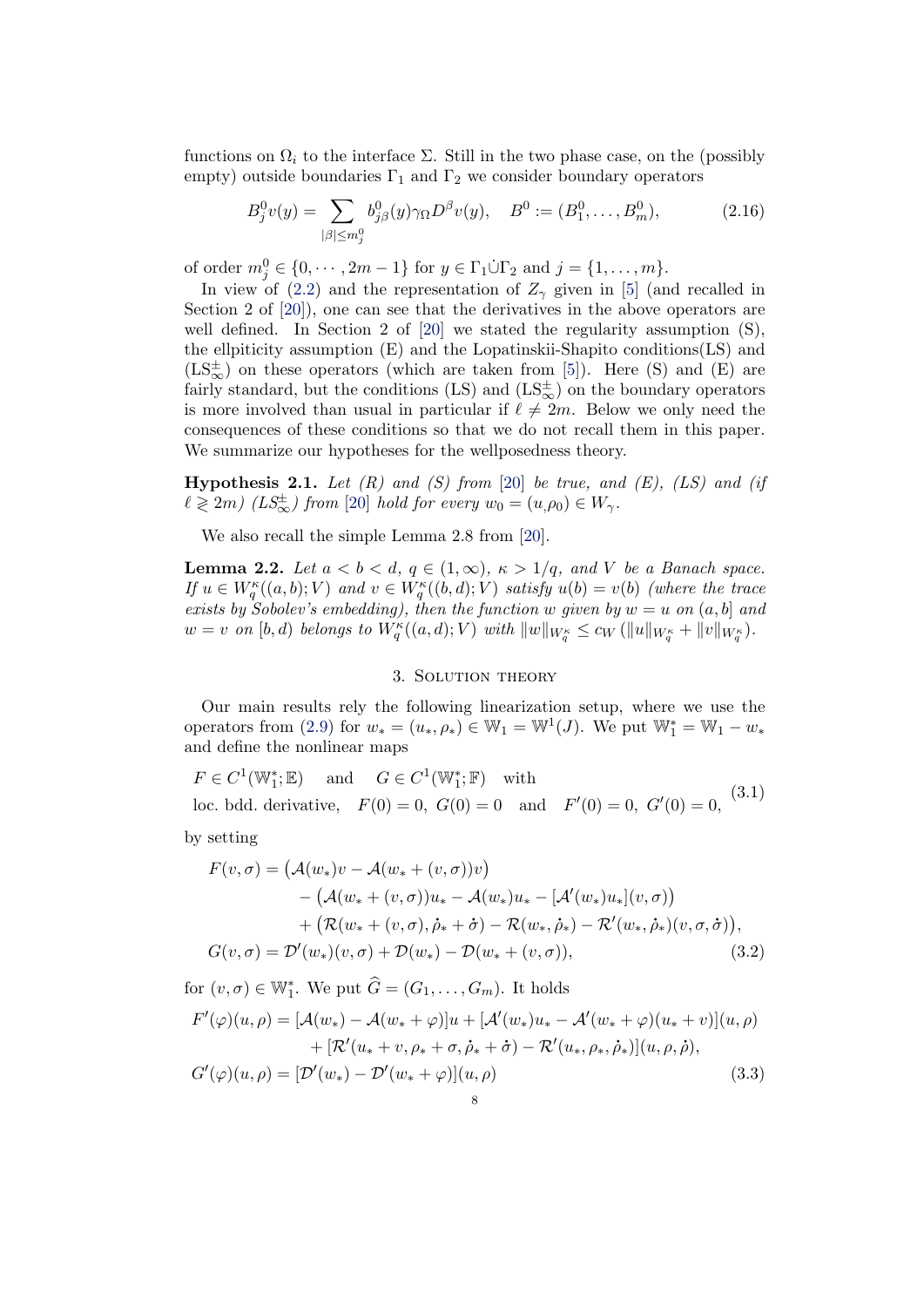for  $\varphi = (v, \sigma) \in \mathbb{W}_1^*$  and  $(u, \rho) \in \mathbb{E}_1$ . The asserted mapping properties easily follow from (R) and the embeddings [\(2.3\)](#page-4-1), [\(2.7\)](#page-5-0), [\(2.13\)](#page-6-1). Observe that  $\mathcal{D}(w_*)=0$ if  $w_*$  is an equilibrium of [\(1.1\)](#page-1-0).

In order to treat the nonlinear compatibility conditions related to [\(1.1\)](#page-1-0), we need an 'almost right inverse' of the map  $(B, C)$ . It is given by the next lemma, which is Corollary 2.7 of [\[20\]](#page-40-1).

<span id="page-8-1"></span>**Lemma 3.1.** Assume that Hypothesis [2.1](#page-7-2) holds. Given  $(u_0, \rho_0) \in W_\gamma$ , take some  $(u_*, \rho_*) \in \mathbb{W}_1([0,T])$  and  $T > 0$  with  $u_*(0) = u_0$  and  $\rho_*(0) = \rho_0$ . In [\(2.9\)](#page-5-1) put  $A = A(0), B = B(0)$  and  $C = C(0)$ . Then there is a map  $\mathcal{N}_{\gamma} \in \mathcal{L}(Y_{\gamma}, E_{\gamma})$ such that  $(\widehat{B}, \widehat{C})\mathcal{N}_{\gamma} = I_1$ ,  $(B_0, C_0)\mathcal{N}_{\gamma} - I_0 \in \mathcal{L}(Y_{\gamma}, Z_{\gamma}^1)$ , where  $I_0(\psi_0, \ldots, \psi_m) =$  $\psi_0$  and  $I_1(\psi_0,\ldots,\psi_m)=(\psi_1,\ldots,\psi_m)=:\widehat{\psi}.$ 

Let  $w_* = (u_*, \rho_*) \in \mathbb{W}_1(J)$  be a solution of  $(1.1)$  for some J with  $\min J = 0$ and initial values  $(u_{0*}, \rho_{0*})$ . (In later sections  $w_*$  will be an equilibrium.) At each time t the solution belongs to the solution manifold

$$
\mathcal{M} = \{ w_0 = (u_0, \rho_0) \in W_\gamma \, \big| \, \widehat{\mathcal{D}}(w_0) = 0, \, \mathcal{D}_0(w_0) \in Z_\gamma^1 \}. \tag{3.4}
$$

For  $(u_0, \rho_0) \in W_\gamma$  and  $w = (u, \rho) \in \mathbb{E}_1(J)$ , we put  $(v_0, \sigma_0) = (u_0 - u_{0*}, \rho_0 - \rho_{0*})$ and  $(v, \sigma) = (u - u_*, \rho - \rho_*)$ . Using the linearization described above and [\(2.9\)](#page-5-1), we see that  $(u_0, \rho_0) \in \mathcal{M}$  if and only if  $(v_0, \sigma_0)$  belongs to

$$
\mathcal{M}^* = \mathcal{M} - (u_{*0}, \rho_{*0}) = \{ (v_0, \sigma_0) \in W_\gamma - (u_*, \rho_*) \mid (\widehat{B}, \widehat{C})(v_0, \sigma_0) = \widehat{G}(v_0, \sigma_0),
$$
  

$$
B_0 v_0 + C_0 \sigma_0 - G_0(v_0, \sigma_0) \in Z_\gamma^1 \}. \tag{3.5}
$$

Moreover,  $(u, \rho) \in \mathbb{W}_1$  solves  $(1.1)$  if and only if  $(v, \sigma) \in \mathbb{W}_1^*$  solves

$$
\partial_t v(t) + A_*(t)(v(t), \sigma(t), \dot{\sigma}(t)) = F(v, \sigma)(t), \quad \text{on } \Omega, \ t \in (0, T],
$$
  
\n
$$
\partial_t \sigma(t) + B_0(t)v(t) + C_0(t)\sigma(t) = G_0(v, \sigma)(t), \quad \text{on } \Sigma, \ t \in [0, T],
$$
  
\n
$$
\widehat{B}(t)v(t) + \widehat{C}(t)\sigma(t) = \widehat{G}(v, \sigma)(t), \quad \text{on } \Sigma, \ t \in [0, T],
$$
  
\n
$$
B^0 v(t) = 0, \quad \text{on } \Gamma_1 \cup \Gamma_2, \ t \in [0, T],
$$
  
\n
$$
(v(0), \sigma(0)) = (v_0, \sigma_0), \quad \text{on } \Omega \times \Sigma.
$$
\n(3.6)

Here drop the equation  $B^0u(t) = 0$  in the one phase setting. This equation is mostly omitted in the following since it is already contained in the domain of  $A_*(t)$  and in the solution space.

<span id="page-8-2"></span>For 
$$
w_{0*} \in \mathcal{M}
$$
 and  $\psi = (v_0, \sigma_0) \in E_\gamma$  (see (2.14)), we further define  
\n $\langle \psi \rangle_{\gamma} = |\psi|_{E_{\gamma}} + [\psi]_{\gamma}, \quad [\psi]_{\gamma} = |\mathcal{D}_0(\psi + w_{0*}) - \mathcal{D}_0(w_*)|_{Z_{\gamma}^1} = |(B_0, C_0)\psi - G_0(\psi)|_{Z_{\gamma}^1},$   
\n $\langle \psi \rangle_1 = |\psi|_{E_1} + [\psi]_1, \quad [\psi]_1 = |\mathcal{D}_0(\psi + w_{0*} - \mathcal{D}_0(w_*)|_{Z_{\gamma}} = |(B_0, C_0)\psi - G_0(\psi)|_{Z_{\gamma}}$   
\n(3.7)

For a solution  $\psi(t) = (v(t), \sigma(t))$  of [\(3.6\)](#page-8-0), the above quantities simplify to

<span id="page-8-3"></span>
$$
\langle \psi(t) \rangle_{\gamma} = |\psi(t)|_{E_{\gamma}} + |\dot{\sigma}(t)|_{Z_{\gamma}^1}, \qquad \langle \psi(t) \rangle_1 = |\psi(t)|_{E_1} + |\dot{\sigma}(t)|_{Z_{\gamma}}. \tag{3.8}
$$

We note that  $[\psi]_{\gamma} \leq c |\psi|_{E_{\gamma}}$  if  $\ell \leq 2m$  since then  $Z_{\gamma}^1 = Y_{0\gamma}$  as observed in Section 2 of [\[20\]](#page-40-1), and thus  $|\psi|_{E_{\gamma}}$  and  $\langle \psi \rangle_{\gamma}$  are locally equivalent in this case. Given  $r > 0$ , we further introduce

<span id="page-8-0"></span>
$$
\mathcal{M}^*(r) := \{ \psi \in \mathcal{M}^* \mid \langle \psi \rangle_{\gamma} < r \}.
$$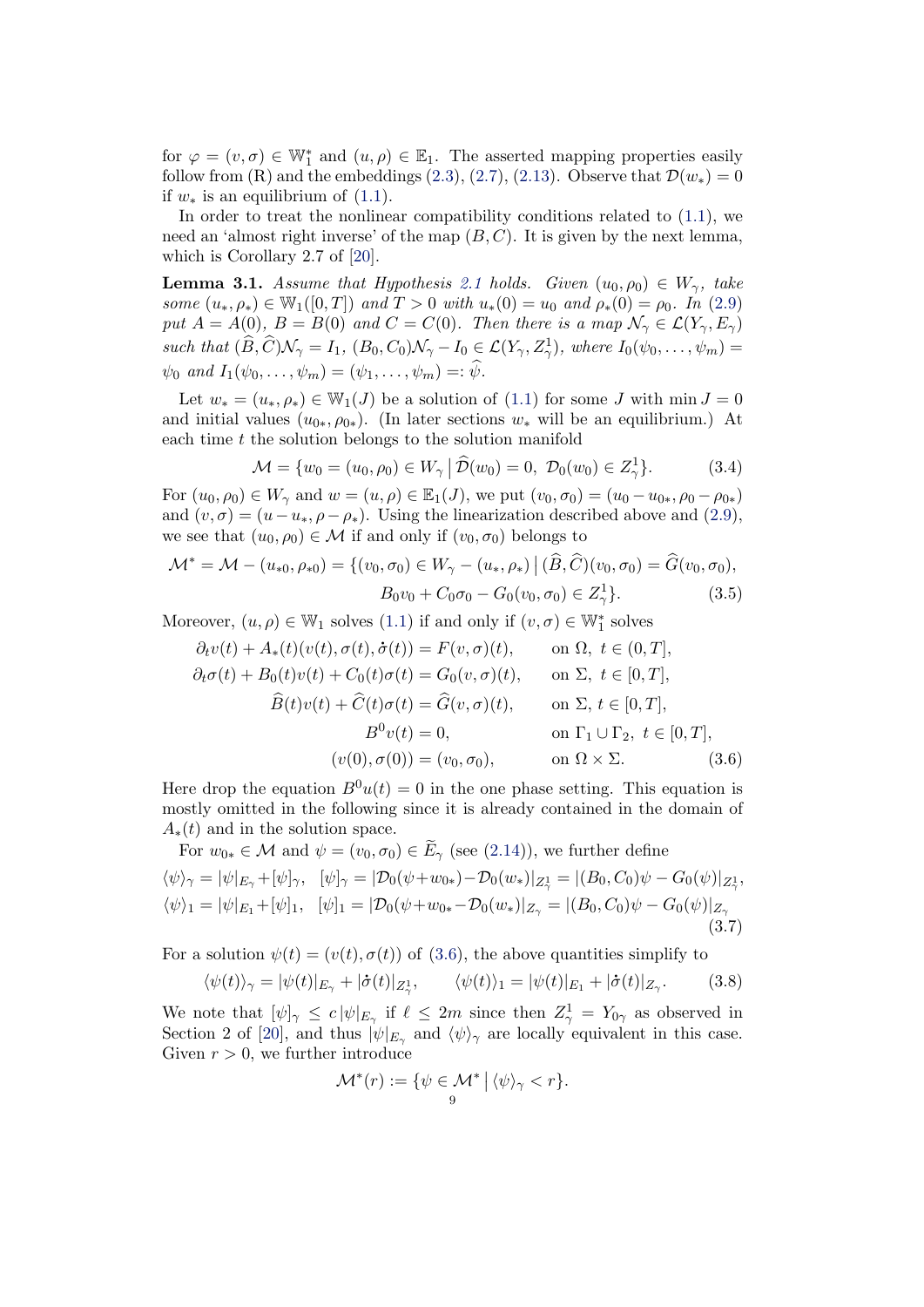We recall Lemma 3.2 of [\[20\]](#page-40-1) which gives a local chart for the above set.

<span id="page-9-2"></span>**Lemma 3.2.** In the setting of Lemma [3.1,](#page-8-1) we define G by  $(3.2)$  for some  $w_{0*} = (u_{0*}, \rho_{0*}) \in \mathcal{M}$ . Then the map  $\mathcal{Q} = I - \mathcal{N}_{\gamma}G$  belongs to  $C^1(W_{\gamma} - w_{0*}; E_{\gamma})$ with a locally bounded derivative,  $Q(0) = 0$  and  $Q'(0) = I$ . It maps  $\mathcal{M}^*$  into  $E^0_\gamma$  (see [\(2.14\)](#page-6-2)) with  $|\psi - \mathcal{N}_\gamma G(\psi)|_{E^0_\gamma} \leq c \langle \psi \rangle_\gamma$  for  $\psi \in \mathcal{M}^*$ . We can invert  $I - \mathcal{N}_{\gamma}G$  on some ball  $B_{E_{\gamma}}(0,r_0) \subseteq W_{\gamma} - w_*$  and set  $h = \mathcal{N}_{\gamma}G(I - \mathcal{N}_{\gamma}G)^{-1}$ . There is a radius  $r > 0$  such that  $\mathcal{M}^*(r)$  is the graph of h, i.e.,

$$
\mathcal{M}^*(r) = \{ \psi = \xi + h(\xi) \, \big| \, \xi \in B_{E^0_\gamma}(0, r_0), \ \langle \psi \rangle_\gamma < r \}.
$$

In particular,  $w_{0*} + E^0_\gamma$  is the tangent plane of M at  $w_{0*}$  and Q is a local chart.

We next summarize Theorem 3.3 and Propositions 3.1, 3.4 and 3.5 from [\[20\]](#page-40-1), omitting some details. They yield the local well–posedness and smoothing properties of [\(1.1\)](#page-1-0). We write tw for the function  $t \mapsto tw(t)$ .

<span id="page-9-1"></span>**Theorem 3.3.** Let Hypothesis [2.1](#page-7-2) hold. Let  $w_{0*} = (u_{0*}, \rho_{0*}) \in \mathcal{M}$ . Take  $T \in (0, t^+(w_{0*}))$  and set  $J = [0, T]$  and  $J^+ = [0, t^+(w_{0*}))$ , cf. (a). Then the following assertions are true.

(a) There is a number  $t^+(w_{0*}) > 0$  such that the problem [\(1.1\)](#page-1-0) has a unique solution  $w_* = w(\cdot; w_{0*}) = (u_*, \rho_*) \in W_1([0, T]) \hookrightarrow C([0, T]; W_\gamma).$ 

(b) There is a radius  $r > 0$  such that for each  $\varphi_0 = (v_0, \sigma_0) \in \mathcal{M}^*(r)$  there exists a solution  $w = (u, \rho) \in \mathbb{W}_1(J)$  of  $(1.1)$  with  $w(0) = w_0 = w_{0*} + \varphi_0$ . Moreover, the map  $\varphi_0 \mapsto w - w_*$  from  $\mathcal{M}^*(r)$  to  $\mathbb{W}_1(J)$  is  $C_b^1$ . It holds

$$
||w - w_*||_{\mathbb{E}_1(J)} \le c \langle w_0 - w_{0*} \rangle_{\gamma} = c |w_0 - w_{0*}|_{E_{\gamma}} + c |\mathcal{D}_0(w_0 + w_{0*}) - \mathcal{D}_0(w_{0*})|_{Z_{\gamma}^1}
$$

We further have  $t\partial_t w \in \mathbb{E}_1(J)$ .

(c) In the setting of (b), assume also that  $w_* \in E_1$  is an equilibrium of [\(1.1\)](#page-1-0). Then there is an  $r_1 \in (0,r]$  such that for  $w_0 \in w_* + \mathcal{M}^*(r_1)$  and  $T_0 \in (0,T)$  the solution  $w = (u, \rho) = w(\cdot; w_0) \in W_1([0, T])$  satisfies

$$
|w(t) - w_*|_{E_1} + |\dot{w}(t)|_{E_\gamma} \le c \langle w_0 - w_* \rangle_\gamma, \quad ||t \, \partial_t (w - w_*)||_{\mathbb{E}_1([0,T])} \le c \langle w_0 - w_* \rangle_\gamma,
$$

for  $t \in [T_0, T]$  and constants independet of t and w<sub>0</sub>.

(d) In the setting of (b), assume also that (RR) holds and that  $w_* = (u_*, \rho_*) \in$  $\mathbb{W}_1([0,T_*])$  solves [\(1.1\)](#page-1-0) with  $w_*(0) = w_{0*} \in \mathcal{M}$ . Take  $T \in (0,T_*)$  and  $T_0 \in$  $(0, T)$ . Then there is an  $r_2 \in (0, r]$  such that for every  $w_0 \in w_{0*} + \mathcal{M}^*(r_2)$  the solution  $w = (u, \rho) \in W_1([0, T])$  of  $(1.1)$  satisfies

$$
\langle w(t) - w_*(t) \rangle_1 \le c \langle w_0 - w_{*0} \rangle_{\gamma}, \quad \|t \partial_t (w - w_*)\|_{\mathbb{E}_1([0,T])} \le c \langle w_0 - w_{*0} \rangle_{\gamma},
$$

for  $t \in [T_0, T]$  and constants independent of t and  $w_0$ .

The next hypothesis will be assumed in the rest of the paper.

<span id="page-9-0"></span>**Hypothesis 3.4.** Let (R) and (S) of [\[20\]](#page-40-1) be true, and (E), (LS) and (if  $\ell \geq 2m$ )  $(LS_{\infty}^{\pm})$  of [\[20\]](#page-40-1) hold for every  $w_0 \in W_{\gamma}$ . Let  $w_* = (u_*, \rho_*) \in W_1$  be an equilibrium of [\(1.1\)](#page-1-0) and define the maps  $A_*, B, C, F, G, \Lambda_*$  and  $\Lambda_0 = \Lambda_* |E_1^0$  as well as the expressions  $\langle \psi \rangle_{\gamma}$  and  $\langle \psi \rangle_{1}$  for this w<sub>\*</sub> as in [\(2.9\)](#page-5-1), [\(3.2\)](#page-7-3), [\(2.10\)](#page-6-3), [\(2.14\)](#page-6-2), [\(3.7\)](#page-8-2).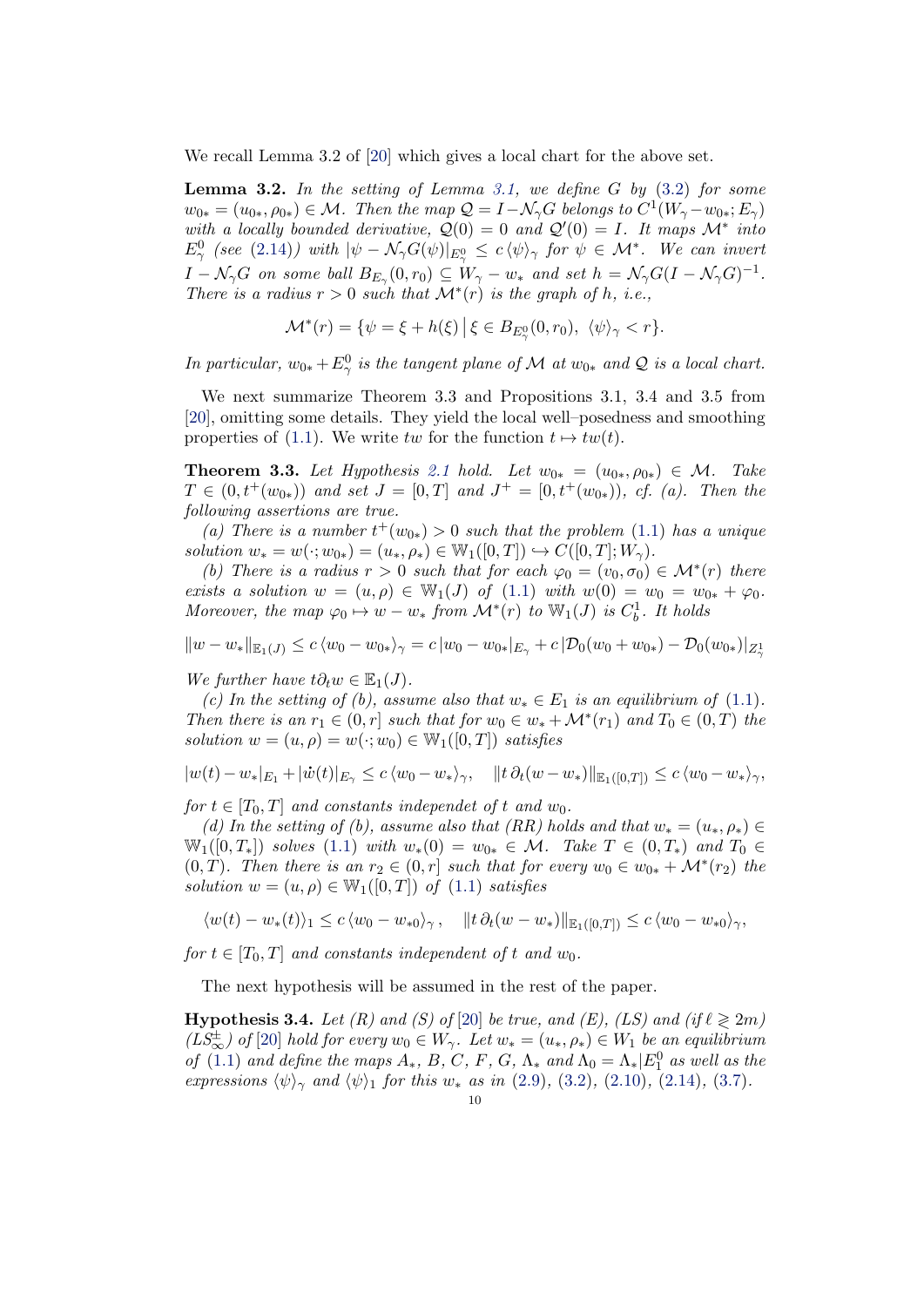Our main results are based on linearization at the equilibrium  $w_*$ . We collect the relevant results from [\[20\]](#page-40-1), starting with the corrresponding the inhomogeneous problem. This proposition is a special case of Corollary 2.6 of [\[20\]](#page-40-1) which in turn follows from results in [\[5\]](#page-39-5) by perturbation. We look at the problem

<span id="page-10-1"></span>
$$
\partial_t u(t) + A_{*u} u(t) + A_{*\rho}\rho(t) + A_{*\rho}\dot{\rho}(t) = f(t), \qquad \text{on } \Omega, \ t \in (0, T],
$$

$$
\partial_t \rho(t) + B_0 u(t) + C_0 \rho(t) = g_0(t), \qquad \text{on } \Sigma, \ t \in [0, T],
$$

$$
\widehat{B}u(t) + \widehat{C}\rho(t) = \widehat{g}(t), \qquad \text{on } \Sigma, \ t \in [0, T],
$$

$$
B^0 u(t) = 0, \qquad \text{on } \Gamma_1 \cup \Gamma_2, \ t \in [0, T],
$$

$$
(u(0), \rho(0)) = (u_0, \rho_0), \qquad \text{on } \Omega \times \Sigma, \qquad (3.9)
$$

(where we drop the equation  $B^0u(t) = 0$  in the one phase setting).

<span id="page-10-0"></span>**Proposition 3.5.** Assume that Hypothesis  $3.4$  holds. Then the following assertions are true.

(a) There is a unique solution  $(u, \rho) \in \mathbb{E}_1(J)$  of the problem [\(3.9\)](#page-10-1) if and only if f, g,  $u_0$  and  $\rho_0$  belong to the data space

$$
\mathbb{D}(J) := \{ (u_0, \rho_0, f, g) \in X_{\gamma} \times Z_{\gamma} \times \mathbb{E}(J) \times \mathbb{F}(J) \, | \, B_j u_0 + C_j \rho_0 = g_j(0) for j = 1, ..., m; \quad g_0(0) - B_0 u_0 - C_0 \rho_0 \in Z_{\gamma}^1 \}.
$$

The corresponding solution operator  $S : \mathbb{D}(J) \to \mathbb{E}_1(J)$  is continuous. The norm of S is bounded uniformly in  $T' \in (0,T]$  if we restrict it to the subspace  $\mathbb{D}_0([0,T'])$  containing g with  $g(0) = 0$ .

(b) The operator  $\Lambda_0 = \Lambda_* |E_1^0$  generates an analytic  $C_0$ -semigroup  $T(\cdot)$  in  $E_0$ . (c) There is a  $\mu_0 \geq 0$  larger than the growth bound of  $-\Lambda_0$  such that for each  $(u_0, \rho_0, f, g) \in \mathbb{D}(\mathbb{R}_+)$  there is a unique solution  $(u, \rho) \in \mathbb{E}_1(\mathbb{R}_+)$  of

$$
\partial_t u(t) + (A_{*u}(t) + \mu - A_{*\rho}(t)B_0(t))u(t) \n+ (A_{*\rho}(t) - A_{*\rho}(t)C_0(t))\rho(t) = f(t), \qquad on \ \Omega, \ t \in (0, T], \n\partial_t \rho(t) + B_0(t)u(t) + (C_0(t) + \mu)\rho(t) = g_0(t), \qquad on \ \Sigma, \ t \in [0, T], \n\widehat{B}(t)u(t) + \widehat{C}(t)\rho(t) = \widehat{g}(t), \qquad on \ \Sigma, \ t \in [0, T], \nB^0 u(t) = 0, \qquad on \ \Gamma_1 \cup \Gamma_2, \ t \in [0, T], \n(u(0), \rho(0)) = (u_0, \rho_0), \qquad on \ \Omega \times \Sigma, \tag{3.10}
$$

(where we drop the equation  $B^0u(t) = 0$  in the one phase setting) for each  $\mu \ge \mu_0$ , and it holds  $\|(u, \rho)\|_{\mathbb{E}_1(\mathbb{R}_+)} \le c \|(u_0, \rho_0, f, g)\|_{\mathbb{D}(\mathbb{R}_+)}.$ 

The data space  $\mathbb{D}(J)$  is endowed with the norm

<span id="page-10-2"></span>
$$
||f||_{\mathbb{E}(J)} + ||g||_{\mathbb{F}(J)} + |(u_0, \rho_0)|_{E_{\gamma}} + |g_0(0) - B_0 u_0 - C_0 \rho_0|_{Z_{\gamma}^1}.
$$

It is a Banach space and  $\mathbb{D}_0(J)$  is a closed subspace.

We need the *extrapolation space*  $E_{-1}$  which is the completion of  $E_0$  with respect to the norm  $|(\mu + \Lambda_0)^{-1}w|_{E_0}$  for any  $\mu \ge \mu_0$ . There is a bounded extension  $-\Lambda_{-1}$ :  $E_0 \to E_{-1}$  of  $-\Lambda_0$  which is similar to  $-\Lambda_0$  and generates the extension  $T_{-1}(\cdot)$  of  $T(\cdot)$  on  $E_{-1}$ . It further holds  $T_{-1}(t) \in \mathcal{L}(E_{-1}, E_1^0)$  for  $t > 0$ .

A solution of the problem  $(1.1)$ ,  $(3.6)$ , or  $(3.9)$  (or of some lines of them) on an (unbounded) interval J is a function  $w \in \mathbb{E}^{\text{loc}}_1(J)$  satisfying the respective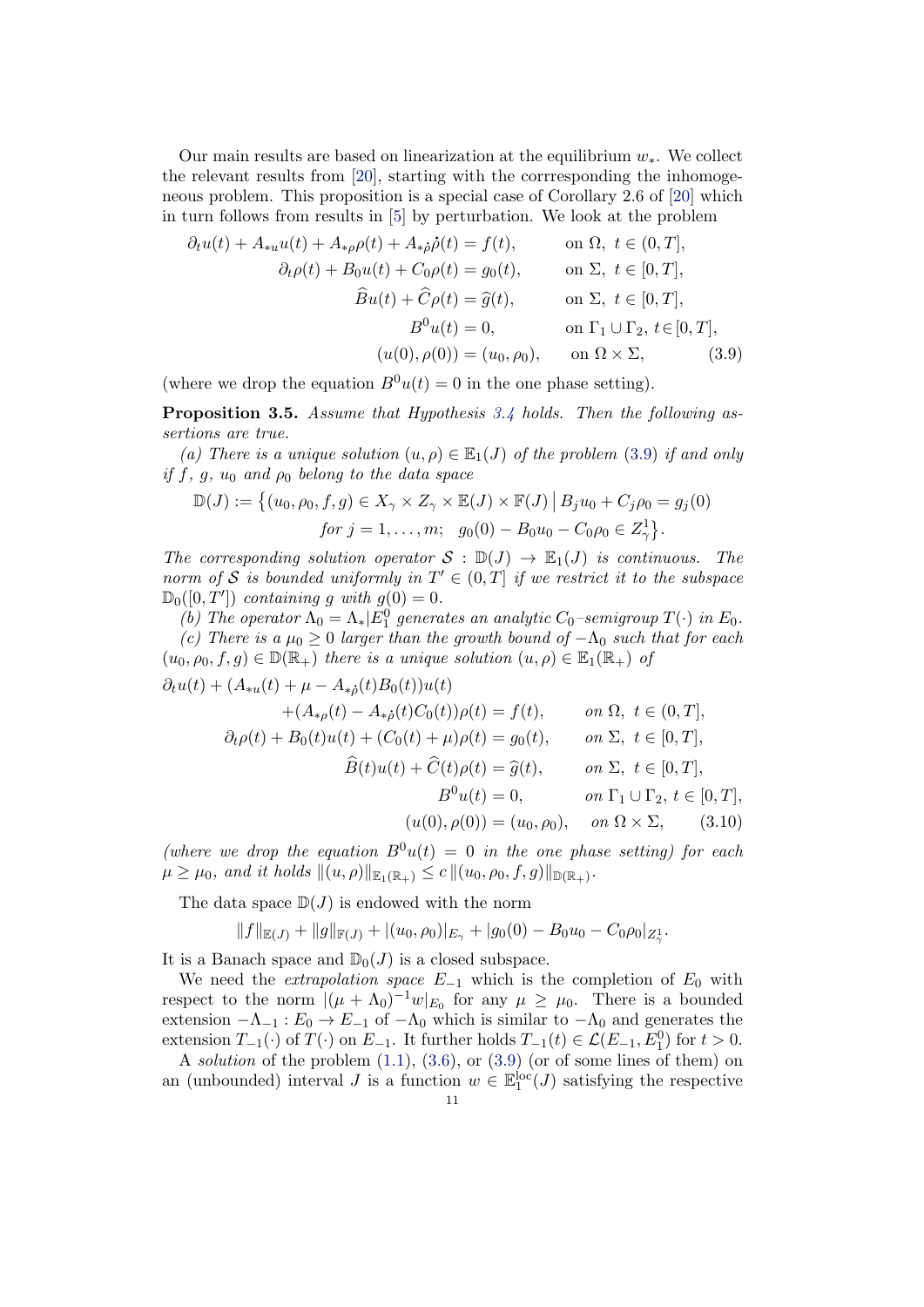problem. Let  $\alpha, \beta \in \mathbb{R}$ . To study our equations on unbounded time intervals we set  $e_{\alpha}(t) = e^{\alpha t}$  for  $t \in \mathbb{R}$ , denoting restrictions of this function by the same symbol. Moreover, on  $J = \mathbb{R}$  we fix a smooth, strictly positive function  $e_{\alpha,\beta}$ satisfying  $e_{\alpha,\beta}(t) = e_{\alpha}(t)$  for  $t \le -1$  and  $e_{\alpha,\beta}(t) = e_{\beta}(t)$  for  $t \ge 1$ . We then introduce the weighted spaces

$$
\mathbb{E}_1(\mathbb{R}_\pm, \alpha) = \{ w \mid e_\alpha w \in \mathbb{E}_1(\mathbb{R}_\pm) \}, \qquad \mathbb{E}_1(\alpha, \beta) = \{ w \mid e_{\alpha, \beta} w \in \mathbb{E}_1(\mathbb{R}) \}, \tag{3.11}
$$

and their analogues for  $\mathbb{E}, \mathbb{F}$  and  $\mathbb{D},$  which are complete if endowed with the canonical norms  $||w||_{\mathbb{E}_1(\mathbb{R}_+,\alpha)} = ||e_\alpha w||_{\mathbb{E}_1(\mathbb{R}_+)}$  etc. We also use the corresponding norms on compact intervals  $J$ . The embeddings  $(2.3)$  and  $(2.7)$  imply that

<span id="page-11-1"></span>
$$
|\varphi(t)|_{E_{\gamma}} + |\dot{\sigma}(t)|_{Z_{\gamma}^1} \le |e^{\delta t} \varphi(t)|_{E_{\gamma}} + |e^{\delta t} \dot{\sigma}(t)|_{Z_{\gamma}^1} \le c \|\varphi\|_{\mathbb{E}_1(J,\delta)} \tag{3.12}
$$

for  $t \in J = \mathbb{R}_{\pm}$  and  $\delta \geq 0$ .

Let  $w = (u, \rho)$  be the solution of [\(3.9\)](#page-10-1) and  $\tilde{f} = f - A_{*i}g_0$ . We insert  $\dot{\rho} = g_0 - B_0 u - C_0 \rho$  into the term  $A_{\dot{\phi}} \dot{\rho}$  in [\(3.9\)](#page-10-1), obtaining

<span id="page-11-4"></span>
$$
\partial_t w(t) + \Lambda_* w(t) = (f(t) - A_{*\dot{\rho}} g_0(t), g_0(t)) = (\tilde{f}(t), g_0(t)), \qquad t \in [0, T]. \tag{3.13}
$$

The next result allows to use the asymptotic behavior of  $T(\cdot)$  (determined by  $\sigma(\Lambda_0)$  in the investigation of the longterm behavior of the nonlinear problem  $(1.1)$ , by means of the 'mild formula' in  $(d)$ . Observe that part  $(c)$  decribes the difference between  $\Lambda_{-1}$  and  $\Lambda_*$  which expresses the impact of the boundary conditions. We define

<span id="page-11-2"></span>
$$
\Pi = (\mu + \Lambda_{-1})\mathcal{N}_1.
$$

<span id="page-11-3"></span>Proposition 3.6. Under Hypothesis [3.4,](#page-9-0) the following assertions hold.

(a) There are operators  $\mathcal{N}_1 \in \mathcal{L}(Y_1, E_1)$  and  $R \in \mathcal{L}(E, E_1)$  such that  $(\mu +$  $\Lambda_*$ ) $\mathcal{N}_1 = 0$  and  $(B, C)\mathcal{N}_1 = I_{\hat{Y}_1}$ , as well as  $(\mu + \Lambda_*)R = I_E$  and  $(B, C)R = 0$ .

(b) We have  $E \hookrightarrow E_{-1}$  and  $\Lambda_{-1}w = \Lambda_* w$  for all  $w \in E_1$  with  $(\widehat{B}, \widehat{C})w = 0$ .

(c) It holds  $\Pi \in \mathcal{L}(\widehat{Y}, E_{-1})$  and  $\Lambda_* w = \Lambda_{-1}w - \Pi(\widehat{B}, \widehat{C})w$  for all  $w \in E_1$ .

(d) Let  $J = [0, T]$ ,  $(w_0, f, g) \in \mathbb{D}(J)$ , and put  $\widetilde{f} := f - A_{*i}g_0 \in \mathbb{E}(J)$ . Then the solution  $w \in \mathbb{E}_1(J)$  of [\(3.9\)](#page-10-1) is given by

<span id="page-11-0"></span>
$$
w(t) = T(t)w_0 + \int_0^t T_{-1}(t - \tau)[(\tilde{f}(\tau), g_0(\tau)) + \Pi \hat{g}(\tau)) d\tau, \quad t \in J. \tag{3.14}
$$

Moreover, w is the solution of [\(3.10\)](#page-10-2) with data  $(w_0, \tilde{f}, g)$  and  $\mu = 0$ , where we have  $||f||_{\mathbb{E}(J)} \le c (||f||_{\mathbb{E}(J)} + ||g_0||_{L_p(J;Y_{0\gamma})}) \le c (||f||_{\mathbb{E}(J)} + ||g_0||_{\mathbb{F}(J)}).$ 

In the following we rewrite the solutions of [\(3.9\)](#page-10-1) on unbounded time intervals  $J \in \{ \mathbb{R}_+ , \mathbb{R} \}$  as in [\(3.14\)](#page-11-0). We first recall some results from [\[20\]](#page-40-1) for the case that the (rescaled) semigroup  $\{e^{\delta t}T(t)\}_{t\geq 0}$  has an exponential dichotomy for  $\delta \in [\delta_1, \delta_2]$ . Let  $P \in \mathcal{L}(E_0)$  be the corresponding (stable) spectral projection for  $-\Lambda_0 + \delta$  and set  $Q = I - P$ . Then,  $P \in \mathcal{L}(E_1^0)$ , P commutes with  $T(t)$ and  $\Lambda_0, Q \in \mathcal{L}(E_0, E_1^0), T(t)$  is invertible on  $QE_0$  with the inverse  $T_Q(-t)Q$ , and  $||e^{t\delta}T(t)P||_{\mathcal{L}(E_0)}, ||e^{-t\delta}T_Q(-t)Q||_{\mathcal{L}(E_0)} \leq c e^{-\epsilon t}$  for  $t \geq 0$  and some  $\epsilon > 0$ . Further, there are extensions  $P_{-1} \in \mathcal{L}(E_{-1})$  of P and  $Q_{-1} \in \mathcal{L}(E_{-1}, E_1^0)$  of Q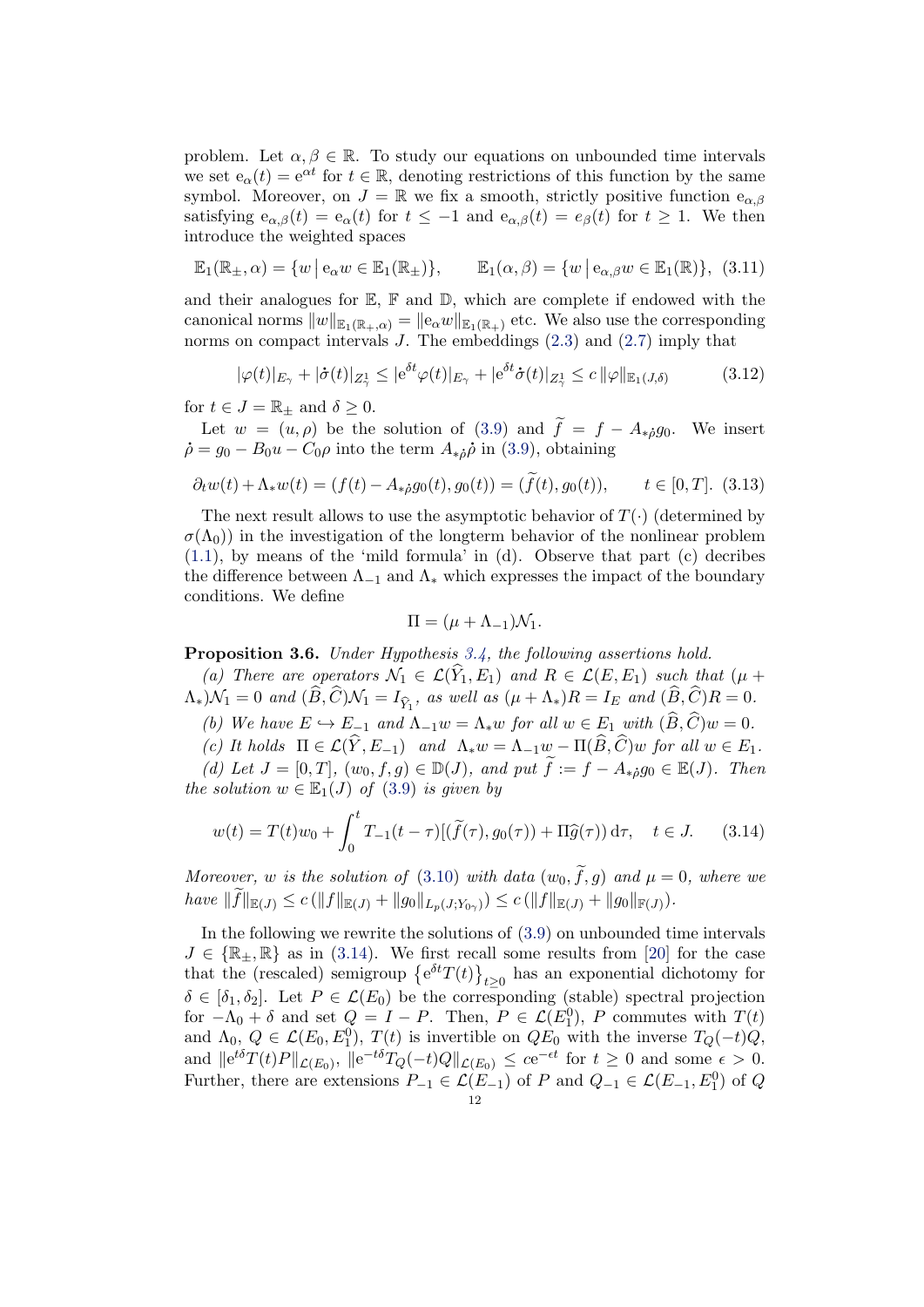such that  $T_{-1}(t)$  has an exponential dichotomy on  $E_{-1}$  with the same constants. From  $P = I - Q$ , we deduce

<span id="page-12-4"></span>
$$
P \in \mathcal{L}(E_1) \cap \mathcal{L}(E_\gamma) \cap \mathcal{L}(E_\gamma^0) \quad \text{and} \quad P_{-1} \in \mathcal{L}(E). \tag{3.15}
$$

We partly omit the subscript  $-1$ . (Compare e.g. §2 of [\[9\]](#page-40-9) for these facts.) It further holds:

<span id="page-12-3"></span>If 
$$
(w_0, f, g) \in \mathbb{D}(J)
$$
, then  $(Pw_0, f, g) \in \mathbb{D}(J)$ . (3.16)

Let  $e_{\delta}T(\cdot)$  have an exponential dichotomy. Given  $(\varphi_0, f, g) \in E_{\gamma} \times \mathbb{E}(\mathbb{R}_+, \delta) \times$  $\mathbb{F}(\mathbb{R}_+,\delta)$ , resp.  $(\varphi_0, f, g) \in E_{-1} \times \mathbb{E}(\mathbb{R}_-,\delta) \times \mathbb{F}(\mathbb{R}_-,\delta)$ , we can then define

$$
L_{P,\Lambda_0}^+(\varphi_0, f, g)(t) = T(t)\varphi_0 + \int_0^t T_{-1}(t-\tau)P_{-1}[(\tilde{f}(\tau), g_0(\tau)) + \Pi \hat{g}(\tau)] d\tau
$$
\n(3.17)

<span id="page-12-2"></span>
$$
-\int_{t}^{\infty} T_Q(t-\tau)Q[(\tilde{f}(\tau), g_0(\tau)) + \Pi \hat{g}(\tau)] d\tau, \qquad t \ge 0,
$$

$$
\phi_0^+ = -\int_0^\infty T_Q(-\tau)Q[(\widetilde{f}(\tau), g_0(\tau)) + \Pi \widehat{g}(\tau)] d\tau, \tag{3.18}
$$

$$
L_{P,\Lambda_0}^-(\varphi_0, f, g)(t) = T_Q(t)Q\varphi_0 + \int_{-\infty}^t T_{-1}(t-\tau)P_{-1}[(\widetilde{f}(\tau), g_0(\tau)) + \Pi \widehat{g}(\tau)] d\tau
$$

<span id="page-12-5"></span>
$$
-\int_{t}^{0} T_{Q}(t-\tau)Q[(\tilde{f}(\tau), g_{0}(\tau)) + \Pi \hat{g}(\tau)] d\tau, \quad t \le 0, \quad (3.19)
$$

$$
\phi_0^- = \int_{-\infty}^0 T_{-1}(-\tau) P_{-1}[(\tilde{f}(\tau), g_0(\tau)) + \Pi \hat{g}(\tau)] d\tau, \tag{3.20}
$$

where  $\tilde{f} := f - A_{\ast \delta} g_0 \in \mathbb{E}(J, \delta)$ . We recall Propositions 4.5 and 4.6 of [\[20\]](#page-40-1).

<span id="page-12-0"></span>**Proposition 3.7.** Assume that Hypothesis [3.4](#page-9-0) holds and that for  $\delta \in [\delta_1, \delta_2]$ R the semigroup  $e_{\delta}T(\cdot)$  has an exponential dichotomy with the stable projection P, and let  $Q = I - P$ . Given  $(w_0, f, g) \in \mathbb{D}(\mathbb{R}_+, \delta)$ , the following assertions are equivalent.

- (a)  $S_{\Lambda_0}(w_0, f, g) \in \mathbb{E}(\mathbb{R}_+, \delta)$ .
- (b)  $L_P^+$  $P_{, \Lambda_0}^+(w_0 - \phi_0^+, f, g) \in \mathbb{E}(\mathbb{R}_+, \delta).$
- (c)  $\phi_0^+ = Qw_0$ .

If these assertions hold, then  $(u, \rho) := \mathcal{S}_{\Lambda_0}(w_0, f, g) = L_P^+$  $^+_{P,\Lambda_0}(Pw_0,f,g)$  belongs to  $\mathbb{E}_1(\mathbb{R}_+, \delta)$  and solves [\(3.9\)](#page-10-1), and we have

$$
\|\mathcal{S}_{\Lambda_0}(w_0, f, g)\|_{\mathbb{E}_1(\mathbb{R}_+, \delta)} \le c \left( |w_0|_{E_\gamma} + |(B_0, C_0)w_0 - g_0(0)|_{Z_\gamma^1} + \|f\|_{\mathbb{E}(\mathbb{R}_+, \delta)} + \|g\|_{\mathbb{F}(\mathbb{R}_+, \delta)} \right),
$$

where c does not depend on  $w_0$ , f, g or  $\delta$ . (Note that  $\dot{\rho}(0) = g_0(0) - (B_0, C_0)w_0$ .)

<span id="page-12-1"></span>**Proposition 3.8.** Assume that Hypothesis [3.4](#page-9-0) holds and that for  $\delta \in [\delta_1, \delta_2]$ R the semigroup  $e_{\delta}T(\cdot)$  has an exponential dichotomy with the stable projection P, and let  $Q = I - P$ . Given  $(w_0, f, g) \in E_{-1} \times \mathbb{E}(\mathbb{R}_-, \delta) \times \mathbb{F}(\mathbb{R}_-, \delta)$ , there is a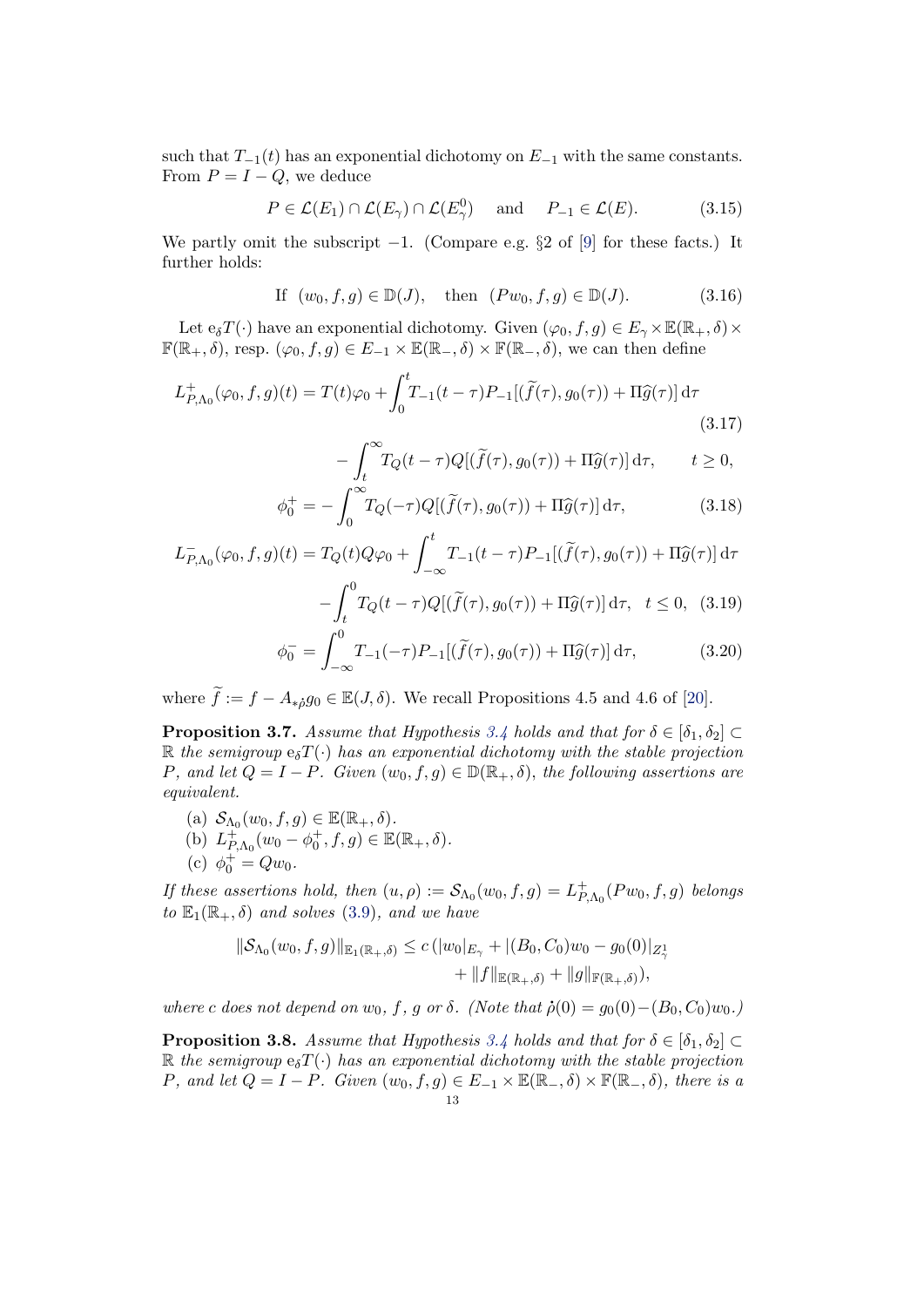solution  $w = S_{\Lambda_0}(w_0, f, g)$  of [\(3.9\)](#page-10-1) in  $\mathbb{E}(\mathbb{R}_-, \delta)$  if and only if  $P_{-1}w_0 = \phi_0^-$ . In this case, this solution is unique,  $w = L_P^ P_{,\Lambda_0}(w_0, f, g) \in \mathbb{E}_1(\mathbb{R}_-, \delta)$ , and

<span id="page-13-0"></span>
$$
\|\mathcal{S}_{\Lambda_0}(w_0,f,g)\|_{\mathbb{E}_1(\mathbb{R}_-,\delta)} \leq c \left( |Qw_0|_E + \|f\|_{\mathbb{E}(\mathbb{R}_-,\delta)} + \|g\|_{\mathbb{F}(\mathbb{R}_-,\delta)} \right),
$$

where c does not depend on  $w_0$ , f, g or  $\delta$ .

In order to treat the interval  $J = \mathbb{R}$ , we assume that  $T(\cdot)$  has an exponential trichotomy; i.e., there is a splitting

$$
\sigma(-\Lambda_0) = \sigma_s \cup \sigma_c \cup \sigma_u \qquad \text{with} \tag{3.21}
$$

max  $\text{Re}\,\sigma_s < -\omega_s < -\omega_c < \min \text{Re}\,\sigma_c \leq 0 \leq \max \text{Re}\,\sigma_c < \overline{\omega}_c < \omega_u < \min \text{Re}\,\sigma_u$ .

(If  $\Omega$  is bounded,  $\sigma(-\Lambda_0)$  is discrete and thus [\(3.21\)](#page-13-0) automatically holds with  $\sigma_u \subset i\mathbb{R}$  and arbitrarily small  $\underline{\omega}_c = \overline{\omega}_c > 0$ .) We take numbers  $\alpha \in [\underline{\omega}_c, \omega_s]$  and  $\beta \in [\overline{\omega}_c, \omega_u]$  and denote by  $P_k$  the spectral projections for  $-\Lambda_0$  corresponding to  $\sigma_k$  with  $k = s, c, u$ . We set  $P_{cs} = P_s + P_c$ ,  $P_{cu} = P_c + P_u$ , and  $P_{su} = P_s + P_u$ . Then the rescaled semigroups  $e_{\alpha}T(\cdot)$  and  $e_{-\beta}T(\cdot)$  have an exponential dichotomy on  $E_0$  with stable projections  $P_s$  and  $P_{cs}$ , respectively. The restriction of  $T(t)$ to  $P_k E_0$  yields a group denoted by  $T_k(t)$ ,  $t \in \mathbb{R}$ , where  $k = c, u, cu$ . For  $f \in \mathbb{E}(\alpha, -\beta), g \in \mathbb{F}(\alpha, -\beta)$  and  $w_0 \in E_{-1}$ , we can then define

<span id="page-13-2"></span>
$$
L_{\Lambda_0}(w_0, f, g)(t) = T_c(t)P_c w_0 + \int_0^t T_c(t - \tau)P_c[(\tilde{f}(\tau), g_0(\tau)) + \Pi \hat{g}(\tau)] d\tau + \int_{-\infty}^t T_{-1}(t - \tau)P_{s,-1}[(\tilde{f}(\tau), g_0(\tau)) + \Pi \hat{g}(\tau)] d\tau \qquad (3.22) - \int_t^{\infty} T_u(t - \tau)P_u[(\tilde{f}(\tau), g_0(\tau)) + \Pi \hat{g}(\tau)] d\tau, \qquad t \in \mathbb{R}, \phi_0 = \int_{-\infty}^0 T_{-1}(-\tau)P_{s,-1}[(\tilde{f}(\tau), g_0(\tau)) + \Pi \hat{g}(\tau)] d\tau - \int_0^{\infty} T_u(-\tau)P_u[(\tilde{f}(\tau), g_0(\tau)) + \Pi \hat{g}(\tau)] d\tau, \qquad (3.23)
$$

<span id="page-13-1"></span>where again  $\tilde{f} = f - A_{\dot{\ast}o}g_0$ . The trichotomy and the assumptions on the data imply that the integrals exist in  $E_{-1}$ .

In the next result the equivalence and the formula for the solution follow from Propositions [3.7](#page-12-0) and [3.8](#page-12-1) combined with Lemma [2.2](#page-7-4) and the fact that we can glue together the solutions on  $\mathbb{R}_{\pm}$  as noted before Lemma 3.2 of [\[20\]](#page-40-1). For the asserted inequality, we can treat the function  $w_c = T_c(\cdot)P_cw_0$  separately since  $P_c \in \mathcal{L}(E_{-1}, D(\Lambda_0^n))$  for all  $n \in \mathbb{N}_0$ . The difference  $w_1 = w - w_c$  has the initial value  $(P_{su})_{-1}w_0 = \phi_0$ . The two parts of it can be controlled in  $E_\gamma$  via f and g using [\(3.23\)](#page-13-1), Proposition [3.8](#page-12-1) and  $P_u$ . Finally,  $|\dot{\rho}(0)|_{Z^1_\gamma} \leq c ||\rho||_{\mathbb{E}_{\rho}(\mathbb{R}_-, \alpha)}$  due to [\(3.12\)](#page-11-1), which can also be bounded by means of Proposition [3.8.](#page-12-1)

<span id="page-13-3"></span>**Proposition 3.9.** Assume that Hypothesis [3.4](#page-9-0) holds and that  $T(\cdot)$  has a tri-chotomy as in [\(3.21\)](#page-13-0). Take  $\alpha \in [\underline{\omega}_c, \omega_s]$  and  $\beta \in [\overline{\omega}_c, \omega_u]$ . Given  $(w_0, f, g) \in$  $E_{-1} \times \mathbb{E}(\alpha, -\beta) \times \mathbb{F}(\alpha, -\beta)$ , there is a solution  $w = \mathcal{S}_{\Lambda_0}(w_0, f, g)$  of [\(3.9\)](#page-10-1) in  $\mathbb{E}(\alpha, -\beta)$  if and only if  $(P_{su})_{-1}w_0 = \phi_0$ . In this case, this solution is unique,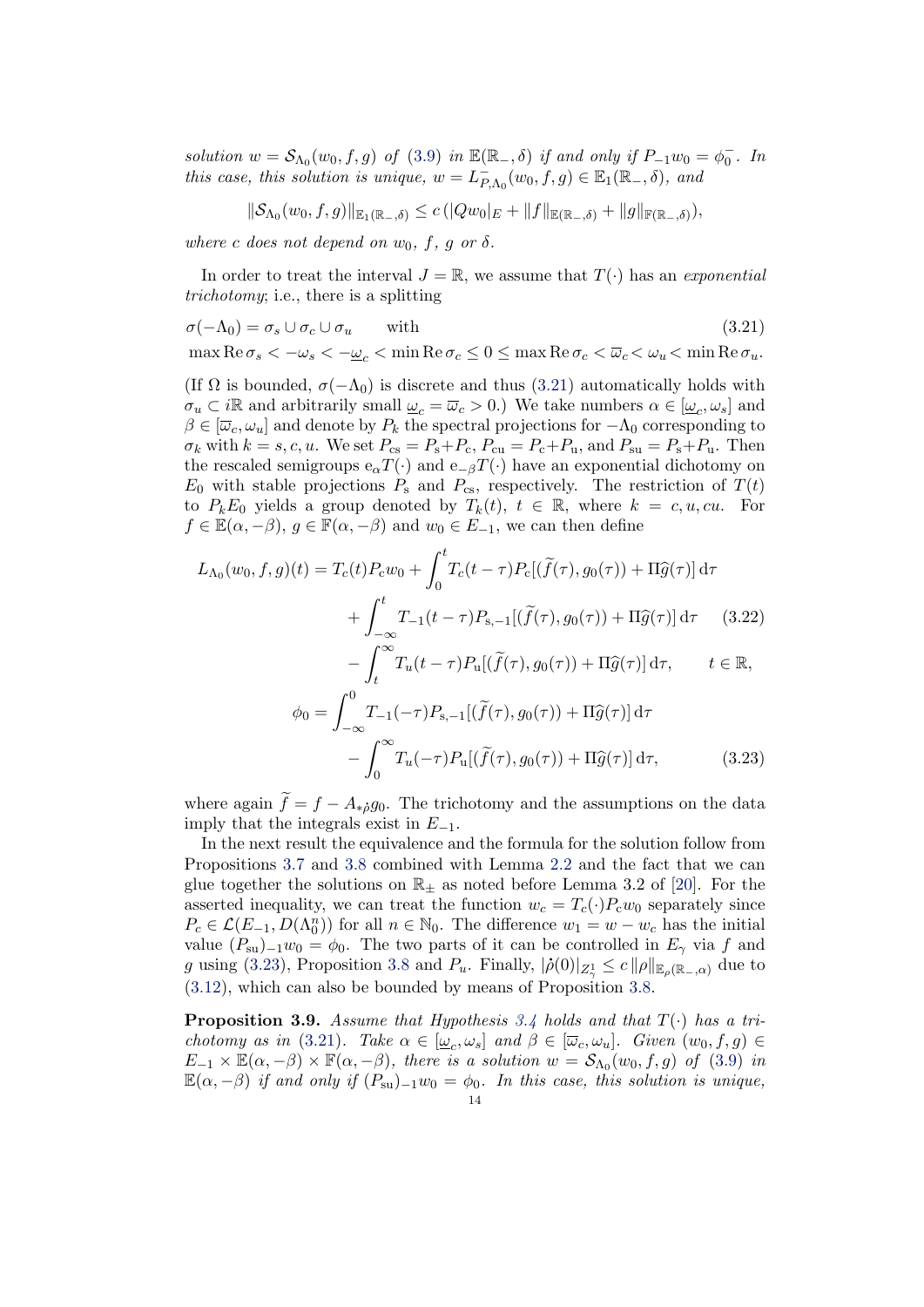we have  $w = L_{\Lambda_0}(w_0, f, g) \in \mathbb{E}_1(\alpha, -\beta)$  and

 $\|\mathcal{S}_{\Lambda_0}(w_0, f, g)\|_{\mathbb{E}_1(\alpha,-\beta)} \leq c \left( |P_{\alpha}w_0|_E + \|f\|_{\mathbb{E}(\alpha,-\beta)} + \|g\|_{\mathbb{F}(\alpha,-\beta)}\right),$ 

where c does not depend on  $w_0$ , f, g,  $\alpha$  or  $\beta$ .

The next result (Proposition 4.9 of [\[20\]](#page-40-1)) describes the properties of  $F$  and  $G$ on  $\mathbb{R}_+$  with weights larger than 0. For  $\delta \geq 0$ , we set

 $\mathbb{W}_*^1(\mathbb{R}_{\pm}, \pm \delta) = \{w \in \mathbb{E}_1(\mathbb{R}_{\pm}, \pm \delta) \, | \, w(t) \in W_\gamma - w_* \text{ for all } t \in \mathbb{R}_{\pm} \}.$ 

It is straightforward to check that this set is open in  $\mathbb{E}_1(\mathbb{R}_+,\pm \delta)$  if  $\delta > 0$  using [\(3.12\)](#page-11-1). Moreover, 0 belongs to the interior of  $\mathbb{W}^1_*(\mathbb{R}_\pm) := \mathbb{W}^*_1(\mathbb{R}_\pm, 0)$ .

<span id="page-14-2"></span>**Proposition 3.10.** Let  $(R)$  hold,  $\delta \in (0, d]$  and define F and G as in [\(3.2\)](#page-7-3) for an equilibrium  $w_* = (u_*, \rho_*) \in W_1$ . We then have

$$
F \in C^1(\mathbb{W}_1^*(\mathbb{R}_\pm, \pm \delta), \mathbb{E}(\mathbb{R}_\pm, \pm \delta)) \quad \text{and} \quad G \in C^1(\mathbb{W}_1^*(\mathbb{R}_\pm, \pm \delta), \mathbb{F}(\mathbb{R}_\pm, \pm \delta))
$$

and  $F(0) = 0$ ,  $G(0) = 0$ ,  $F'(0) = 0$ ,  $G'(0) = 0$ . Moreover, the derivatives are bounded and uniformly continuous on closed balls. If  $\delta = 0$ , the above results hold on sufficiently small balls in  $\mathbb{E}_1(\mathbb{R}_+)$  with center 0.

### 4. The cutoff problem and a center manifold

<span id="page-14-0"></span>In this section we want to extend the construction of invariant manifolds from the setting of Theorem 5.1 of [\[20\]](#page-40-1) to the case of an exponential trichotomy as in [\(3.21\)](#page-13-0). Under this assumptions we encounter unbounded semigroup orbits on the center part so that we must deal with spaces of (say, exponentially) growing functions on R. For such functions our substitution operators are not locally Lipschitz (unless they are globally Lipschitz). It is well known that one has to introduce cutoff functions in the nonlinearities to deal with this problem. As in [\[10\]](#page-40-10) for static nonlinear boundary conditions, we have to control the full  $\mathbb{E}_1$  norm of solutions so that we need a nonlocal cuoff  $\Gamma(t, w)$  introduced below. Since the arguments are parallel to those in [\[10\]](#page-40-10), we omit most of the proofs. We assume throughout that Hypothesis [3.4](#page-9-0) holds with the equilibrium  $w_* = (u_*, \rho_*) \in W_1.$ 

The cutoff depends on a parameter  $\eta > 0$  to be fixed in the following theorems. We first introduce

$$
J(t) = [t - \frac{3}{2}, t + \frac{3}{2}] \quad \text{and} \quad N(t, \varphi) = ||\varphi||_{\mathbb{E}_1(J(t))} \quad \text{for} \ \varphi \in \mathbb{E}_1^{\text{loc}}(\mathbb{R}), \ t \in \mathbb{R}.
$$

Given an  $\eta > 0$ , we take even functions  $\chi, \gamma \in C^{\infty}(\mathbb{R})$  such that  $0 \leq \chi \leq 1$ ,  $\chi(t) = 1$  for  $t \in [-\eta, \eta]$ , supp $\chi \subset (-2\eta, 2\eta)$ ,  $\|\chi^{(k)}\|_{\infty} \le c/\eta^{k}$  for  $k = 1, 2$  and such that  $\gamma \geq 0$ ,  $\int_{\mathbb{R}} \gamma(t) dt = 1$ , supp $\gamma \subseteq (-1/4, 1/4)$ . We now define the cutoff

$$
\Gamma_{\mathbb{R}}(t,\varphi) = \Gamma(t,\varphi) := (\gamma * \chi(N(\cdot,\varphi)))(t)
$$
  
= 
$$
\int_{\mathbb{R}} \gamma(t-\tau) \chi(||\varphi||_{\mathbb{E}_1([ \tau - 3/2, \tau + 3/2])}) d\tau
$$
 (4.1)

<span id="page-14-1"></span>for  $t \in \mathbb{R}$  and  $\varphi \in \mathbb{E}_1^{\text{loc}}(\mathbb{R})$ . Observe that the integrand is continuous in  $\tau$  and that  $\Gamma(t, \varphi)$  depends on the restriction of  $\varphi$  to  $(t - 7/4, t + 7/4)$ . For functions  $\varphi \in \mathbb{E}_1^{\text{loc}}(J)$ , we define  $\Gamma(t, \varphi)$  as in [\(4.1\)](#page-14-1) for  $t \in [\frac{7}{4} + \inf J, -\frac{7}{4} + \sup J]$ , where  $J$  is an interval of length greater than  $7/2$ .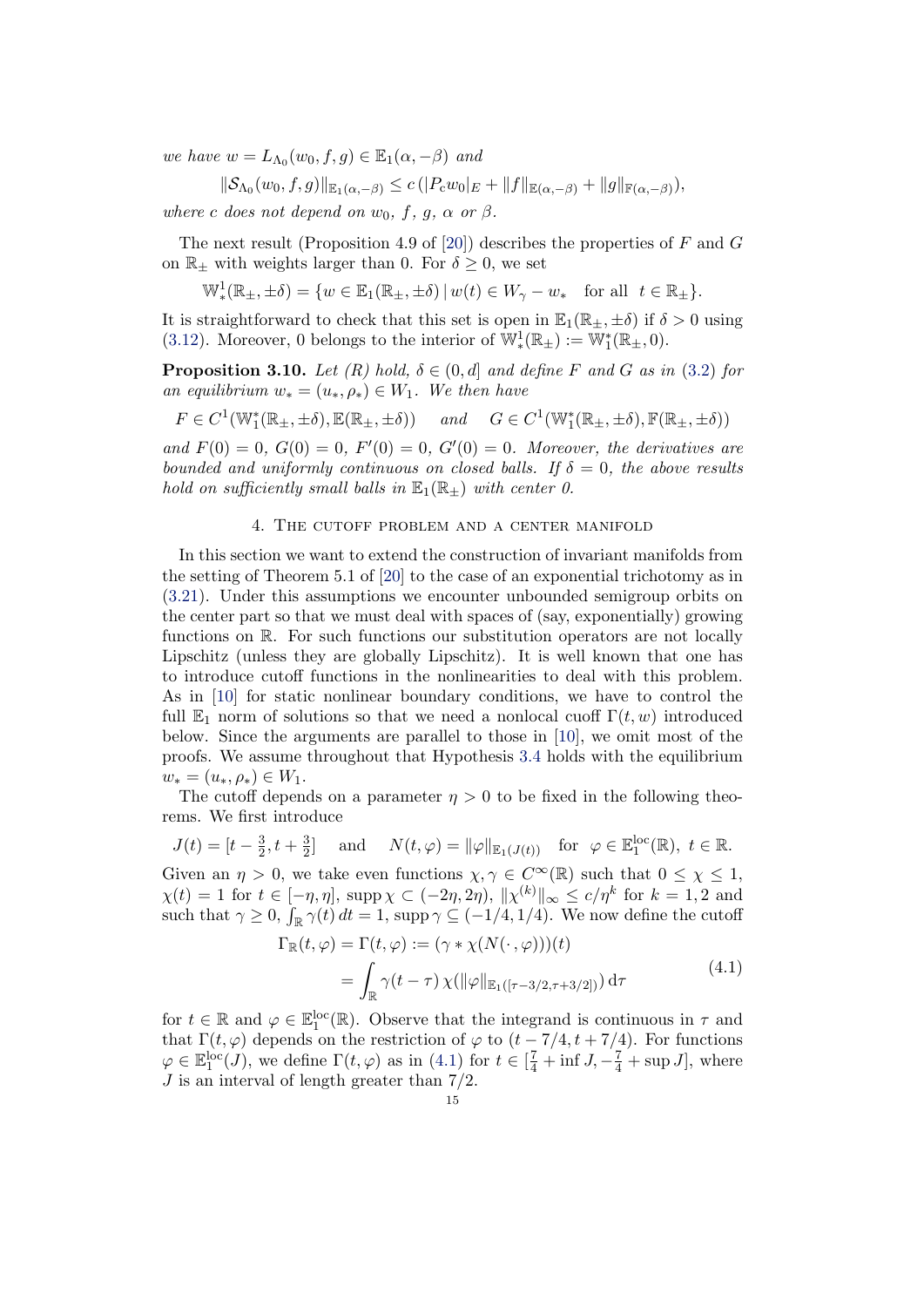To treat  $\varphi \in \mathbb{E}_1^{\rm loc}(\mathbb{R}_+)$ , we fix continuous extension operators  $R_{\pm}$ :  $\mathbb{E}_1^{\rm loc}(\mathbb{R}_+) \to \mathbb{E}_1^{\rm loc}(\mathbb{R})$  satisfying supp  $R_+\varphi \subset (-1,\infty)$ , supp  $R_-\varphi \subset (-\infty,1)$ ,

<span id="page-15-6"></span>
$$
||R_+\varphi||_{\mathbb{E}_1([-1,1])} \le c_R ||\varphi||_{\mathbb{E}_1([0,1])}, \qquad ||R_-\varphi||_{\mathbb{E}_1([-1,1])} \le c_R ||\varphi||_{\mathbb{E}_1([-1,0])} \quad (4.2)
$$

for  $\varphi \in \mathbb{E}_1$  and a constant  $c_R > 0$ . In this context we further observe that

<span id="page-15-5"></span>
$$
\|\varphi\|_{\mathbb{E}_1([0,T])} \leq c_E \|\varphi\|_{\mathbb{E}_1(\mathbb{R}_+,-\alpha)}, \qquad \|\varphi\|_{\mathbb{E}_1([-T,0])} \leq c_E \|\varphi\|_{\mathbb{E}_1(\mathbb{R}_-,\alpha)}
$$
  

$$
\|\varphi\|_{\mathbb{E}_1([-T,T])} \leq c_E \|\varphi\|_{\mathbb{E}_1(\alpha,-\beta)}
$$
 (4.3)

for a constant  $c_E > 0$  depending on  $T > 0$  and being uniform in  $\alpha, \beta \geq 0$  in compact intervals. We then define the cutoffs

<span id="page-15-0"></span>
$$
\Gamma_{\mathbb{R}_{\pm}}(t,\varphi) = \Gamma_{\pm}(t,\varphi) := \Gamma(t,R_{\pm}\varphi) = (\gamma * \chi(N(\cdot,R_{\pm}\varphi)))(t) \tag{4.4}
$$

for  $t \in \mathbb{R}$  and  $\varphi \in \mathbb{E}_1^{\rm loc}(\mathbb{R}_+)$ . We now collect several properties of the cutoffs in [\(4.1\)](#page-14-1) and [\(4.4\)](#page-15-0) for  $J \in \{ \mathbb{R}, \mathbb{R}_+, \mathbb{R}_- \}$ , which follow easily from the above definitions and observations, cf. §3 in [\[10\]](#page-40-10).

<span id="page-15-2"></span>**Remark 4.1.** If  $\varphi \in \mathbb{E}_1^{\text{loc}}(J)$  satisfies  $\|\varphi\|_{\mathbb{E}_1([t-2,t+2])} \leq \eta$  for some  $t \in J$  (where  $|t| \geq 2$  if  $J = \mathbb{R}_{\pm}$ ), then  $\Gamma_J(t, \varphi) = 1$ . If  $J = \mathbb{R}_{\pm}$  and  $t \in J \cap [-2, 2]$ , then  $\|\varphi\|_{\mathbb{E}_1([t-2,t+2]\cap J)} \leq c_W^{-1}(1+c_R)^{-1}\eta$  implies  $\Gamma_{\pm}(t,\varphi) = 1$ , where  $c_W \geq 1$  is the constant given by Lemma [2.2.](#page-7-4)

<span id="page-15-4"></span>**Remark 4.2.** Let  $\varphi \in \mathbb{E}_1^{\text{loc}}(\mathbb{R})$  and  $J = \mathbb{R}$ . By its definition, the cutoff is translation invariant in the sense that  $\Gamma_{\mathbb{R}}(t+t_0,\varphi)=\Gamma_{\mathbb{R}}(t,\varphi(\cdot+t_0))$  for all  $t, t_0 \in \mathbb{R}$ . We point out that for  $J = \mathbb{R}_{\pm}$  the cutoff is not translation invariant. However, for  $\varphi \in \mathbb{E}_1^{\text{loc}}(\mathbb{R}_+)$  we have  $\Gamma_+(t,\varphi) = \Gamma_{\mathbb{R}}(t,\varphi)$  for  $t \geq 7/4$  and  $\Gamma_-(t,\varphi) = \Gamma_\mathbb{R}(t,\varphi)$  for  $t \leq -7/4$ , respectively. As a result,  $\Gamma_+(t+t_0,\varphi) =$  $\Gamma_{\mathbb{R}}(t, \varphi(\cdot + t_0))$  holds for  $t + t_0 \ge 7/4$  and  $\Gamma_{-}(t + t_0, \varphi) = \Gamma_{-}(t, \varphi(\cdot + t_0))$  holds for  $t + t_0 \leq -7/4$ , where  $t, t_0 \in \mathbb{R}$ . (Here  $\varphi(\cdot + t_0)$  is defined on  $[-t_0, \infty)$ , resp. on  $(-\infty, -t_0]$ .)

<span id="page-15-1"></span>**Remark 4.3.** Let  $\varphi \in \mathbb{E}_1^{\text{loc}}(J)$ ,  $t \in J$ , and  $J \in \{\mathbb{R}, \mathbb{R}_{\pm}\}\$ . We put  $\varphi_{\mathbb{R}} = R_{\pm} \varphi$  if  $J = \mathbb{R}_{\pm}$  and  $\varphi_{\mathbb{R}} = \varphi$  if  $J = \mathbb{R}$ . Assume that  $\Gamma_J(t, \varphi) \neq 0$ . Then there exists an  $s \in [t-1/4, t+1/4]$  such that  $\chi(N(s, \varphi_{\mathbb{R}})) \neq 0$ , and hence  $\|\varphi_{\mathbb{R}}\|_{\mathbb{E}_1(J(s))} \leq 2\eta$ . The embeddings [\(2.3\)](#page-4-1) and [\(2.7\)](#page-5-0) now imply that  $|\varphi(t)|_{E_{\gamma}} \leq c_0 \|\varphi_{\mathbb{R}}\|_{\mathbb{E}_1(J(s))} \leq$  $2c_0\eta$  for  $t \in J$  if  $\Gamma_J(t, \varphi) \neq 0$ , where  $c_0 > 0$  is a constant. We can thus fix a number  $\eta_0 > 0$  such that  $\Gamma_J(t, \varphi) \neq 0$  for some  $t \in J$  implies that  $\varphi(t) + w_* \in W_\gamma$ , provided that  $\eta \in (0, \eta_0]$ .

# From now on we always assume that  $\eta \in (0, \eta_0]$ .

We add a related observation needed in the proofs of the following two propo-sitions, cf. Remark 3.3 in [\[10\]](#page-40-10). Suppose that  $t \in [n-1/8, n+9/8] \cap J =: J_n^*$ satisfies  $\Gamma_J(t,\varphi) \neq 0$  for some  $\varphi \in \mathbb{E}^{\text{loc}}_1(J)$  and  $n \in \mathbb{Z}$ . Take s as in Re-mark [4.3.](#page-15-1) We then have  $J_n^* \subset J(s)$ , and hence  $\|\varphi_{\mathbb{R}}\|_{\mathbb{E}_1(J_n^*)} \leq 2\eta$ . (The same estimate holds if  $\Gamma'_J(t, \varphi) \neq 0$ , where the derivative is given by [\(4.7\)](#page-16-0).) Moreover,  $|\varphi_{\mathbb{R}}(\tau)|_{E_{\gamma}} \leq c_0 \|\varphi_{\mathbb{R}}\|_{\mathbb{E}_1(J(s))} \leq 2c_0\eta$  implying  $\varphi_{\mathbb{R}}(\tau) + w_* \in W_\gamma$  for all  $\tau \in J_n^*$ . Finally, for  $\varphi \in \mathbb{E}_1^{\text{loc}}(J)$  and  $J \in \{ \mathbb{R}, \mathbb{R}_+, \mathbb{R}_- \}$ , we define the cutoff versions

<span id="page-15-3"></span>
$$
F_{\Gamma J}(\varphi)(t) = \Gamma_J(t, \varphi) F(\varphi(t)), \quad G_{\Gamma J}(\varphi)(t) = \Gamma_J(t, \varphi) G(\varphi(t)), \quad t \in J, \quad (4.5)
$$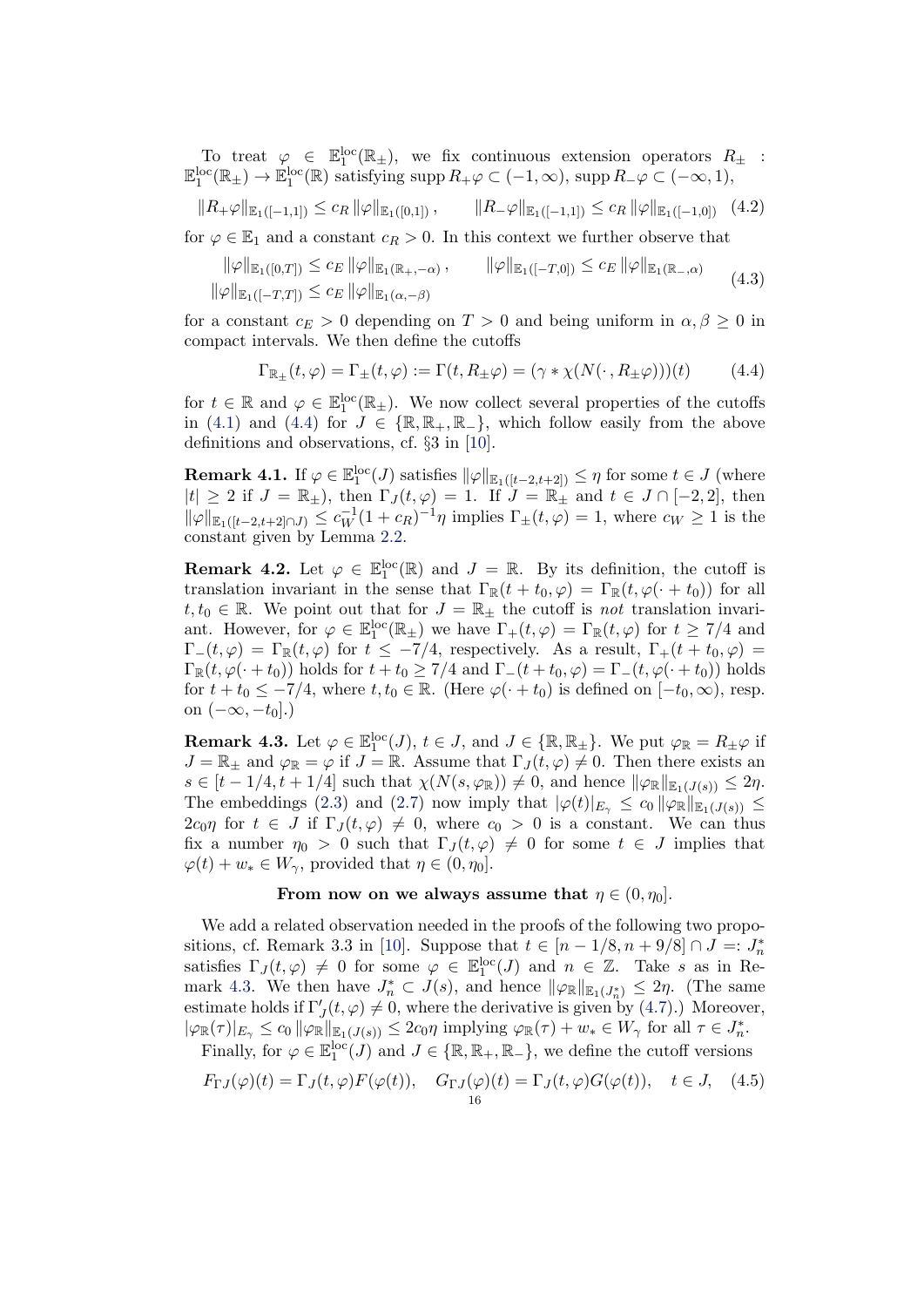of the nonlinear maps F and G defined in  $(3.2)$  for the equilibrium  $w_*$ . In this definition, we set  $F(t, \varphi(t)) = 0$  and  $G(t, \varphi(t)) = 0$  if  $\varphi(t) + w_* \notin W_\gamma$ . We also abbreviate  $F_{\Gamma} = F_{\Gamma \mathbb{R}}, F_{\Gamma \pm} = F_{\Gamma \mathbb{R}_+}, G_{\Gamma} = G_{\Gamma \mathbb{R}}, \text{ and } G_{\Gamma \pm} = G_{\Gamma \mathbb{R}_+}.$  The cutoff version of the initial-boundary value problem [\(3.6\)](#page-8-0) is then given by

<span id="page-16-1"></span>
$$
\partial_t v(t) + A_*(t)(v(t), \sigma(t), \dot{\sigma}(t)) = F_{\Gamma J}(v, \sigma)(t), \qquad \text{on } \Omega, \ t \in J,
$$
  
\n
$$
\partial_t \sigma(t) + B_0(t)v(t) + C_0(t)\sigma(t) = G_{0,\Gamma J}(v, \sigma)(t), \qquad \text{on } \Sigma, \ t \in J,
$$
  
\n
$$
\widehat{B}(t)v(t) + \widehat{C}(t)\sigma(t) = \widehat{G}_{\Gamma J}(v, \sigma)(t) \qquad \text{on } \Sigma, \ t \in J,
$$
  
\n
$$
v(0) = v_0, \qquad \text{on } \Omega,
$$
  
\n
$$
\sigma(0) = \sigma_0, \qquad \text{on } \Sigma.
$$
 (4.6)

where  $J \in \{ \mathbb{R}, \mathbb{R}_+, \mathbb{R}_- \}$  and  $\varphi = (v, \sigma) \in \mathbb{E}^{\text{loc}}_1(J)$ . Thanks to Remark [4.1,](#page-15-2) a solution  $\varphi \in \mathbb{E}_1^{\text{loc}}(J)$  of [\(4.6\)](#page-16-1) actually satisfies  $(3.6)$  on  $[a, b] \subset J$  if  $\|\varphi\|_{\mathbb{E}_1([t-2,t+2]\cap J)}$ is sufficiently small for each  $t \in [a, b]$ . We stress that the cutoff problem [\(4.6\)](#page-16-1) is not local in time. In particular, even for  $J = \mathbb{R}_+$  it is not a well–posed Cauchy problem. Nevertheless, based on our results for the linear problem on J we can solve [\(4.6\)](#page-16-1) globally in function spaces on J.

We now consider the maps  $F_{\Gamma,J}$  and  $G_{\Gamma,J}$  on the spaces  $\mathbb{E}_1(\mathbb{R}_+,\mp\alpha)$  and  $\mathbb{E}_1(\alpha, -\beta)$ , where  $\alpha, \beta \geq 0$ , see [\(4.5\)](#page-15-3) and [\(3.11\)](#page-11-2). (These values of  $\alpha, \beta$  were not treated in Proposition [3.10.](#page-14-2)) We start with the Lipschitz properties.

<span id="page-16-3"></span>**Proposition 4.4.** Assume that Hypothesis [3.4](#page-9-0) holds. Let  $\eta \in (0, \eta_0]$  be the parameter for the cutoff and  $\alpha, \beta \in [0, d]$  for some  $d > 0$ . Then the maps  $F_{\Gamma \pm}$ :  $\mathbb{E}_1(\mathbb{R}_\pm, \mp \alpha) \to \mathbb{E}(\mathbb{R}_\pm, \mp \alpha)$ ,  $F_\Gamma : \mathbb{E}_1(\alpha, -\beta) \to \mathbb{E}(\alpha, -\beta)$ ,  $G_{\Gamma \pm} : \mathbb{E}_1(\mathbb{R}_\pm, \mp \alpha) \to$  $\mathbb{F}(\mathbb{R}_{\pm}, \mp \alpha)$ , and  $G_{\Gamma} : \mathbb{E}_1(\alpha, -\beta) \to \mathbb{F}(\alpha, -\beta)$  are (globally) Lipschitz with a Lipschitz constant  $\varepsilon(\eta)$  for a nondecreasing function  $\varepsilon$  converging to 0 as  $\eta \to 0$ , independent of  $\alpha$  or  $\beta$ . Moreover,  $F_{\Gamma J}(0) = 0$  and  $G_{\Gamma J}(0) = 0$  for  $J = \mathbb{R}_{+}, \mathbb{R}$ .

We omit the (technical) proof of this result since it is very similar to that of Proposition 3.6 in [\[10\]](#page-40-10). It uses the above listed properties of the cutoff, Lemma 4.7 in [\[20\]](#page-40-1), (R), and a straightforward extension of Remark 3.4 of [\[10\]](#page-40-10) to the present situation.

Next, we want to establish the continuous differentiability of  $F_{\Gamma}$  and  $G_{\Gamma}$  in certain spaces. We first observe that the map  $\varphi \mapsto N(t, \varphi) = ||\varphi||_{\mathbb{E}_1(J(t))}$  is continuously differentiable on  $\mathbb{E}_1(J(t))\setminus\{0\}$  and that its derivative is uniformly bounded (cf.  $\S 3$  of [\[10\]](#page-40-10) and Theorem 2.3.2(a) in [\[24\]](#page-40-16) for the Slobodeckii spaces). As in §3 of [\[10\]](#page-40-10) one verifies that the map  $\mathbb{E}_1([t-2,t+2]) \ni \varphi \mapsto \Gamma(t,\varphi)$  is  $C^1$ with the derivative

<span id="page-16-0"></span>
$$
\Gamma'(t,\varphi) = [\gamma * \chi'(N(\cdot,\varphi))N'(\cdot,\varphi)](t). \tag{4.7}
$$

Here we set  $N'(t, 0) = 0$  and note that  $\Gamma(t, \varphi) = 1$ , and thus  $\Gamma'(t, \varphi) = 0$ , if  $\|\varphi\|_{\mathbb{E}_1([t-2,t+2])} < \eta$ . The cutoffs  $\Gamma_{\pm}(t,\varphi) = \Gamma(t,R_{\pm}\varphi)$  on  $\mathbb{R}_{\pm}$  have the analogous differentiability properties.

<span id="page-16-2"></span>Given  $\alpha, \beta \ge 0$  and  $w \in \mathbb{E}_1(\alpha, -\beta)$ , we introduce the linear operators  $F'_\Gamma$  and  $G'_{\Gamma}$  acting on  $w \in \mathbb{E}_1(\alpha, -\beta)$  by the formulas

$$
[F'_{\Gamma}(w)\varphi](t) = \langle \varphi, \Gamma'(t, w) \rangle F(w(t)) + \Gamma(t, w)F'(w(t))\varphi(t),
$$
  
\n
$$
[G'_{\Gamma}(w)\varphi](t) = \langle \varphi, \Gamma'(t, w) \rangle G(w(t)) + \Gamma(t, w)G'(w(t))\varphi(t),
$$
\n(4.8)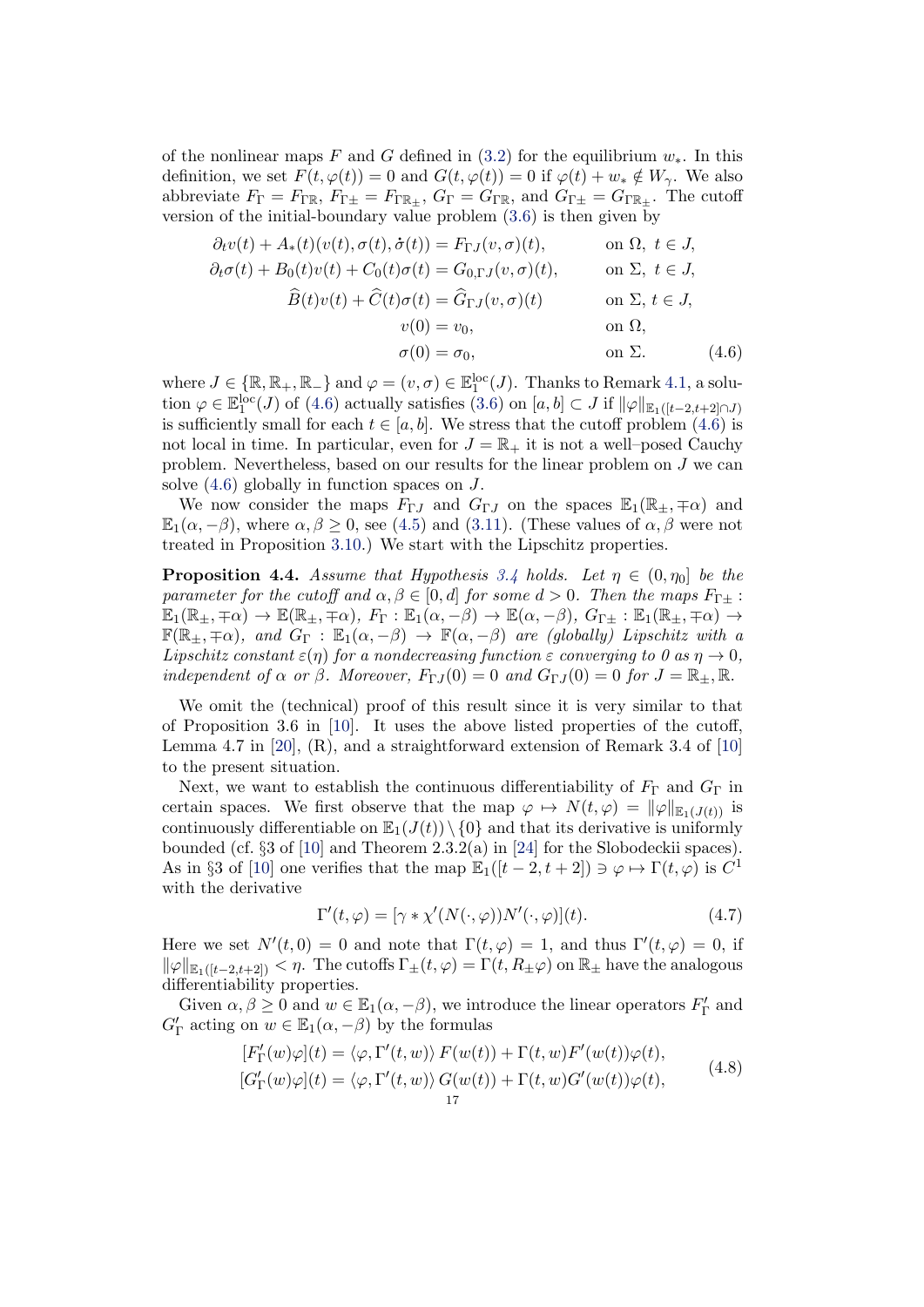see  $(3.2)$  and  $(3.3)$  for the definitions of  $F, G, F'$  and  $G'$  We also set

<span id="page-17-1"></span> $[F'_{\Gamma\pm}(w)\varphi](t) = [F'_{\Gamma}(R_{\pm}w)R_{\pm}\varphi](t), \quad [G'_{\Gamma\pm}(w)\varphi](t) = [G'_{\Gamma}(R_{\pm}w)R_{\pm}\varphi](t)$  (4.9) for  $t \in \mathbb{R}_+$  and  $w, \varphi \in \mathbb{E}_1(\mathbb{R}_+, -\alpha)$  in the case  $J = \mathbb{R}_+$ , respectively,  $w, \varphi \in$  $\mathbb{E}_1(\mathbb{R}_-, \alpha)$  in the case  $J = \mathbb{R}_-$ .

We stress that the maps  $F_{\Gamma}$  and  $G_{\Gamma}$  are not differentiable if the domain and range spaces have the same weight function. However, the next proposition shows that they are  $C^1$  maps with the derivatives  $F'_\Gamma$  and  $G'_\Gamma$  introduced above if we take a smaller weight function in the range space, cf. [\[25\]](#page-40-7).

<span id="page-17-2"></span>**Proposition 4.5.** Assume that Hypothesis [3.4](#page-9-0) holds. Let  $\eta \in (0, \eta_0]$  be the parameter for the cutoff,  $0 \leq \alpha \leq \beta \leq d$  and  $0 \leq \alpha' \leq \beta' \leq d$  for some  $d > 0$ . Define the operators  $F'_{\Gamma}$ ,  $F'_{\Gamma \pm}$   $G'_{\Gamma}$ , and  $G'_{\Gamma \pm}$  by [\(4.8\)](#page-16-2) and [\(4.9\)](#page-17-1). Then the following assertions hold.

(a) The operators  $F'_{\Gamma}(w) : \mathbb{E}_1(\alpha, -\alpha') \to \mathbb{E}(\beta, -\beta')$ ,  $G'_{\Gamma}(w) : \mathbb{E}_1(\alpha, -\alpha') \to$  $\mathbb{F}(\beta, -\beta')$ ,  $F'_{\Gamma\pm}(w) : \mathbb{E}_1(\mathbb{R}_\pm, \mp\alpha) \to \mathbb{E}(\mathbb{R}_\pm, \mp\beta)$ , and  $G'_{\Gamma\pm}(w) : \mathbb{E}_1(\mathbb{R}_\pm, \mp\alpha) \to$  $\mathbb{F}(\mathbb{R}_{\pm}, \mp \beta)$  are all bounded with the norms  $\varepsilon(\eta)$ , where  $\varepsilon$  is a nondecreasing function converging to 0 as  $\eta \to 0$  which does not depend on  $w, \alpha, \alpha', \beta, \beta'$ .

(b) If  $\beta > \alpha$  and  $\beta' > \alpha'$ , then the maps  $F_{\Gamma} : \mathbb{E}_1(\alpha, -\alpha') \to \mathbb{E}(\beta, -\beta')$ ,  $G_{\Gamma} : \mathbb{E}_1(\alpha, -\alpha') \to \mathbb{F}(\beta, -\beta'), F_{\Gamma \pm} : \mathbb{E}_1(\mathbb{R}_+, \mp \alpha) \to \mathbb{E}(\mathbb{R}_+, \mp \beta), \text{ and } G_{\Gamma \pm} :$  $\mathbb{E}_1(\mathbb{R}_\pm, \mp \alpha) \to \mathbb{F}(\mathbb{R}_\pm, \mp \beta)$  are continuously differentiable with derivatives  $F'_\Gamma$  $G'_{\Gamma}$ ,  $F'_{\Gamma\pm}$ , and  $G'_{\Gamma\pm}$ , respectively. Moreover,  $F'_{\Gamma}$  $f(0) = 0$  and  $G'_{\Gamma}$  $f(0) = 0$  for  $J \in \{ \mathbb{R}_+, \mathbb{R}_-, \mathbb{R} \}.$ 

We again omit the lengthy proof which it is analogous to that of Proposi-tion 3.8 in [\[10\]](#page-40-10), using the properties of the cutoff stated above,  $(R)$ , Lemma 4.7 of [\[20\]](#page-40-1), Proposition [4.4,](#page-16-3) as well as straightforward extensions of the statements (3.14), (3.15) and (3.16) in [\[10\]](#page-40-10) to the present situation.

We now establish one of the main result of this paper where we construct a local center manifold  $\mathcal{M}_c$  and show some of its basic properties. In particular,  $\mathcal{M}_c$  is a C<sup>1</sup>-submanifold of  $\mathcal M$  being tangent to  $P_cE$  at  $w_*$ . Further properties of  $\mathcal{M}_c$  are stated in Corollary [5.3](#page-28-1) and Theorem [6.5.](#page-38-0) We assume that the spectrum of  $-\Lambda_0$  has the decomposition given by [\(3.21\)](#page-13-0), i.e.,  $\sigma(-\Lambda_0)$  has spectral gaps in the left and in the right open halfplane. Recall that this assumption automatically holds if the spatial domain  $\Omega$  is bounded.

There is no description of  $\mathcal{M}_c$  directly in terms of [\(1.1\)](#page-1-0) as provided by Theorem 5.1 of [\[20\]](#page-40-1) for the stable and unstable manifold, respectively. In fact, there are simple ODEs in dimension two admitting infinitely many locally invariant manifolds which are tangent to  $P_{\rm c}E$  at  $w_*$  and satisfy  $\mathcal{M}_{\rm c}\cap \mathcal{M}_{\rm s}=\mathcal{M}_{\rm c}\cap \mathcal{M}_{\rm u}=$  ${u_*}$  (cf. Corollary [5.3\)](#page-28-1). However, if  $w_*$  is stable in forward and backward time, then Theorem [4.6\(](#page-17-0)e) implies that our  $\mathcal{M}_c$  is the only submanifold of  $\mathcal M$  near  $w_*$  with these properties.

<span id="page-17-0"></span>**Theorem 4.6.** Assume that Hypothesis [3.4](#page-9-0) and  $(3.21)$  hold. Let the projections  $P_k$  and the numbers  $\omega_k$  be given by [\(3.21\)](#page-13-0). Take any  $\alpha \in (\underline{\omega}_c, \omega_s)$  and  $\beta \in$  $(\overline{\omega}_c, \omega_u)$ . Then there is a number  $\eta_c \in (0, \eta_0]$  such that for each  $\eta \in (0, \eta_c]$  there exists a radius  $r_c = r_c(\eta) > 0$  such that the following assertions hold, where the cutoff  $\Gamma$  is defined in [\(4.1\)](#page-14-1) for the chosen  $\eta \in (0, \eta_c]$ .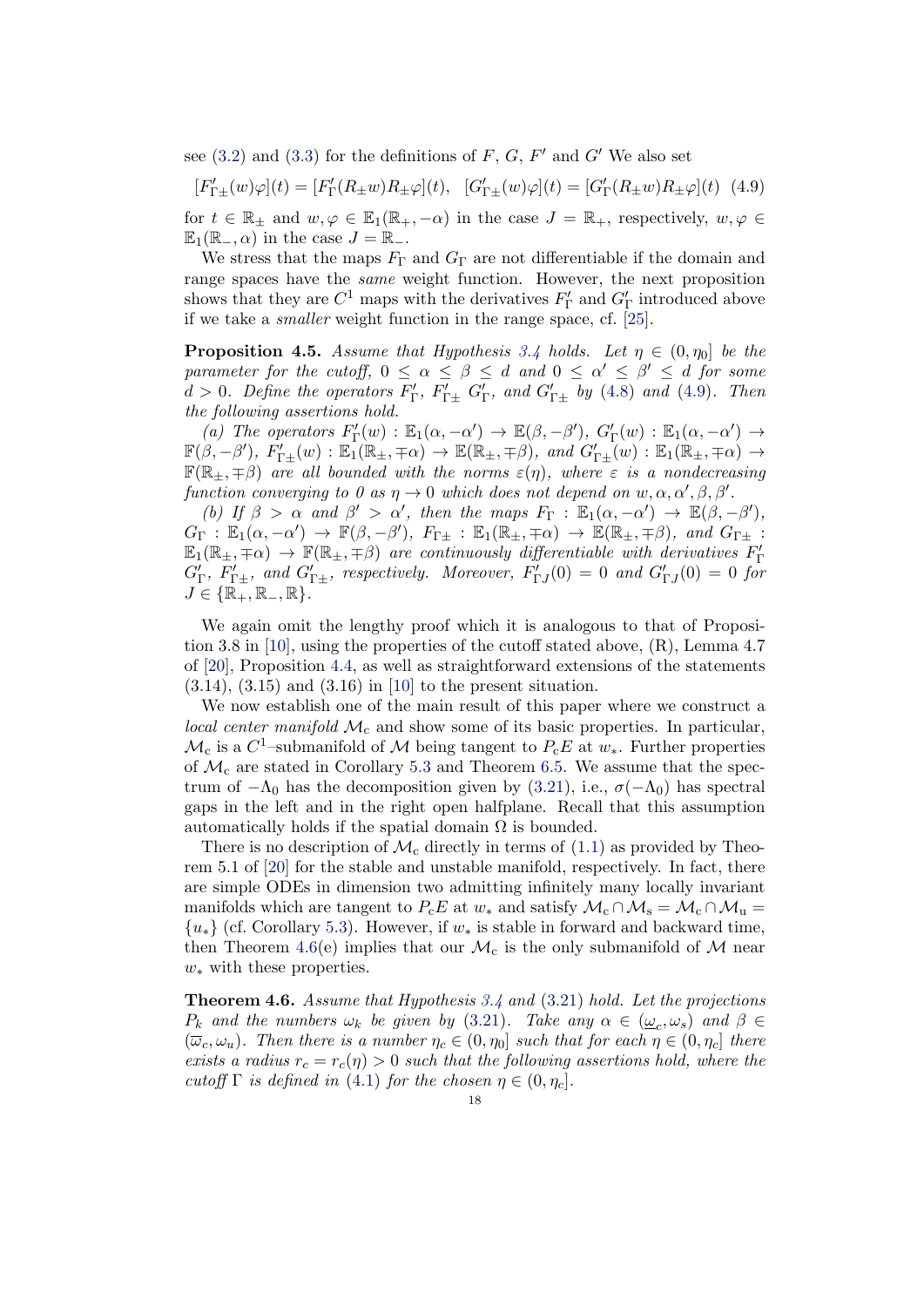(a) There exists a map  $\phi_c \in C^1(P_c E; P_{su} E_\gamma)$  with a bounded derivative such that  $\phi_c(0) = 0, \ \phi'_c(0) = 0, \ and$ 

<span id="page-18-0"></span>
$$
\widetilde{\mathcal{M}}_c := \{ w_0 = w_* + \xi + \phi_c(\xi) \in E_\gamma \, \big| \, \xi \in P_c E \} \tag{4.10}
$$
\n
$$
= \{ w_0 = w_* + \varphi(0) \in E_\gamma \, \big| \, \exists \, \, solution \, \varphi \in \mathbb{E}_1(\alpha, -\beta) \, \, of \, (4.6) \, \, on \, J = \mathbb{R} \}.
$$

If  $w_0 \in \widetilde{\mathcal{M}}_c$ , then  $w_* + \varphi(t) \in \widetilde{\mathcal{M}}_c$  for each  $t \in \mathbb{R}$  and  $\varphi = \Phi_c(P_c(w_0 - w_*))$  $P_{\rm c}\varphi+\phi_{\rm c}(P_{\rm c}\varphi)$  for a map  $\Phi_c\in C^1(P_{\rm c}E;\mathbb{E}_1(\alpha,-\beta))$  having a bounded derivative, where  $\varphi$  is given by [\(4.10\)](#page-18-0).

(b) We define  $\mathcal{M}_{c} = \{w_0 \in \mathcal{M}_{c} \mid \langle w_0 - w_* \rangle_{\gamma} < r_c\}$ . Let  $w_0 \in \mathcal{M}_{c}$  and  $\varphi$  be given by [\(4.10\)](#page-18-0) with  $w_0 = \varphi(0) + w_*$ . Then  $\Gamma(t, \varphi) = 1$  and  $\varphi$  solves the (original) equation [\(3.6\)](#page-8-0) for  $t \in [-3,3]$ , at least, so that  $\mathcal{M}_c \subset \mathcal{M}$ . The dimension of  $\mathcal{M}_c$  is equal to that of  $P_cE$ . Moreover,  $w_0 = w_* + \xi + \phi_c(\xi) \in \mathcal{M}_c$ and  $\langle w_0 - w_* \rangle_{\gamma} \leq c |\xi|_E$  for  $\xi = P_c(w_0 - w_*)$ .

(c) Let  $w_0 \in \mathcal{M}_c$  and  $\varphi$  be given by [\(4.10\)](#page-18-0). If the forward solution w of [\(1.1\)](#page-1-0) exists and satisfies  $\langle w - w_* \rangle_{\gamma} < r_c$  on [0, t] for some  $t > 0$ , then  $w(t) \in \mathcal{M}_c$ . If the function  $\widetilde{w} = \varphi + w_*$  satisfies  $\langle \widetilde{w} - w_* \rangle_{\gamma} < r_c$  on [t, 0] for some  $t < 0$ , then  $\widetilde{w}(t) \in \mathcal{M}_{c}$ , and  $\widetilde{w}$  solves [\(1.1\)](#page-1-0) on [t, 0].

(d) Let  $w_0 = w_* + \varphi_0 \in \mathcal{M}_c$  and let  $\varphi$  be given by [\(4.10\)](#page-18-0). Assume that  $\varphi(t) + w_* \in \mathcal{M}_c$  for all  $t \in (a, b)$  and some  $a < 0 < b$ . Then  $z = P_c\varphi$  satisfies the equations

<span id="page-18-3"></span><span id="page-18-2"></span>
$$
\dot{z}(t) = -\Lambda_0 P_c z(t) + P_c \Pi \hat{G}(z(t) + \phi_c(z(t))) \n+ P_c [\tilde{F}(z(t) + \phi_c(z(t))), G_0(z(t) + \phi_c(z(t)))],
$$
\n(4.11)  
\n
$$
z(0) = P_c(w_0 - w_*)
$$

<span id="page-18-1"></span>on  $P_{c}E$  for  $t \in (a, b)$ , where  $\widetilde{F} = F - A_{\ast \delta_{\ast}}G_0$  and  $\Pi \in \mathcal{L}(\widehat{Y}, E_{-1})$  is given by Proposition [3.6.](#page-11-3) Moreover,  $\varphi \in C((a, b); E_1)$  and

$$
(B_0, C_0)\phi_c(P_c\varphi_0) - G_0(\varphi_0) \in Z^1_\gamma, \qquad (\widehat{B}, \widehat{C})\phi_c(P_c\varphi_0) = \widehat{G}(\varphi_0), \tag{4.12}
$$

$$
P_{\rm su}[\Lambda_*\varphi_0 - (\widetilde{F}(\varphi_0), G_0(\varphi_0)))] = \phi_c'(P_{\rm c}\varphi_0) P_{\rm c}[\Lambda_*\varphi_0 - (\widetilde{F}(\varphi_0), G_0(\varphi_0))]. \tag{4.13}
$$

(e) If w solves [\(1.1\)](#page-1-0) on  $\mathbb R$  with  $\langle w(t)-w_*\rangle_{\gamma} < r_c$  for all  $t \in \mathbb R$ , then  $w(t) \in \mathcal{M}_c$ for all  $t \in \mathbb{R}$ .

(f) If also (RR) holds, then there is a  $r_0 > 0$  such that the map  $\phi_c : \hat{D}_c :=$  $P_{\rm c}E \cap B_E(0,r_0) \rightarrow P_{\rm su}E_1$  is Lipschitz, and  $\phi'_{c}(\xi)$  is uniformly bounded in  $\mathcal{L}(P_{\rm c}E, P_{\rm su}E_1)$  for  $\xi \in \tilde{D}_c$ .

*Proof.* We first construct a manifold  $\mathcal{M}_c$  consisting of solutions to [\(4.6\)](#page-16-1) on R on the space  $\mathbb{E}_1(\alpha, -\beta)$ . The desired center manifold  $\mathcal{M}_c$  is then obtained by restriction to small balls.

(a) Let  $\alpha' \in (\underline{\omega}_c, \alpha)$  and  $\beta' \in (\overline{\omega}_c, \beta)$ . We define the map

$$
\mathcal{T}_c: P_c E \times \mathbb{E}_1(\alpha', -\beta') \to \mathbb{E}_1(\alpha, -\beta); \quad \mathcal{T}_c(\xi, \varphi) = L_{\Lambda_0}(\xi, F_{\Gamma}(\varphi), G_{\Gamma}(\varphi))
$$

for the operators given in [\(3.22\)](#page-13-2) and [\(4.5\)](#page-15-3). Let  $\phi_0$  be given as in [\(3.23\)](#page-13-1) and set  $w_0 = \xi + \phi_0$ . Due to Propositions [3.9](#page-13-3) and [4.5,](#page-17-2) the map  $\mathcal{T}_c^0 : w \mapsto \mathcal{T}_c(\xi, w)$  is  $C^1$ from  $\mathbb{E}_1(\alpha', -\beta')$  to  $\mathbb{E}_1(\alpha, -\beta)$  and the derivative of  $\mathcal{T}_c^0$  is bounded by  $c_1 \varepsilon(\eta)$  in the norm of both  $\mathcal{L}(\mathbb{E}_1(\alpha', -\beta'))$  and  $\mathcal{L}(\mathbb{E}_1(\alpha, -\beta))$ , independent of  $\xi \in P_cE$ .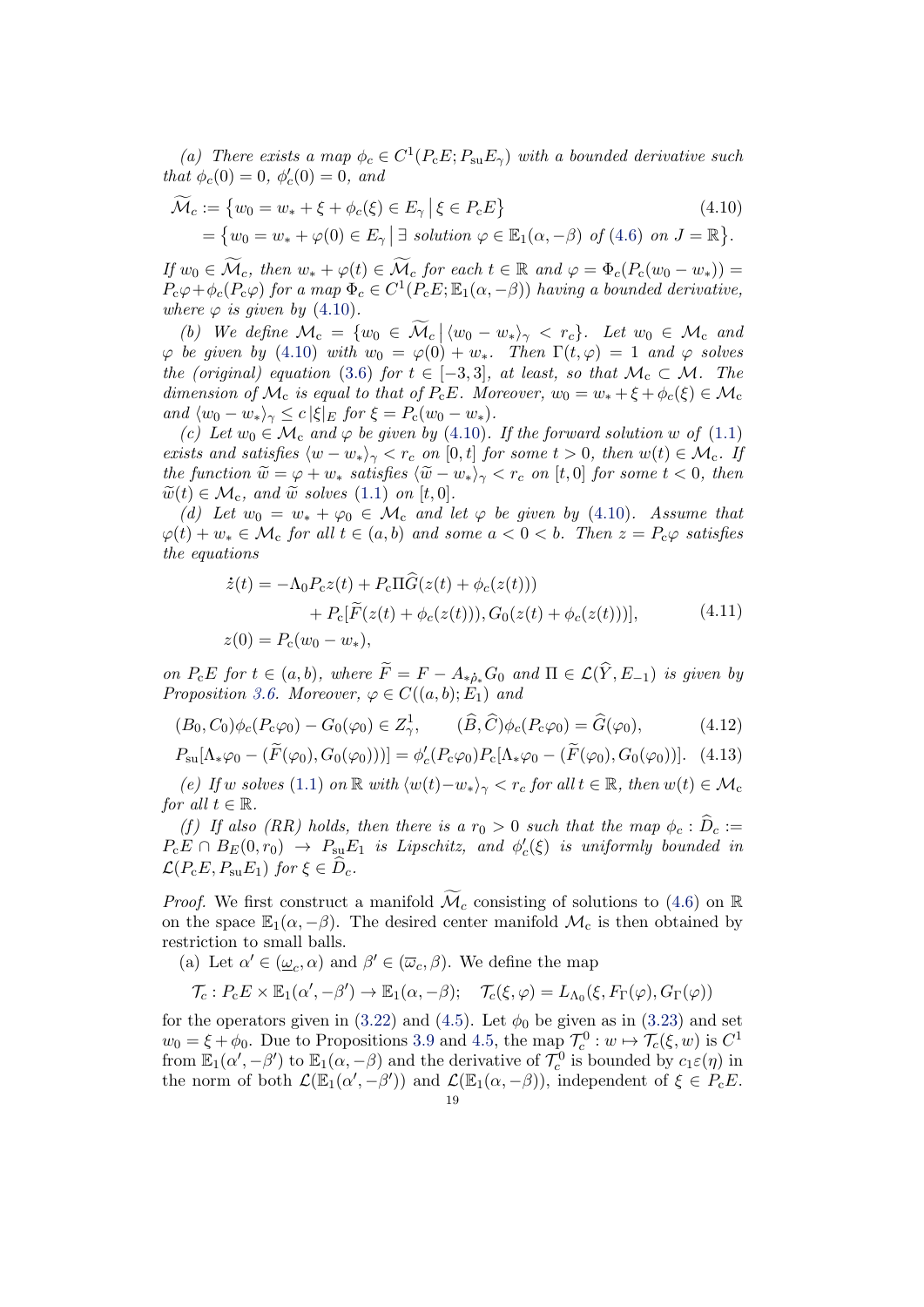Moreover,  $\mathcal{T}_c^0$  is Lipschitz in  $\mathbb{E}_1(\alpha', -\beta')$  with constant  $c_1 \varepsilon(\eta)$  independent of  $\xi \in P_{c}E$  by Propositions [3.9](#page-13-3) and [4.4.](#page-16-3) Finally, the map  $\xi \mapsto \mathcal{T}_{c}(\xi, w)$  is affine from  $P_{\rm c}E$  to  $\mathbb{E}_1(\alpha', -\beta')$  with the derivative  $T(\cdot)P_{\rm c}$ .

We now fix  $\eta = \eta_c > 0$  such that  $c_1 \varepsilon(\eta) \leq 1/2$ . (Note that this estimate also holds for every  $\eta' \in (0, \eta)$  and that it is independent of the choice of  $\alpha, \alpha', \beta, \beta'$  as above.) Then Theorem 3 of [\[25\]](#page-40-7) (with  $Y_0 = Y = \mathbb{E}_1(\alpha', -\beta')$ and  $Y_1 = \mathbb{E}_1(\alpha, -\beta)$  shows that for each  $\xi \in P_cE$  there exists a unique solution  $\varphi = \Phi_c(\xi) \in \mathbb{E}_1(\alpha', -\beta')$  of the equation  $\varphi = \mathcal{T}_c(\xi, \varphi)$ , where  $\Phi_c \in C^1(P_c E; \mathbb{E}_1(\alpha, -\beta))$  and  $\Phi_c(0) = 0$ . Moreover, (4.4) in [\[25\]](#page-40-7) implies that  $\Phi'_c(\xi) \in \mathcal{L}(P_cE, \mathbb{E}_1(\alpha, -\beta))$  is bounded uniformly in  $\xi$ . Observe that  $\varphi$  is also a unique fix point in  $\mathbb{E}_1(\alpha, -\beta)$  since we can vary  $\alpha' < \alpha$  and  $\beta' < \beta$  in the gaps. We now introduce

$$
\phi_c(\xi) := \gamma_0 P_{su} \Phi_c(\xi)
$$
\n
$$
= \int_{-\infty}^0 T_{-1}(-\tau) P_{s,-1} [(\widetilde{F}_{\Gamma}(\Phi_c(\xi))(\tau), G_{0\Gamma}(\Phi_c(\xi))(\tau)) + \Pi \widehat{G}_{\Gamma}(\Phi_c(\xi))(\tau)] d\tau
$$
\n
$$
- \int_0^\infty T_u(-\tau) P_u [(\widetilde{F}_{\Gamma}(\Phi_c(\xi))(\tau), G_{0\Gamma}(\Phi_c(\xi))(\tau)) + \Pi \widehat{G}_{\Gamma}(\Phi_c(\xi))(\tau)] d\tau
$$
\n(4.14)

for  $\xi \in P_{\rm c}E$ , where we have  $\widetilde{F}_{\Gamma}(\psi) = F_{\Gamma}(\psi) - A_{*b}G_{0\Gamma}(\psi)$  and recall [\(3.22\)](#page-13-2). Using the embeddings [\(2.3\)](#page-4-1) and [\(2.7\)](#page-5-0), we see that  $\phi_c \in C^1(P_c E; P_{\rm su} E_{\gamma})$ ,  $\phi_c'$  is bounded and  $\phi_c(0) = 0$ . The properties of  $T(\cdot)$  and Propositions [3.6](#page-11-3) and [4.5](#page-17-2) further yield that  $\phi'_c(0) = 0$ . In the formula [\(4.10\)](#page-18-0) the inclusion '⊂' follows from the construction. If  $\varphi \in \mathbb{E}_1(\alpha, -\beta)$  is given by the second description of  $\mathcal{M}_c$ , then Proposition [3.9](#page-13-3) implies that  $\varphi = L_{\Lambda_0}(P_c\varphi(0), F_{\Gamma}(\varphi), G_{\Gamma}(\varphi))$ . The other inclusion in [\(4.10\)](#page-18-0) thus is a consequence of the uniqueness of the equation  $\varphi = \mathcal{T}_c(\xi, \varphi)$  with  $\xi = P_c\varphi(0)$ . If  $w_0 = w_* + \varphi_0 \in \mathcal{M}_c$  with the corresponding solution  $\varphi$  of [\(4.6\)](#page-16-1) and  $t \in \mathbb{R}$ , then  $\psi = \varphi(\cdot + t)$  solves (4.6) with the initial condition  $\psi(0) = \varphi(t)$  thanks to Remark [4.2.](#page-15-4) This means that  $w_* + \varphi(t) \in \mathcal{M}_c$ , and thus  $\varphi(t) = P_c\varphi(t) + \phi_c(P_c\varphi(t)).$ 

(b) Take  $w_0 = w_* + \varphi_0 \in \mathcal{M}_c$  with  $\langle \varphi_0 \rangle_{\gamma} < r$  for some  $r > 0$ . Set  $\xi = P_c \varphi_0$ and  $\varphi = \Phi_c(\xi)$ . Estimate [\(4.3\)](#page-15-5) and assertion (a) imply that

<span id="page-19-0"></span>
$$
\|\varphi\|_{\mathbb{E}_1([-\delta,5])} \le c \|\varphi\|_{\mathbb{E}_1(\alpha,-\beta)} = c \|\Phi_c(\xi) - \Phi_c(0)\|_{\mathbb{E}_1(\alpha,-\beta)}
$$
  
\$\le c \, |\xi|\_E \le c \, |\varphi\_0|\_E < c'r\$. \tag{4.15}

If we take  $r \leq r_c := \eta/c'$ , Remark [4.1](#page-15-2) implies that  $\Gamma(t, \varphi) = 1$  for  $t \in [-3, 3]$ ; i.e.,  $\varphi$  solves [\(3.6\)](#page-8-0) on [−3,3] in this case. The last assertion in (b) now follows from  $(4.15)$ , using also  $(3.8)$  and the embeddings  $(2.3)$  and  $(2.7)$ . The other claims in (b) are clear. We will decrease  $r_c > 0$  below, if necessary.

(c) Take  $w_0 \in \mathcal{M}_c$  and let  $w = w_* + \psi$  be the forward solution of [\(1.1\)](#page-1-0) satisfying  $\langle \psi \rangle_{\gamma} < r_c$ . Since the function  $\varphi$  from [\(4.10\)](#page-18-0) solves [\(3.6\)](#page-8-0) on [0,3] by assertion (b), the uniqueness of [\(3.6\)](#page-8-0) implies that  $\psi = \varphi$  on [0,3]. We thus deduce  $w(\tau) = \varphi(\tau) + w_* \in \widetilde{\mathcal{M}}_c$  for  $\tau \in [0, 3]$  from part (a). Due the assumption, we have  $w(t) \in \mathcal{M}_c$  if  $t \leq 3$ . If  $t > 3$ , we can iterate the argument using the translation invariance of [\(4.6\)](#page-16-1) and [\(3.6\)](#page-8-0). The asserted backward invariance of  $\mathcal{M}_c$  is a direct consequence of parts (a) and (b).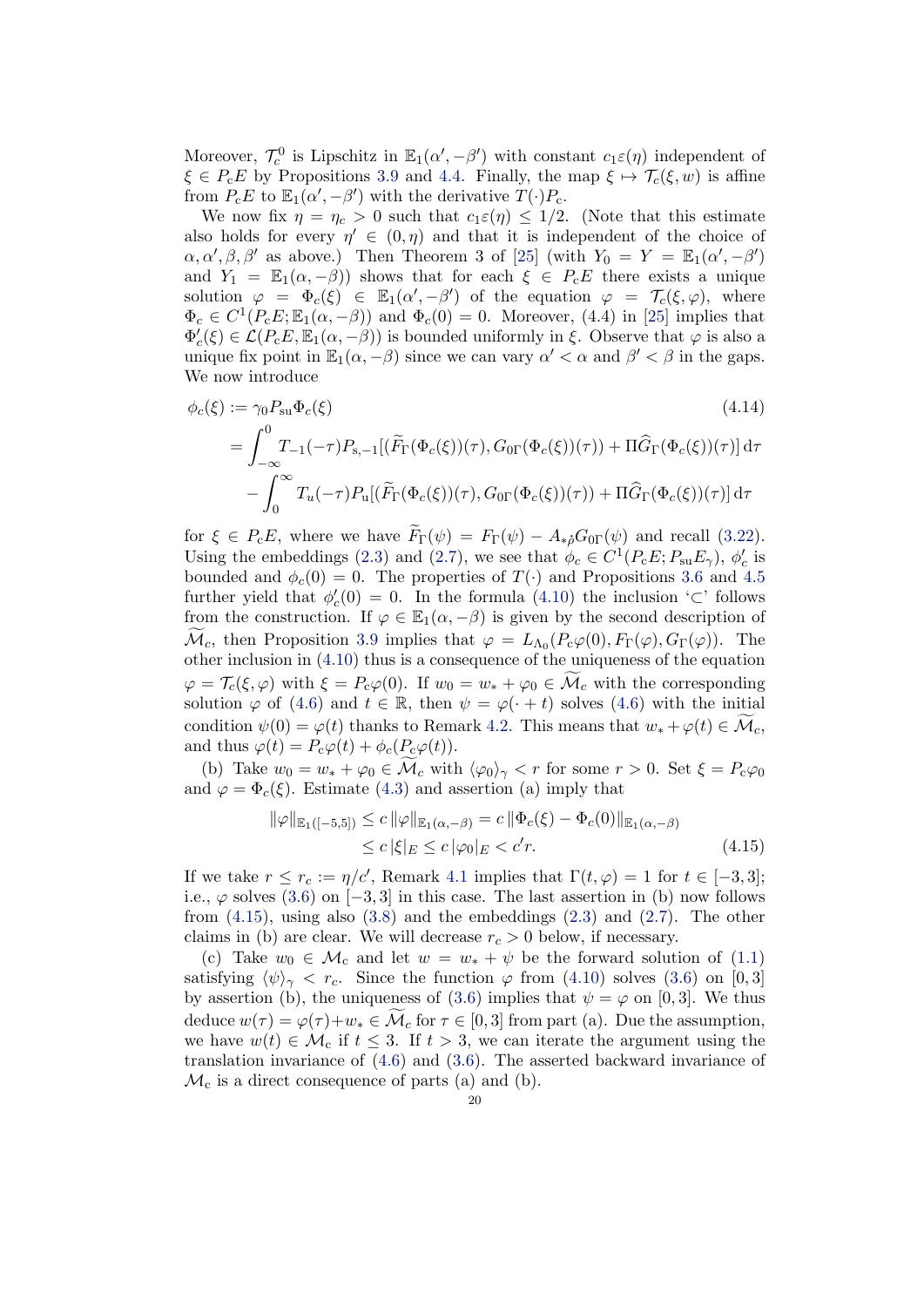(d) Let  $w_0 = w_* + \varphi_0 \in \mathcal{M}_c$  and let  $\varphi$  be given by  $(4.10)$  so that  $\varphi(t) + w_* \in$  $\mathcal{M}_c$  for  $t \in (a, b)$ . Set  $z = P_c \varphi$ . Due to  $(a)$ –(c), we have  $\varphi = z + \phi_c(z)$ and  $\varphi$  solves [\(3.6\)](#page-8-0) on  $(a, b)$ . In particular, it holds  $(\widehat{B}, \widetilde{C})\varphi(t) = \widehat{G}(\varphi(t))$  on  $(a, b)$ . Theorem [3.3](#page-9-1) further shows that  $\varphi$  is continuous in  $E_1$ . Using [\(3.13\)](#page-11-4) and Propsition [3.6,](#page-11-3) we compute

$$
\dot{z}(t) = P_c \dot{\varphi}(t) = P_c[-\Lambda_* \varphi(t) + (F(\varphi(t)), G_0(\varphi(t)))]
$$
  
= 
$$
-P_c \Lambda_{-1} z(t) + P_c \Pi \hat{G}(z(t) + \phi_c(z(t)))
$$
  
+ 
$$
P_c[\widetilde{F}(z(t) + \phi_c(z(t))), G_0(z(t) + \phi_c(z(t)))]
$$

for  $t \in (a, b)$ . Since  $P_c \Lambda_{-1} = \Lambda_0 P_c$ , the equation [\(4.11\)](#page-18-1) is shown. The assertion [\(4.12\)](#page-18-2) follows from  $\varphi_0 = P_c \varphi_0 + \phi_c(P_c \varphi_0) \in \mathcal{M}$  and  $P_c E \subset E_1^0$ . Differentiating  $\varphi = P_{c}\varphi + \phi_{c}(P_{c}\varphi)$ , we deduce

$$
\dot{\varphi}(t) = -\Lambda_* \varphi(t) + (F(\varphi(t)), G_0(\varphi(t))),
$$
  

$$
\dot{\varphi}(t) = P_c[-\Lambda_* \varphi(t) + (\widetilde{F}(\varphi(t)), G_0(\varphi(t)))]
$$
  

$$
+ \phi'_c(P_c \varphi(t)) P_c[-\Lambda_* \varphi(t) + (\widetilde{F}(\varphi(t)), G_0(\varphi(t)))]
$$

for  $t \in (a, b)$ , so that [\(4.13\)](#page-18-3) follows by taking  $t = 0$ .

(e) Let w be a solution of [\(1.1\)](#page-1-0) on R staying such that  $\langle w(t) - w_* \rangle_{\gamma} < r_c$ for  $t \in \mathbb{R}$ . The estimate in Theorem [3.3\(](#page-9-1)b) yields that  $||w||_{\mathbb{E}_1([t-2,t+2])} \leq c_* r_c$ for each  $t \in \mathbb{R}$  and a constant  $c_* > 0$  (possibly after decreasing  $r_c > 0$ ). In particular,  $w \in \mathbb{E}_1(\alpha, -\beta)$  due to Lemma 4.7 in [\[20\]](#page-40-1). Fixing  $r_c \leq \eta/c_*$ , we deduce from Remark [4.1](#page-15-2) that  $\varphi = w - w_*$  solves [\(4.6\)](#page-16-1) on  $J = \mathbb{R}$ . Assertion (e) thus follows from the definition of  $\mathcal{M}_c$ .

(f) If  $\xi \in P_cE \cap B_E(0,r_0)$  for a sufficiently small  $r_0 > 0$ , as in the proof of assertion (b) we can deduce from [\(4.15\)](#page-19-0) that  $w = w_* + \varphi = w_* + \Phi_c(\xi)$ solves the original problem  $(3.6)$  on  $[-3, 3]$ . We can now show assertion (f) as Theorem 5.1(e) in [\[20\]](#page-40-1).

# <span id="page-20-2"></span><span id="page-20-1"></span>5. A center-stable and a center-unstable manifold

For a better understanding of the center manifold, cf. Corollary [5.3,](#page-28-1) it is useful to relate it with local stable, unstable, center-stable and centerunstable manifolds. To construct them, we assume the existence of numbers  $\omega_s, \omega_u, \omega_{cu}, \omega_{cs} > 0$  such that at least one of the following assertions holds:

$$
\sigma(-\Lambda_0) = \sigma_s \cup \sigma_{cu} \quad \text{ with } \quad \max \text{Re}\,\sigma_s < -\omega_s < -\omega_{cu} < \min \text{Re}\,\sigma_{cu} \,, \tag{5.1}
$$

$$
\sigma(-\Lambda_0) = \sigma_{cs} \cup \sigma_u \quad \text{with} \quad \max \text{Re } \sigma_{cs} < \omega_{cs} < \omega_u < \min \text{Re } \sigma_u. \tag{5.2}
$$

In other words,  $-\Lambda_0$  has spectral gaps in the open left or the open right half plane. We denote again by  $P_k$  the spectral projections for  $-A_0$  corresponding to  $\sigma_k, k \in \{s, cs, cu, u\}$ . The map  $\mathcal{Q} = I - \mathcal{N}_{\gamma}G$  was introduced in Lemma [3.2.](#page-9-2) In the next theorem we construct and study the stable and center-stable man-

ifolds, whereas the center-stable and unstable manifolds are treated afterwards.

<span id="page-20-0"></span>**Theorem 5.1.** Let Hypothesis [3.4](#page-9-0) and [\(5.2\)](#page-20-1) hold. Take any  $\beta \in (\omega_{cs}, \omega_u)$ . Then there are numbers  $r'_u \ge r_u > 0$ ,  $r_0^u > 0$  and  $\eta_{cs} > 0$  such that for each  $\eta \in$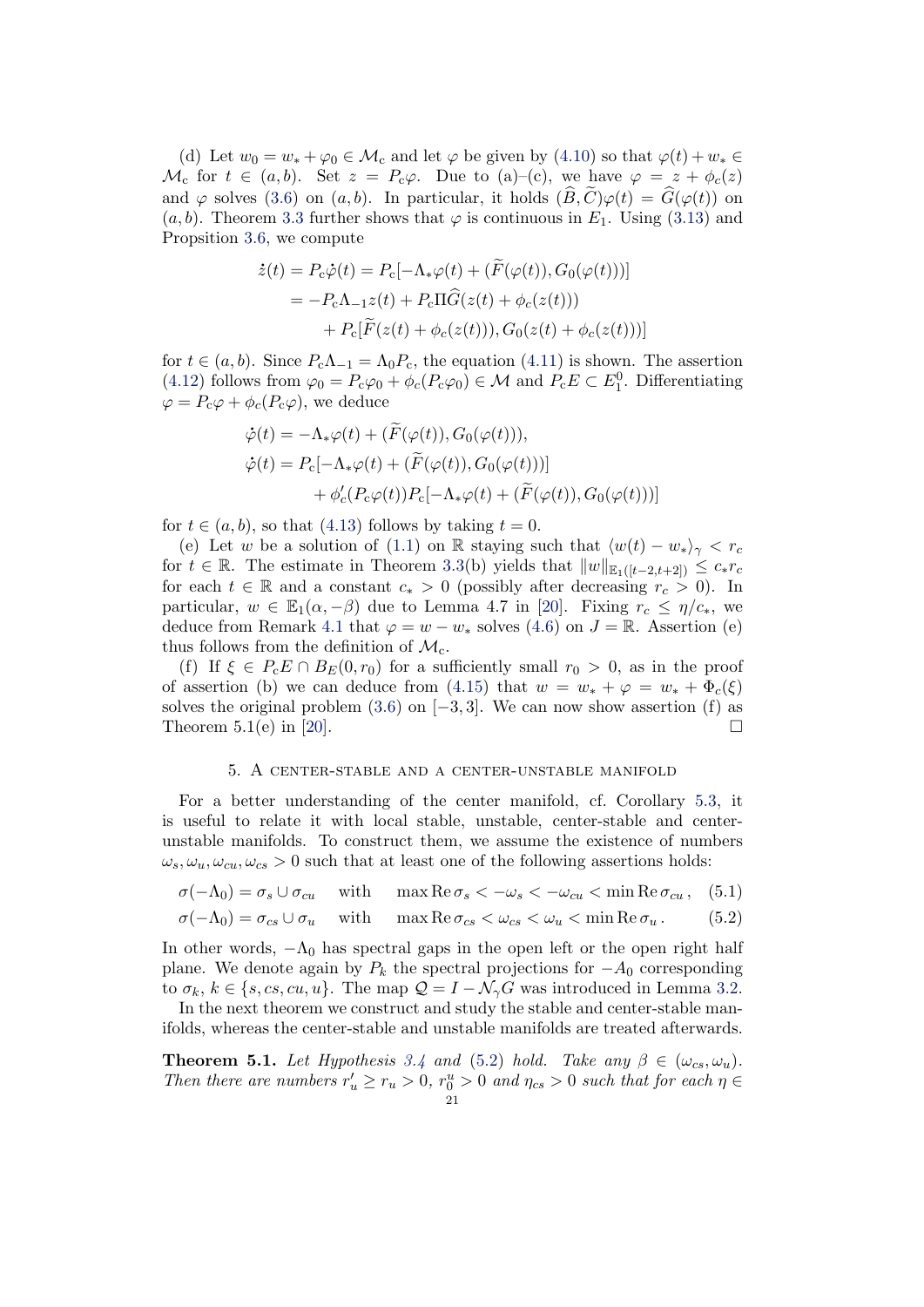$(0, \eta_{cs}]$  there exists a radius  $r_{cs} = r_{cs}(\eta) > 0$  such that the following assertions hold, where the cutoff  $\Gamma_+$  is defined in [\(4.4\)](#page-15-0) for the chosen  $\eta \in (0, \eta_{cs}]$ .

(a) There is a  $C_b^1$  map

<span id="page-21-0"></span>
$$
\phi_u : D_u := \{ \xi \in P_u E \, \big| \, |\xi|_E < r_0^u \} \longrightarrow P_{\text{cs}} E_\gamma
$$

such that  $\phi_u(0) = 0, \, \phi'_u(0) = 0$  and

$$
\mathcal{M}_u := \{ w_0 = w_* + \xi + \phi_u(\xi) \mid \xi \in D_u, \ \langle w_0 - w_* \rangle_\gamma < r_u \}
$$
\n
$$
= \{ w_0 \in \mathcal{M} \mid \langle w_0 - w_* \rangle_\gamma < r_u, \exists \text{ solution } w = (u, \rho) \text{ of (1.1) on } \mathbb{R}_- \text{ with}
$$
\n
$$
\langle w(t) - w_* \rangle_\gamma \le r'_u, \ \langle w(t) - w_* \rangle_1 \le c e^{\beta t} \ (\forall \ t \le 0) \}
$$
\n
$$
(5.3)
$$

In [\(5.3\)](#page-21-0) we can take  $c = \overline{c} |w(0) - w_*|_E$  for a constant  $\overline{c}$  independent of  $w_0, t, \beta$ , and we have  $w = w_* + \Phi_u(P_u(w_0 - w_*))$  for a map  $\Phi_u \in C_b^1(D_u; \mathbb{E}_1(\mathbb{R}_-, -\beta))$ with  $\Phi_u(0) = 0$ . It holds  $\mathcal{M}_u \subset \mathcal{M}$ .

(b) If  $w_0 \in \mathcal{M}_u$  and the forward solution w of [\(1.1\)](#page-1-0) fulfills  $\langle w - w_* \rangle_{\gamma} < r_u$ on [0, t] for some  $t > 0$ , then  $w(t) \in M_u$ . If  $w_0 \in M_u$  and the solution w from [\(5.3\)](#page-21-0) satisfies  $\langle w - w_* \rangle_{\gamma} < r_u$  on [t, 0] for some  $t < 0$ , then  $w(t) \in M_u$ .

The dimension of  $\mathcal{M}_u$  is equal to the dimension of  $P_uE$ . If  $\sigma_u \neq \emptyset$ , then  $w_*$ is (Lyapunov) unstable in  $E_{\gamma} \times Z_{\gamma}^1$  for [\(1.1\)](#page-1-0).

If also (RR) holds, then there is a  $\tilde{r}_0^u \in (0, r_0^u]$  such that the map  $\phi_u$  is Lipschitz from  $\widehat{D}_u := {\xi \in P_u E \mid |\xi|_E < \widehat{r}_0^u}$  to  $P_{cs}E_1$ , and  $\phi'_u(\xi)$  is uniformly bounded in  $\mathcal{L}(P_uE, P_{cs}E_1)$  for  $\xi \in \hat{D}_u$ .

(c) There exist maps  $\phi_{cs} \in C^1(P_{cs}E_{\gamma}^0; P_u E)$  and  $\vartheta_{cs} \in C^1(P_{cs}E_{\gamma}^0; P_{cs} E_{\gamma})$  with bounded derivatives such that  $\phi_{cs}(0) = \vartheta_{cs}(0) = 0$ ,  $\phi'_{cs}(0) = \vartheta'_{cs}(0) = 0$ , and

<span id="page-21-1"></span>
$$
\widetilde{\mathcal{M}}_{cs} := \{ w_0 = w_* + \xi + \vartheta_{cs}(\xi) + \phi_{cs}(\xi) \mid \xi \in P_{cs} E_{\gamma}^0 \}
$$
\n
$$
= \{ w_0 = w_* + \varphi(0) \mid \exists \ solution \varphi \in \mathbb{E}_1(\mathbb{R}_+, -\beta) \ of \ (4.6) \ on \ J = \mathbb{R}_+ \}.
$$
\n(5.4)

Moreover, the function  $\varphi$  in [\(5.4\)](#page-21-1) is given by  $\varphi = \Phi_{cs}(\xi)$  for a map  $\Phi_{cs} \in$  $C_b^1(P_{\text{cs}}E_{\gamma}^0;\mathbb{E}_1(\mathbb{R}_+,-\beta)).$ 

(d) We define  $\mathcal{M}_{cs} = \{w_0 \in \mathcal{M}_{cs} \mid |w_0 - w_*|_{E_\gamma} + |\dot{\sigma}(0)|_{Z_\gamma^1} < r_{cs}\},$  where  $\varphi = (v, \sigma)$  is given by [\(5.4\)](#page-21-1). Then  $\Gamma_+(t, \varphi) = 1$  and  $\varphi$  solves the (original) equation [\(3.6\)](#page-8-0) for  $t \in [0, 4]$ , at least, and thus  $\mathcal{M}_{cs} \subset \mathcal{M}$ . In particular, we have  $|w_0 - w_*|_{E_\gamma} + |\dot{\sigma}(0)|_{Z^1_\gamma} = \langle w_0 - w_* \rangle_\gamma.$ 

(e) Let  $w_0 \in \mathcal{M}_{cs}$  and  $\varphi$  be given by [\(5.4\)](#page-21-1). Assume that a forward or a backward solution w of [\(1.1\)](#page-1-0) exists and satisfies  $\langle w - w_* \rangle_{\gamma} < r_{cs}$  on [0, t<sub>0</sub>] or on  $[-t_0, 0]$  for some  $t_0 > 0$ , respectively. Set  $\varphi(t) = w(t) - w_*$  for  $-t_0 \le t \le 0$ in the second case. Then

<span id="page-21-2"></span>
$$
w(t) = w_* + \varphi(t) = w_* + P_{cs}\mathcal{Q}(\varphi(t)) + \phi_{cs}(P_{cs}\mathcal{Q}\varphi(t))) + \vartheta_{cs}(P_{cs}\mathcal{Q}(\varphi(t)))
$$
  
= 
$$
w_* + P_{cs}\varphi(t) + \phi_{cs}(P_{cs}\mathcal{Q}\varphi(t)))
$$
 (5.5)

belongs to  $\mathcal{M}_{cs}$  for  $0 \le t \le t_0$  or  $-t_0 \le t \le 0$ , respectively.

(f) We have  $\mathcal{M}_{\text{cs}} \cap \mathcal{M}_{\text{u}} = \{w_*\}.$ 

(g) If w solves [\(1.1\)](#page-1-0) on  $\mathbb{R}_+$  with  $\langle w(t) - w_* \rangle_{\gamma} < r_{cs}$  for all  $t \geq 0$ , then  $w(t) \in \mathcal{M}_{\text{cs}}$  for all  $t \geq 0$ .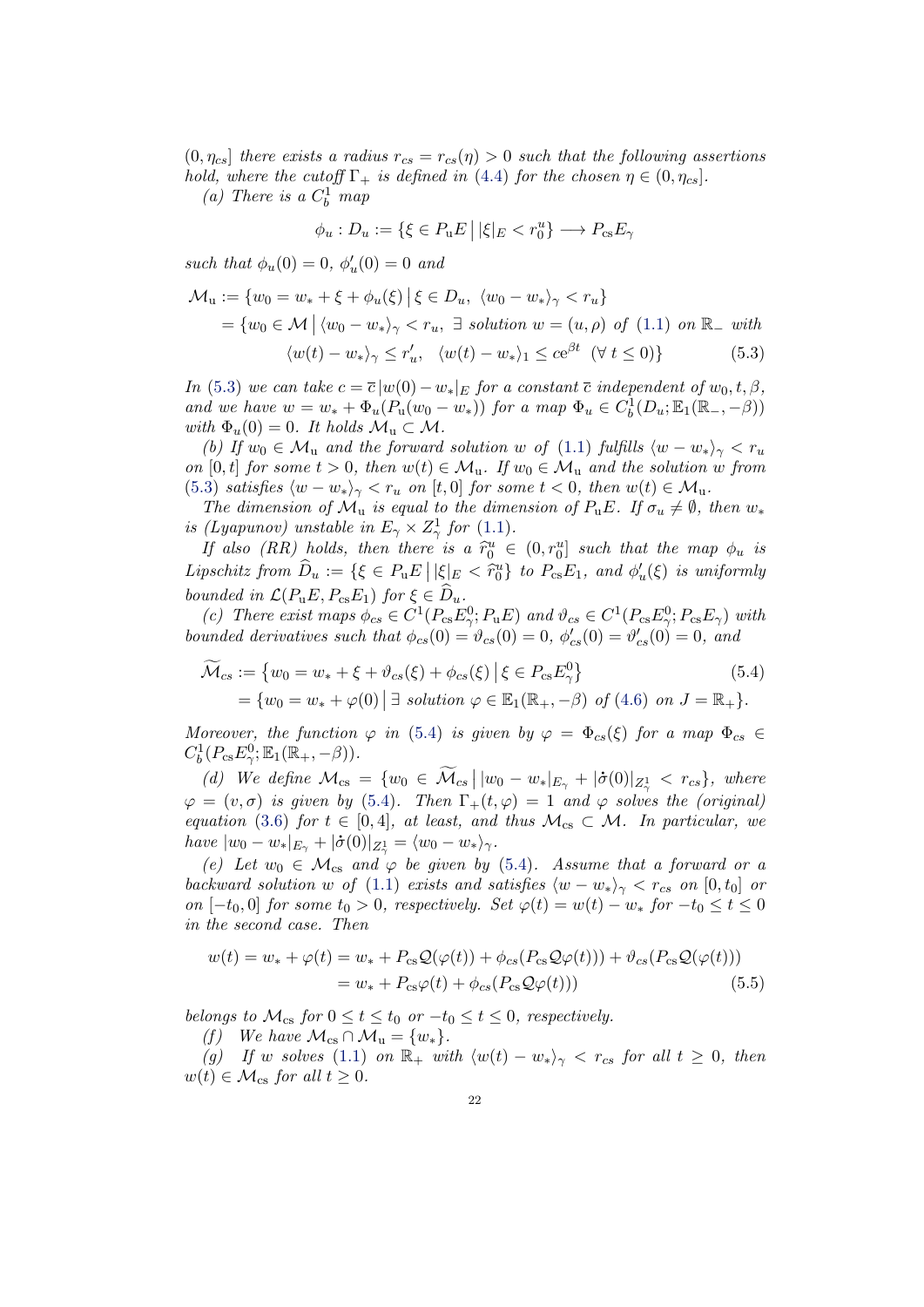Proof. The proof of assertions (a) and (b) is similar to the corresponding parts of Theorem 5.1 of [\[20\]](#page-40-1) (and actually a bit simpler), so that we omit it, cf. Theorem 4.1 in [\[10\]](#page-40-10). For the center-stable menifold, we proceed as in the case of the stable manifold in Theorem 5.1 of [\[20\]](#page-40-1), but now we must work in the space  $\mathbb{E}_1(\mathbb{R}_+,-\beta)$  containing exponentially growing functions. Hence, as in Theorem [4.6,](#page-17-0) we have to involve the cutoff  $\Gamma_+$  which leads to various technical difficulties.

(c) We define the map  $\mathcal{T}_{cs} : P_{cs} E^0_\gamma \times \mathbb{E}_1(\mathbb{R}_+,-\beta) \to \mathbb{E}_1(\mathbb{R}_+,-\beta)$  by setting

$$
\mathcal{T}_{cs}(\xi,\varphi)=L_{P_{cs},\Lambda_0}^+(\xi+P_{cs}\mathcal{N}_\gamma\gamma_0G_{\Gamma+}(\varphi),F_{\Gamma+}(\varphi),G_{\Gamma+}(\varphi)),
$$

where the operators  $L_P^+$  $P_{\text{cs},\Lambda_0}$ ,  $F_{\Gamma+}$  and  $G_{\Gamma+}$  are given by [\(3.17\)](#page-12-2) and [\(4.5\)](#page-15-3). Observe that the semigroup  $e_{-\beta}T(\cdot)$  has an exponential dichotomy with the stable projection  $P_{\text{cs}}$ . Due to Corollary [3.1,](#page-8-1) [\(2.4\)](#page-4-2) and [\(3.16\)](#page-12-3), the operator  $L_P^+$  $P_{\rm cs,}\Lambda_0$ above is applied to elements of  $\mathbb{D}(\mathbb{R}_+,-\beta)$ . Propositions [3.7](#page-12-0) and [4.5](#page-17-2) thus show that the map  $\mathcal{T}_{cs}^0 : \varphi \mapsto \mathcal{T}_{cs}(\xi, \varphi)$  is  $C^1$  from  $\mathbb{E}_1(\mathbb{R}_+, -\beta')$  to  $\mathbb{E}_1(\mathbb{R}_+, -\beta)$  for any  $\beta' \in (\omega_{cs}, \beta)$  and the derivative of  $\mathcal{T}_{cs}^0$  is bounded by  $c_1 \varepsilon(\eta)$  in the norm of both  $\mathcal{L}(\mathbb{E}_1(\mathbb{R}_+,-\beta'))$  and  $\mathcal{L}(\mathbb{E}_1(\mathbb{R}_+,-\beta))$ , independent of  $\xi \in P_{\text{cs}}E_\gamma^0$ . Moreover,  $\mathcal{T}_{cs}^0$  is Lipschitz in  $\mathbb{E}_1(\mathbb{R}_+,-\beta')$  with constant  $c_1\varepsilon(\eta)$  independent of  $\xi \in P_{cs}E_\gamma^0$ by Proposition [4.4.](#page-16-3) Finally, the map  $\xi \mapsto \mathcal{T}_{cs}(\xi,\varphi)$  is affine from  $P_{cs}E_{\gamma}^0$  to  $\mathbb{E}_1(\mathbb{R}_+,-\beta')$  with the derivative  $T(\cdot)P_{\text{cs}}$ .

We find an  $\eta_{cs} > 0$  such that  $c_1 \in (\eta) \leq 1/2$  for all  $\eta \in (0, \eta_{cs}]$ . For any fixed  $\eta \in$  $(0, \eta_{cs}]$ , Theorem 3 of [\[25\]](#page-40-7) (with  $Y_0 = Y = \mathbb{E}_1(\mathbb{R}_+, -\beta')$  and  $Y_1 = \mathbb{E}_1(\mathbb{R}_+, -\beta)$ ) then shows that for each  $\xi \in P_{cs} E_{\gamma}^0$  there exists a unique solution  $\varphi = \Phi_{cs}(\xi) \in$  $\mathbb{E}_1(\mathbb{R}_+,-\beta')$  of the equation  $\varphi = \mathcal{T}_{cs}(\xi,\varphi)$ , where  $\Phi_{cs} \in C^1(P_{cs}E_\gamma^0;\mathbb{E}_1(\mathbb{R}_+,-\beta))$ and  $\Phi_{cs}(0) = 0$ . Therefore,  $\varphi$  solves [\(4.6\)](#page-16-1) on  $J = \mathbb{R}_+$ . Due to (4.4) in [\[25\]](#page-40-7), the derivatives  $\Phi'_{cs}(\xi) \in \mathcal{L}(P_{cs}E_{\gamma}^0, \mathbb{E}_1(\mathbb{R}_+,-\beta))$  are bounded uniformly in  $\xi$ . (We note that  $\varphi$  is also the unique fix point in  $\mathbb{E}_1(\mathbb{R}_+,-\beta)$ .) We then introduce

$$
\vartheta_{cs}(\xi) = P_{cs} \mathcal{N}_{\gamma} \gamma_0 G_{\Gamma+}(\Phi_{cs}(\xi)) \text{ and } \phi_{cs}(\xi) = P_{\mathbf{u}} \gamma_0 \Phi_{cs}(\xi), \text{ i.e., } (5.6)
$$
  

$$
\phi_{cs}(\xi) = -\int_0^\infty T_u(-\tau) P_{\mathbf{u}} \Big( \Pi \widehat{G}_{\Gamma+}(\Phi_{cs}(\xi))(\tau) + \left[ F_{\Gamma+}(\Phi_{cs}(\xi))(\tau) - A_{*,\rho} G_{0\Gamma+}(\Phi_{cs}(\xi))(\tau), G_{0\Gamma+}(\Phi_{cs}(\xi))(\tau) \right] \Big) d\tau,
$$

for  $\xi \in P_{cs}E_{\gamma}^0$ . Hence, Corollary [3.1,](#page-8-1) [\(3.15\)](#page-12-4), [\(2.4\)](#page-4-2), Propositions [3.6](#page-11-3) and [4.5](#page-17-2) imply that  $\phi_{cs} \in C^1(P_{cs}E_\gamma^0; P_u E_\gamma)$  and  $\vartheta_{sc} \in C^1(P_{cs}E_\gamma^0; P_{cs} E_\gamma)$  with bounded derivatives, as well as  $\phi_{cs}(0) = \vartheta_{cs}(0) = 0$  and  $\phi'_{cs}(0) = \vartheta'_{cs}(0) = 0$ . The inclusion  $\subset$ ' in [\(5.4\)](#page-21-1) now follows from our construction.

Conversely, any solution  $\varphi = (v, \sigma) \in \mathbb{E}_1(\mathbb{R}_+, -\beta)$  of  $(4.6)$  on  $\mathbb{R}_+$  is given by  $\varphi = L_P^+$  ${}^+_{P_{\mathrm{cs}},\Lambda_0}(P_{\mathrm{cs}}\varphi(0),F_{\Gamma+}(\varphi),G_{\Gamma+}(\varphi))$ 

due to Proposition [3.7.](#page-12-0) We set  $\xi = P_{cs}[\varphi(0) - \mathcal{N}_{\gamma\gamma 0}G_{\Gamma^+}(\varphi))]$ . Combined with the embeddings  $(2.3)$ ,  $(2.4)$ ,  $(2.7)$  and the equations  $(4.6)$ , Corollary [3.1](#page-8-1) shows that  $\varphi(0) - \mathcal{N}_{\gamma} \gamma_0 G_{\Gamma +}(\varphi) \in E_{\gamma}$ ,

$$
(\widehat{B}, \widehat{C})\mathcal{N}_{\gamma}\gamma_0 G_{\Gamma+}(\varphi) = \gamma_0 \widehat{G}_{\Gamma+}(\varphi) = (\widehat{B}, \widehat{C})\varphi(0), \quad \text{and}
$$
  

$$
(B_0, C_0)\mathcal{N}_{\gamma}\gamma_0 G_{\Gamma+}(\varphi) - (B_0, C_0)\varphi(0) = (B_0, C_0)\mathcal{N}_{\gamma}\gamma_0 G_{\Gamma+}(\varphi) - \gamma_0 G_{\Gamma+}(\varphi) + \dot{\sigma}(0)
$$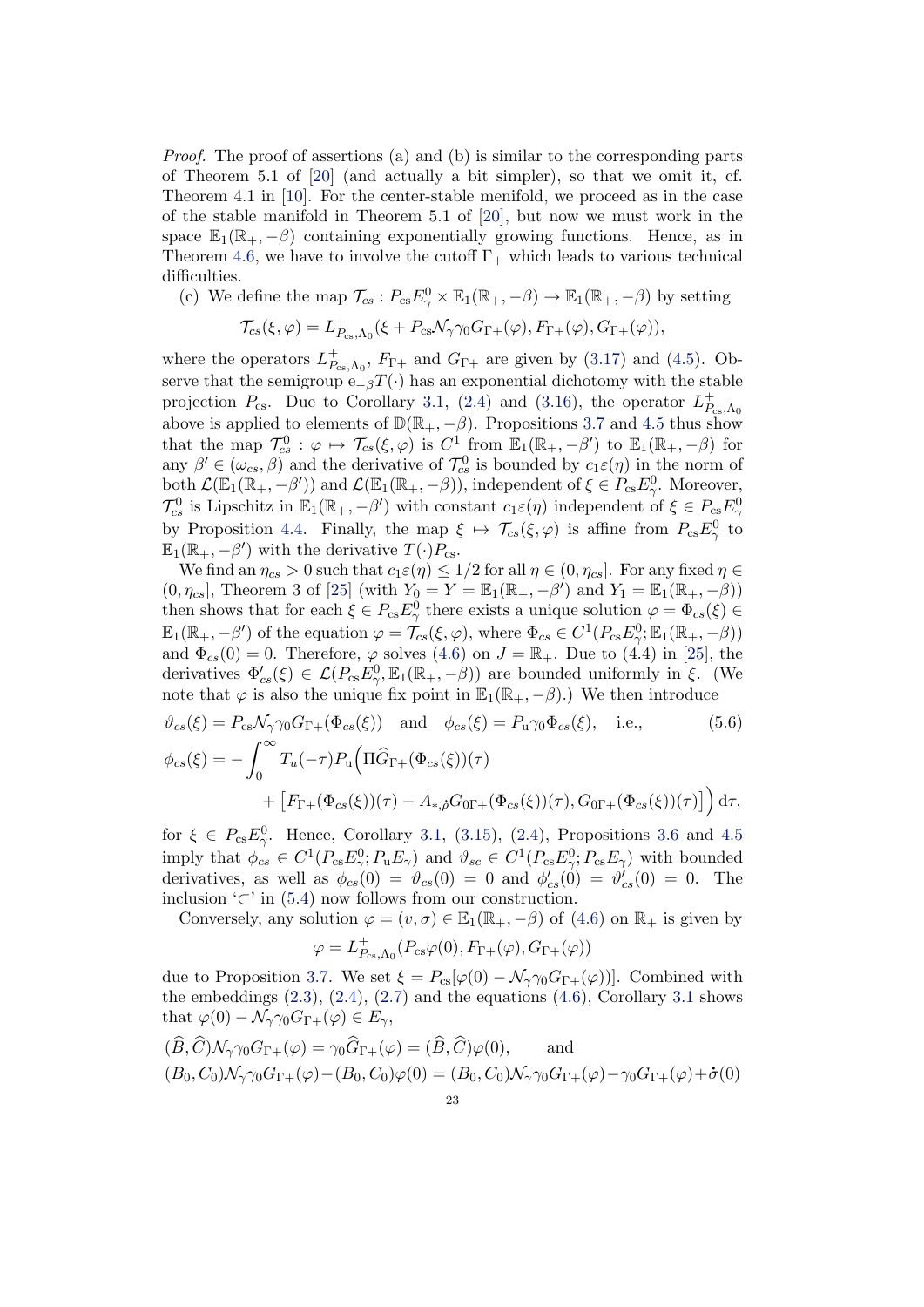belongs to  $Z^1_\gamma$ . Hence,  $\xi \in P_{\text{cs}} E^0_\gamma$  and  $\varphi = \mathcal{T}_{cs}(\xi, \varphi)$ . Because of the uniqueness of the latter equation, we arrive at  $\varphi = \Phi_{cs}(\xi)$ , and thus  $\varphi(0) = \xi + \vartheta_{cs}(\xi) + \vartheta_{cs}(\xi)$  $\phi_{cs}(\xi) \in \mathcal{M}_{cs} - w_*$ .

(d) Take  $w_0 \in \mathcal{M}_{cs}$  with the corresponding  $\xi \in P_{cs} E_\gamma^0$  and the solution  $\varphi = (v, \sigma) \in \mathbb{E}_1(\mathbb{R}_+, -\beta)$  of [\(4.6\)](#page-16-1) with  $\varphi(0) = w_0 - w_* =: \varphi_0$ . Assume that  $|w_0 - w_*|_{E_\gamma} + |\dot{\sigma}(0)|_{Z^1_\gamma} < r$  for an  $r > 0$  to be fixed below. Assertion (c) and its proof,  $(3.15)$ , Corollary [3.1,](#page-8-1)  $(4.6)$ ,  $(2.4)$  and Proposition [4.4](#page-16-3) yield

$$
\|\varphi\|_{\mathbb{E}_{1}(\mathbb{R}_{+}, -\beta)} = \|\Phi_{cs}(\xi) - \Phi_{cs}(0)\|_{\mathbb{E}_{1}(\mathbb{R}_{+}, -\beta)} \leq c |\xi|_{E_{\gamma}^{0}} \leq c |\varphi(0) - \mathcal{N}_{\gamma} \gamma_{0} G_{\Gamma_{+}}(\varphi)|_{E_{\gamma}^{0}}
$$
  
\n
$$
\leq c (|\varphi_{0} - \mathcal{N}_{\gamma} \gamma_{0} G_{\Gamma_{+}}(\varphi)|_{E_{\gamma}} + |\dot{\sigma}(0)|_{Z_{\gamma}^{1}}
$$
  
\n
$$
+ |\gamma_{0} G_{\Gamma_{+}}(\varphi) - (B_{0}, C_{0}) \mathcal{N}_{\gamma} \gamma_{0} G_{\Gamma_{+}}(\varphi)|_{Z_{\gamma}^{1}}
$$
  
\n
$$
\leq c (|\varphi_{0}|_{E_{\gamma}} + |\dot{\sigma}(0)|_{Z_{\gamma}^{1}} + |\gamma_{0} G_{\Gamma_{+}}(\varphi)|_{Y_{\gamma}})
$$
  
\n
$$
\leq c (|\varphi_{0}|_{E_{\gamma}} + |\dot{\sigma}(0)|_{Z_{\gamma}^{1}} + \|G_{\Gamma_{+}}(\varphi) - G_{\Gamma_{+}}(0)\|_{\mathbb{E}_{1}(\mathbb{R}_{+}, -\beta)})
$$
  
\n
$$
\leq c (|\varphi_{0}|_{E_{\gamma}} + |\dot{\sigma}(0)|_{Z_{\gamma}^{1}}) + \varepsilon(\eta) \|\varphi\|_{\mathbb{E}_{1}(\mathbb{R}_{+}, -\beta)}.
$$

Fixing a sufficiently small  $\eta_{cs} > 0$  and using also [\(4.3\)](#page-15-5), we thus obtain

$$
\|\varphi\|_{\mathbb{E}_1([0,6])} \leq c \|\varphi\|_{\mathbb{E}_1(\mathbb{R}_+,-\beta)} \leq \widetilde{c} \left( |\varphi_0|_{E_\gamma} + |\dot{\sigma}(0)|_{Z_\gamma^1} \right) \tag{5.7}
$$

for a constant  $\tilde{c} > 0$  and all  $\eta \in (0, \eta_{cs}]$ . We take an  $r_{cs}^0 = r_{cs}^0(\eta) > 0$  such that  $r_{cs}^0 \tilde{c} < r_{cs}^{-1}(1 + \eta_{cs})^{-1}$  or  $\tilde{c} > 0$  and  $\tilde{c} > 0$  and  $\tilde{c} > 0$  $r_{cs}^{0.6} \leq c_{W}^{-1}(1+c_{R})^{-1}\eta \leq c_{W}^{-1}(1+c_{R})^{-1}\eta_{cs}$ . For every  $r \in (0, r_{cs}^{0}]$ , Remark [4.1](#page-15-2) and [\(5.7\)](#page-23-0) thus imply that  $\Gamma_+(t, \varphi) = 1$  for  $0 \le t \le 4$ . As a result,

<span id="page-23-1"></span><span id="page-23-0"></span>
$$
\xi = P_{\text{cs}}[\varphi(0) - \mathcal{N}_{\gamma}G(\varphi_0)] = P_{\text{cs}}\mathcal{Q}(\varphi_0)
$$
\n(5.8)

and  $\varphi$  solves the original problem [\(3.6\)](#page-8-0) on [0, 4], so that  $|\dot{\sigma}(0)|_{Z^1_{\gamma}} = [w_0 - w_*]_{\gamma}$ .

(e.i) Let  $w_0 \in \widetilde{\mathcal{M}}_{cs}$  and  $w = w_* + \psi$  be a solution of  $(1.1)$  on  $[0, t_0]$  with  $w(0) = w_0$  for some  $t_0 > 0$ . Let  $\varphi = (v, \sigma) \in \mathbb{E}_1(\mathbb{R}_+, -\beta)$  be the solution of [\(4.6\)](#page-16-1) with  $\varphi(0) = w_0 - w_*$ . We assume that  $\langle \psi(t) \rangle_{\gamma} < r \leq r_{cs}^0$  for  $0 \leq t \leq t_0$ , and want to derive that  $\psi(t) = \varphi(t)$  and  $w(t) \in \mathcal{M}_{cs}$  for  $0 \le t \le t_0$ . Part (d) of the proof implies that  $\Gamma_+(t, \varphi) = 1$  and that  $\varphi$  solves [\(3.6\)](#page-8-0) for  $t \in [0, 4]$ . The uniqueness of [\(3.6\)](#page-8-0) thus gives  $\psi(t) = \varphi(t)$  for  $t \in [0, 4] \cap [0, t_0]$ .

First, let  $t_0 \leq 2$  and set  $\tilde{\varphi}(t) = \varphi(t + t_0)$  for  $t \geq 0$ . Remark [4.2](#page-15-4) yields that  $\Gamma_+(t, \tilde{\varphi}) = \Gamma_+(t + t_0, \varphi)$  for  $t \geq 2$ . From [\(5.7\)](#page-23-0) we further deduce that  $\|\widetilde{\varphi}\|_{\mathbb{E}_1([t-2,t+2]\cap \mathbb{R}_+)} \leq \|\varphi\|_{\mathbb{E}_1([0,6])} < c'r \leq c'r_{cs}^0$  for  $0 \leq t \leq 2$ . Decreasing  $r_{cs}^0 > 0$ , we arrive at  $\Gamma_+(t, \tilde{\varphi}) = 1$  for  $0 \le t \le 2$  thanks to Remark [4.1.](#page-15-2) Since  $2 + t_0 \leq 4$ , we also have  $\Gamma_+(t + t_0, \varphi) = 1$  for  $0 \leq t \leq 2$ . Summing up, it holds  $\Gamma_+(t, \widetilde{\varphi}) = \Gamma_+(t+t_0, \varphi)$  for all  $t \geq 0$  so that  $\widetilde{\varphi} \in \mathbb{E}_1(\mathbb{R}_+, -\beta)$  solves  $(4.6)$  on  $J =$  $\mathbb{R}_+$  with  $\widetilde{\varphi}(0) = \varphi(t_0)$ . This means that  $\psi(t_0) = \varphi(t_0) \in (\widetilde{\mathcal{M}}_{cs} - w_*) \cap \mathcal{M}^*(r)$ .<br>Since we can replace here  $t_0$  by  $t \in [0, t_0]$  part (c) and formula (5.8) show Since we can replace here  $t_0$  by  $t \in [0, t_0]$ , part (c) and formula [\(5.8\)](#page-23-1) show

<span id="page-23-2"></span>
$$
w(t) = w_* + \varphi(t) = w_* + P_{\text{cs}}\mathcal{Q}(\varphi(t)) + \phi_{cs}(P_{\text{cs}}\mathcal{Q}(\varphi(t))) + \vartheta_{cs}(P_{\text{cs}}\mathcal{Q}(\varphi(t)))
$$
 (5.9)

belongs to  $\widetilde{\mathcal{M}}_{cs}$  for  $0 \le t \le t_0$ . If  $t_0 > 2$ , we obtain this result by a finite iteration of the above argument.

(e.ii) Let  $w_0 \in \mathcal{M}_{cs}$  possess a solution w of [\(1.1\)](#page-1-0) on  $[-t_0, 0]$  with  $w(0) = w_0$ for some  $t_0 > 0$ . We set  $z(t) = w(t) - w_* = (u(t), \rho(t)) - w_*$  and assume that  $\langle z(t) \rangle_{\gamma} < r \leq r_{cs}^{0}$  for  $-t_{0} \leq t \leq 0$ . Let  $\varphi = (v, \sigma) \in \mathbb{E}_{1}(\mathbb{R}_{+}, -\beta)$  be the  $24$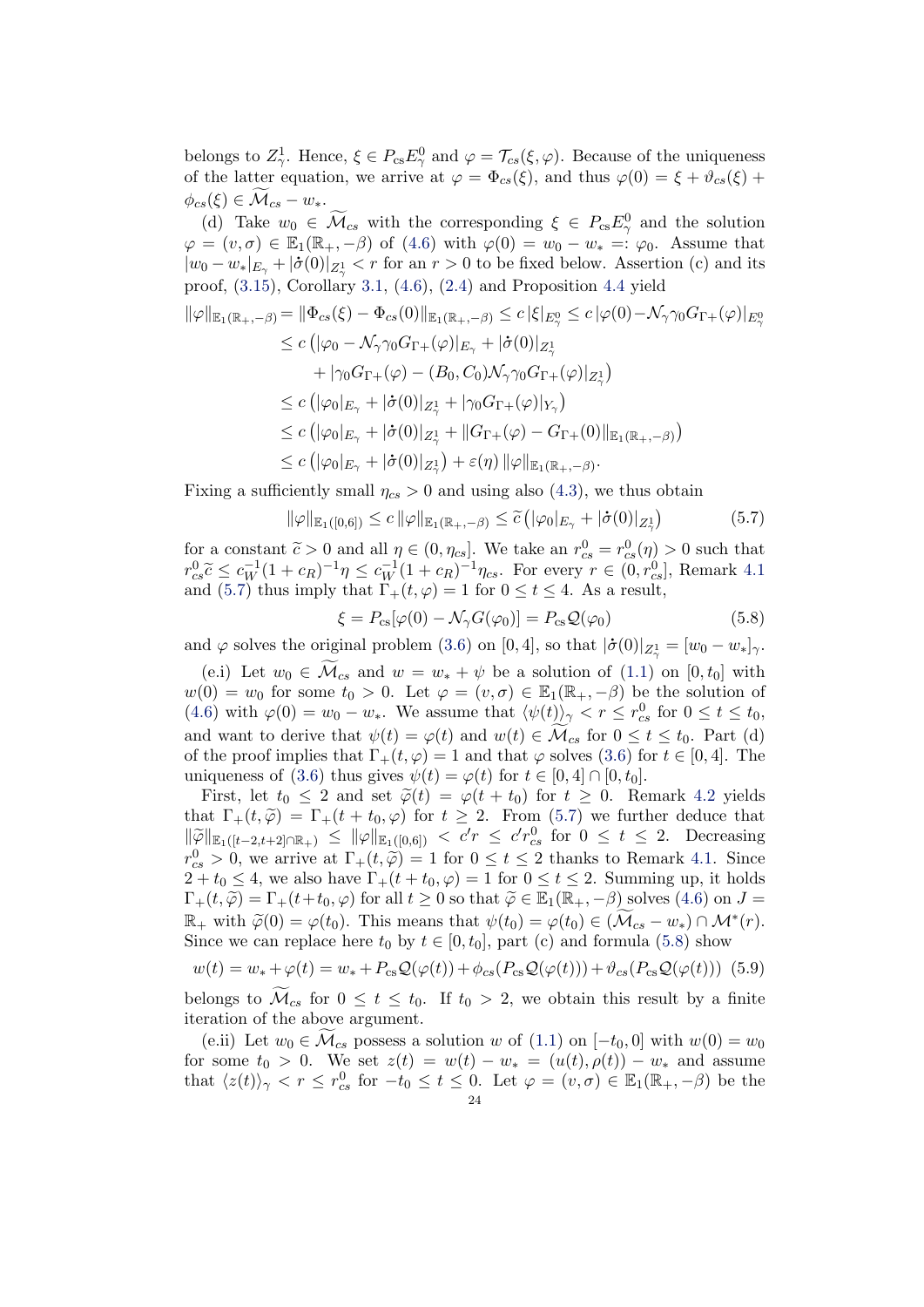solution of [\(4.6\)](#page-16-1) with  $\varphi(0) = w_0 - w_*$  given by [\(5.4\)](#page-21-1). To show that  $w(t) \in \mathcal{M}_{cs}$ for  $-t_0 \le t \le 0$ , we set  $z(t) = \varphi(t)$  and  $\psi(t) = z(t - t_0)$  for  $t \ge 0$ . Clearly,  $\psi \in \mathbb{E}_1(\mathbb{R}_+,-\beta), \psi(0) = w(-t_0) - w_*$ , and  $\psi$  satisfies [\(3.6\)](#page-8-0) on  $[0, t_0 + 2]$  since z and  $\varphi$  solve [\(3.6\)](#page-8-0) on  $[-t_0, 0]$  and  $[0, 2]$ , respectively, and we have  $z(0) = \varphi(0)$ and thus  $\dot{\rho}(0) = \dot{\sigma}(0)$ . (Here we also use Lemma [2.2.](#page-7-4)) Take  $t \in [0, t_0 + 2]$  and s with  $|t - s| \leq 1/4$ . Noting that  $[0, 1] \subset J(s)$  if  $J(s) \cap \mathbb{R}_+ \neq \emptyset$ , we deduce from Lemma  $2.2$  and  $(4.2)$  that

$$
||R_{+}\psi||_{\mathbb{E}_{1}(J(s))} \leq c \left( ||\psi||_{\mathbb{E}_{1}(J(s)\cap[0,t_{0}])} + ||\psi||_{\mathbb{E}_{1}(J(s)\cap[t_{0},\infty))} + ||R_{+}\psi||_{\mathbb{E}_{1}(J(s)\cap[-1,0])} \right)
$$
  
\n
$$
\leq c_{*} \left( ||z(\cdot - t_{0})||_{\mathbb{E}_{1}(J(s)\cap[0,t_{0}])} + ||\varphi(\cdot - t_{0})||_{\mathbb{E}_{1}(J(s)\cap[t_{0},\infty))} \right)
$$
  
\n
$$
= c_{*} \left( ||z||_{\mathbb{E}_{1}(J(s-t_{0})\cap[-t_{0},0])} + ||\varphi||_{\mathbb{E}_{1}(J(s-t_{0})\cap\mathbb{R}_{+})} \right)
$$

for a constant  $c_* > 0$  given by these lemmas. Since z solves [\(3.6\)](#page-8-0) on  $J(s-t_0) \cap$  $[-t_0, 0] =: [a, b],$  the estimate in Theorem [3.3\(](#page-9-1)b) yields  $||z||_{\mathbb{E}_1([a,b])} \leq \widehat{c} \langle z(a) \rangle_{\gamma}$  $\hat{c}r \leq \hat{c}r_{cs}^0$  for a constant  $\hat{c} > 0$ , where we possibly decrease  $r_{cs}^0 > 0$  to apply the theorem. Moreover, from inquality (5.7) we infer that  $||c||_{\infty}$   $\leq$ the theorem. Moreover, from inquality [\(5.7\)](#page-23-0) we infer that  $\|\varphi\|_{\mathbb{E}_1(J(s-t_0)\cap\mathbb{R}_+)} \leq$  $\widetilde{c} \langle \varphi(0) \rangle_{\gamma} < \widetilde{c}r$  using that  $J(s - t_0) \cap \mathbb{R}_+ \subset [0, 4]$ . As a consequence,

$$
||R_+\psi||_{\mathbb{E}_1(J(s))} < c_*(\widehat{c}+\widetilde{c})r \leq c_*(\widehat{c}+\widetilde{c})r_{cs}^0.
$$

Decreasing  $r_{cs}^0$  once more if necessary, we obtain  $||R_+\psi||_{\mathbb{E}_1(J(s))} \leq \eta_{cs}/(c_W(1+\$  $(c_R)$ ) so that  $\Gamma_+(t, \psi) = 1$  for  $0 \le t \le t_0 + 2$  due to Remark [4.1.](#page-15-2)

The function  $\psi$  thus satisfies [\(4.6\)](#page-16-1) for  $0 \le t \le t_0+2$ . For  $t \ge t_0+2$ , Remark [4.2](#page-15-4) yields  $\Gamma_+(t, \psi) = \Gamma_+(t-t_0, \varphi)$  so that  $\psi$  fulfills [\(4.6\)](#page-16-1) also on  $[t_0+2, \infty)$ . Summing up,  $\psi \in \mathbb{E}_1(\mathbb{R}_+,-\beta)$  solves  $(4.6)$  on  $\mathbb{R}_+$  and so  $w(-t_0) - w_* = \psi(0) \in (\mathcal{M}_{cs} - \mathcal{M}_{cs} - \mathcal{M}_{cs} - \mathcal{M}_{cs} - \mathcal{M}_{cs} - \mathcal{M}_{cs} - \mathcal{M}_{cs} - \mathcal{M}_{cs} - \mathcal{M}_{cs} - \mathcal{M}_{cs} - \mathcal{M}_{cs}$  $w_*$ ) ∩  $\mathcal{M}^*(r)$ . Replacing here  $-t_0$  by  $t \in [-t_0, 0]$ , and writing  $\varphi(t) = z(t)$ , we arrive at [\(5.9\)](#page-23-2) for  $-t_0 \le t \le 0$ . Since  $P_{cs}\varphi(t) = P_{cs}\mathcal{Q}(\varphi(t)) + \vartheta_{cs}(P_{cs}\mathcal{Q}(\varphi(t))),$ formula  $(5.5)$  follows from  $(5.9)$ .

(f) Assume that  $w_0 = w_* + \varphi_0 \in \widetilde{M}_{cs} \cap \mathcal{M}_u$  with  $\langle \varphi_0 \rangle_{\gamma} < r \leq \min\{r_{cs}^0, r_u\},$ and let  $\varphi = (v, \sigma) \in \mathbb{E}_1(\mathbb{R}_+, -\beta)$  be the solution of  $(4.6)$  with  $\varphi(0) = \varphi_0$  given by [\(5.4\)](#page-21-1). Take  $\beta + \epsilon \in (\beta, \omega_u)$ . Due to assertion (a), there is a solution z of [\(3.6\)](#page-8-0) on  $\mathbb{R}_-$  with  $z(0) = \varphi_0$  satisfying

<span id="page-24-1"></span><span id="page-24-0"></span>
$$
\langle z(t) \rangle_{\gamma} \leq \overline{c}e^{(\beta + \epsilon)t} \langle \varphi_0 \rangle_{\gamma} < \overline{c}r \tag{5.10}
$$

for all  $t \leq 0$ . We choose a sufficiently small  $r =: r_{cs} > 0$  such that  $\overline{c}r \leq r_{cs}^0$ , and take  $t \leq 0$ . We define  $\mathcal{M}_{cs}$  for this  $r_{cs} \leq r_{cs}^0$ . Part (e.ii) of the proof implies that  $w_* + z(t) \in \mathcal{M}_{cs}$  and that the function  $\psi_t \in \mathbb{E}_1(\mathbb{R}_+, -\beta)$  given by  $\psi_t(\tau) = z(t + \tau)$  for  $\tau \in [0, -t]$  and  $\psi_t(\tau) = \varphi(t + \tau)$  for  $\tau \geq -t$  solves [\(4.6\)](#page-16-1) on  $J = \mathbb{R}_+$ . Estimate [\(5.7\)](#page-23-0) thus yields

$$
\|\psi_t\|_{\mathbb{E}_1(\mathbb{R}_+,-\beta)} \leq c \langle \psi_t(0) \rangle_{\gamma} = c \langle z(t) \rangle_{\gamma},\tag{5.11}
$$

where the constant c does not depend on  $t \leq 0$ . Observe that

$$
\langle \varphi_0 \rangle_{\gamma} = e^{-\beta t} e^{-\beta(-t)} \left( |\varphi(0)|_{E_{\gamma}} + |\dot{\sigma}(0)|_{Z_{\gamma}^1} \right) \leq c e^{-\beta t} \langle (e_{-\beta} \psi_t)(-t) \rangle_{\gamma}
$$

due to  $(3.8)$  and  $(2.13)$ . Using the embeddings  $(2.3)$ ,  $(2.7)$  and the inequalities  $(5.11)$  and  $(5.10)$ , we then estimate

$$
\langle \varphi_0 \rangle_{\gamma} \le c e^{-\beta t} \|\psi_t\|_{\mathbb{E}_1(\mathbb{R}_+,-\beta)} \le c e^{-\beta t} \langle z(t) \rangle_{\gamma} \le c e^{\epsilon t} \langle \varphi_0 \rangle_{\gamma},
$$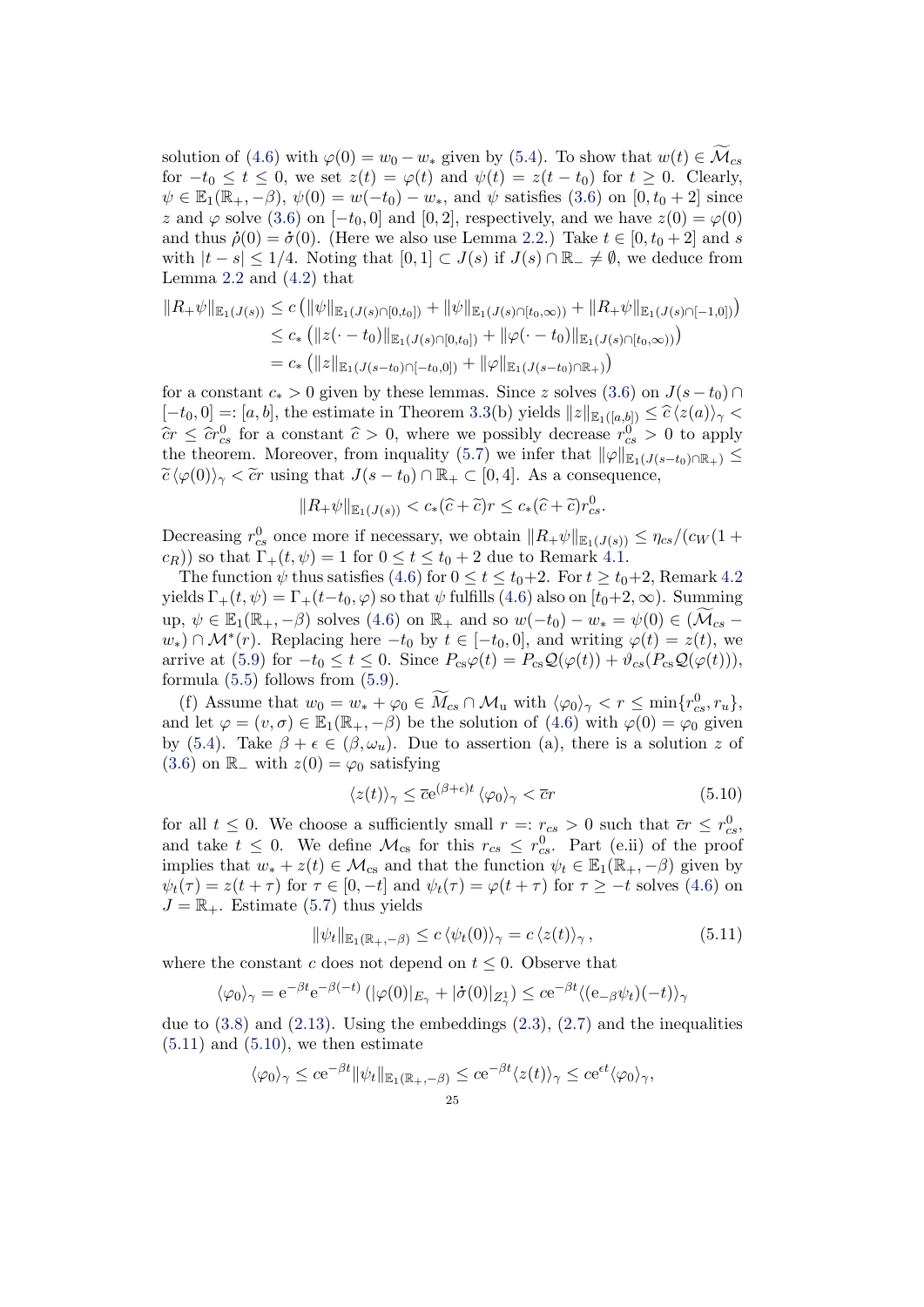where the constants do not depend on t. Letting  $t \to -\infty$ , we conclude that  $w_0 - w_* = \varphi_0 = 0.$ 

(g) The last assertion can be shown as part (f) of Theorem [4.6.](#page-17-0)  $\Box$ 

<span id="page-25-0"></span>**Theorem 5.2.** Let Hypothesis [3.4](#page-9-0) and [\(5.1\)](#page-20-2) hold. Take any  $\alpha \in (\omega_{cu}, \omega_s)$ . Then there are numbers  $r'_s \ge r_s > 0$ ,  $r_0^s > 0$  and  $\eta_{cu} > 0$  such that for each  $\eta \in$  $(0, \eta_{cu})$  there exists a radius  $r_{cu} = r_{cu}(\eta) > 0$  such that the following assertions hold, where the cutoff  $\Gamma_-$  is defined in [\(4.4\)](#page-15-0) for the chosen  $\eta \in (0, \eta_{cu}]$ .

(a) There are  $C_b^1$  maps

$$
\phi_s : D_s := \{ \xi \in P_s E_\gamma^0 \, \big| \, |\xi|_{E_\gamma^0} < r_0^s \} \longrightarrow P_{\rm cu} E, \qquad \vartheta_s : D_s \longrightarrow P_s E_\gamma \,,
$$

such that  $\phi_s(0) = \vartheta_s(0) = 0, \ \phi_s'(0) = \vartheta_s'(0) = 0$  and

$$
\mathcal{M}_{s} := \{w_{0} = w_{*} + \xi + \vartheta_{s}(\xi) + \phi_{s}(\xi) | \xi \in D_{s}, \ \langle w_{0} - w_{*} \rangle_{\gamma} < r_{s} \}
$$
\n
$$
= \{w_{0} \in \mathcal{M} | \langle w_{0} - w_{*} \rangle_{\gamma} < r_{s}, \exists \text{ solution } w = (u, \rho) \text{ of (1.1) on } \mathbb{R}_{+} \text{ with}
$$
\n
$$
\langle w(t) - w_{*} \rangle_{\gamma} \leq r'_{s}, \ \langle w(t) - w_{*} \rangle_{1} \leq c e^{-\alpha t} \ (\forall \ t \geq 0) \}. \tag{5.12}
$$

In [\(5.12\)](#page-25-1) we can take  $c = \overline{c} \langle w(0) - w_* \rangle_{\gamma}$  for a constant  $\overline{c}$  independent of  $w_0, t, \alpha$ , and we have  $w = w_* + \Phi_s(P_sQ(w_0 - w_*))$  for a map  $\Phi_s \in C_b^1(D_s; \mathbb{E}_1(\mathbb{R}_+, \alpha))$ with  $\Phi_s(0)=0$ .

(b) If  $w_0 \in \mathcal{M}_s$  and the forward (resp., a backward) solution w of [\(1.1\)](#page-1-0) satisfies  $\langle w-w_*\rangle_{\gamma} < r_s$  on [0, t] for some  $t > 0$  (resp., on [t, 0] for some  $t < 0$ ), then  $w(t) \in \mathcal{M}_s$ .

(c) There exists a map  $\phi_{cu} \in C^1(P_{cu}E; P_sE_\gamma)$  with a bounded derivative such that  $\phi_{cu}(0) = 0, \ \phi'_{cu}(0) = 0, \ and$ 

<span id="page-25-2"></span>
$$
\widetilde{\mathcal{M}}_{cu} := \{ w_0 = w_* + \xi + \phi_{cu}(\xi) \mid \xi \in P_{cu}E \}
$$
\n
$$
= \{ w_0 = w_* + \varphi(0) \mid \exists \ solution \varphi \in \mathbb{E}_1(\mathbb{R}_-, \alpha) \ of \ (4.6) \ on \ J = \mathbb{R}_- \}.
$$
\n
$$
(5.13)
$$

Moreover, the function  $\varphi$  in [\(5.13\)](#page-25-2) is given by  $\varphi = \Phi_{cu}(P_{cu}(w_0 - w_*))$  for a map  $\Phi_{cu} \in C^1(P_{cu}E; \mathbb{E}_1(\mathbb{R}_-, \alpha))$  having a bounded derivative.

(d) We define  $\mathcal{M}_{cu} = \{w_0 \in \mathcal{M}_{cu} | \langle w_0 - w_* \rangle_\gamma < r_{cu}\}\right.$  For  $w_0 \in \mathcal{M}_{cu}$ , let  $\varphi$ be given by [\(5.13\)](#page-25-2). Then  $\Gamma_-(t,\varphi) = 1$  and  $\varphi$  solves the (original) equation [\(3.6\)](#page-8-0) for  $t \in [0, 4]$ , at least. The dimension of  $\mathcal{M}_{cu}$  is equal to dim  $P_{cu}E$ . We have  $w_0 = w_* + \xi + \phi_{cu}(\xi) \in \mathcal{M}_{cu}$  and  $\langle w_0 - w_* \rangle_{\gamma} \leq c |\xi|_E$  if  $|\xi|_E$  for  $\xi = P_{cu}(w_0 - w_*)$ .

(e) Let  $w_0 \in \mathcal{M}_{cu}$  and  $\varphi$  be given by [\(5.13\)](#page-25-2). If the forward solution w of [\(1.1\)](#page-1-0) exists and satisfies  $\langle w - w_* \rangle_{\gamma} < r_{cu}$  on [0, t<sub>0</sub>] for some t<sub>0</sub> > 0, then  $w(t) =: w_* + \varphi(t) \in \mathcal{M}_{cu}$  for  $0 \le t \le t_0$ . If the function  $\widetilde{w} = w_* + \varphi$  satisfies  $\langle \widetilde{w} - w_* \rangle_{\gamma} < r_{cu}$  on [t<sub>0</sub>,0] for some t<sub>0</sub> < 0, then  $\widetilde{w}(t) = w_* + \varphi(t) \in \mathcal{M}_{cu}$  and  $\tilde{w}$  solves [\(1.1\)](#page-1-0) for  $t_0 \le t \le 0$ . In particular,  $\varphi(t) = P_{\text{cu}}\varphi(t) + \phi_{cu}(P_{\text{cu}}\varphi(t))$  for  $t \in [0, t_0], \; resp. \; t \in [t_0, 0].$ 

(f) We have  $\mathcal{M}_{cu} \cap \mathcal{M}_{s} = \{w_*\}.$ 

(g) Let  $w_0 = w_* + \varphi_0 \in \mathcal{M}_{\text{cu}}$  and let  $\varphi$  be given by [\(5.13\)](#page-25-2). Assume that  $\varphi(t) + w_* \in \mathcal{M}_{\text{cu}}$  for all  $t \in (a, b)$  and some  $a < 0 < b$ . Then  $z = P_{\text{cu}}\varphi$  satisfies

<span id="page-25-1"></span>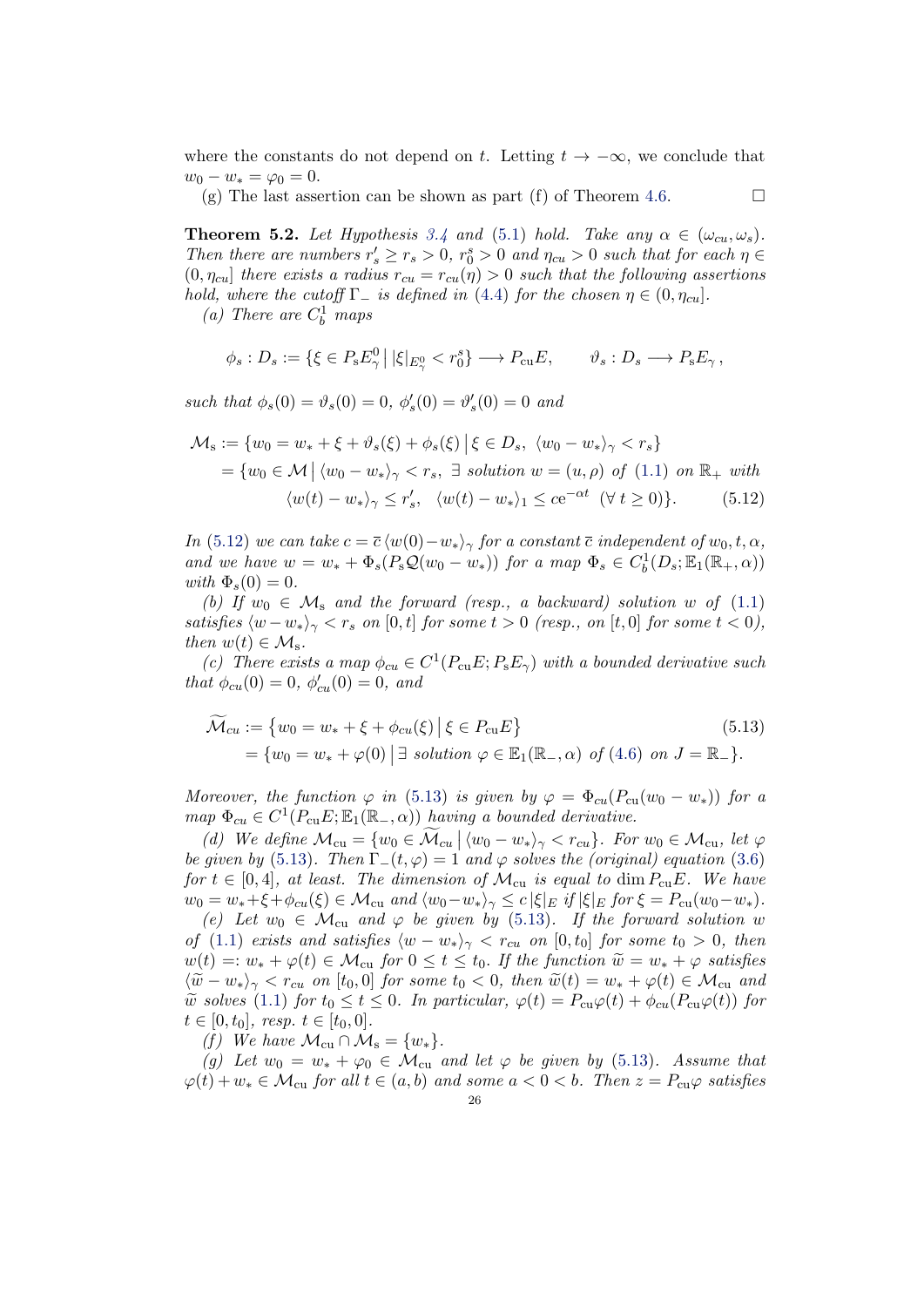<span id="page-26-3"></span>the equations

$$
\dot{z}(t) = -\Lambda_0 P_{\text{cu}} z(t) + P_{\text{cu}} \Pi \hat{G}(z(t) + \phi_{\text{cu}}(z(t))) \n+ P_{\text{cu}} [\tilde{F}(z(t) + \phi_{\text{cu}}(z(t))), G_0(z(t) + \phi_{\text{cu}}(z(t)))],
$$
\n(5.14)  
\n
$$
z(0) = P_{\text{cu}}(w_0 - w_*)
$$

on  $P_{\text{cu}}E$  for  $t \in (a, b)$ , where  $\widetilde{F} = F - A_{\ast \delta} G_0$ . Also,  $\varphi \in C((a, b); E_1)$  and  $(B_0, C_0)\phi_{cu}(P_{cu}\varphi_0) - G_0(\varphi_0) \in Z^1_\gamma, \qquad (\widehat{B}, \widehat{C})\phi_{cu}(P_{cu}\varphi_0) = \widehat{G}(\varphi_0),$  (5.15)  $P_{\rm s}[\Lambda_*\varphi_0-(\widetilde{F}(\varphi_0),G_0(\varphi_0))]=\phi'_{cu}(P_{\rm cu}\varphi_0)P_{\rm cu}[\Lambda_*\varphi_0-(\widetilde{F}(\varphi_0),G_0(\varphi_0))].$  (5.16) (h) If w solves [\(1.1\)](#page-1-0) on  $\mathbb{R}_-$  with  $\langle w(t) - w_* \rangle_{\gamma} < r_{cu}$  for all  $t \leq 0$ , then  $w(t) \in \mathcal{M}_{\text{cu}}$  for all  $t \leq 0$ .

(i) Assume that (RR) holds, too. Then there is a  $r_0 > 0$  such that the map  $\phi_{cu}$  is Lipschitz from  $\widehat{D}_{cu} := \{\xi \in P_{cu}E \, \big| \, |\xi|_E < r_0\}$  to  $P_{\rm s}E_1$ , and  $\phi'_{cu}(\xi)$  is uniformly bounded in  $\mathcal{L}(P_{\text{cu}}E, P_{\text{s}}E_1)$  for  $\xi \in \widehat{D}_{cu}$ .

Proof. As in Theorem [5.1](#page-20-0) we do not give the proof of (a) and (b), cf. Theo-rem 5.1 in [\[20\]](#page-40-1) and also Theorem 4.1 in [\[10\]](#page-40-10). The proof of assertions  $(c)$ –(i) is similar the corresponding parts in the previous theorem, so that we can omit some details and focus on the differences.

(c) We define the map  $\mathcal{T}_{cu}$ :  $P_{cu}E \times \mathbb{E}_1(\mathbb{R}_-, \alpha) \to \mathbb{E}_1(\mathbb{R}_-, \alpha)$  by setting

<span id="page-26-2"></span><span id="page-26-1"></span>
$$
\mathcal{T}_{cu}(\xi,\varphi)=L_{P_{s},\Lambda_{0}}^{-}(\xi,F_{\Gamma-}(\varphi),G_{\Gamma-}(\varphi)),
$$

where the operators  $L_P^ P_{\rm s, A_0}$ ,  $F_{\Gamma-}$  and  $G_{\Gamma-}$  are given by [\(3.19\)](#page-12-5) and [\(4.5\)](#page-15-3). Using Propositions [3.8,](#page-12-1) [4.4](#page-16-3) and [4.5,](#page-17-2) we find an  $\eta_{cu} > 0$  such that the assumptions of Theorem 3 of [\[25\]](#page-40-7) hold for the cutoff  $\Gamma$  for any parameter  $\eta \in (0, \eta_{cu})$ . Let  $\alpha' \in (\omega_{cu}, \alpha)$ . As in the proof of Theorem [4.6,](#page-17-0) for each  $\xi \in P_{cu}E$  there exists a unique solution  $\varphi = \Phi_{cu}(\xi) \in \mathbb{E}_1(\mathbb{R}_-, \alpha')$  of the equation  $\varphi = \mathcal{T}_{cu}(\xi, \varphi)$ , where  $\Phi_{cu} \in C^1(P_{cu}E; \mathbb{E}_1(\mathbb{R}_-, \alpha)), \ \Phi_{cu}(0) = 0$ , and the derivatives  $\Phi'_{cu}(\xi) \in$  $\mathcal{L}(P_{\text{cu}}E,\mathbb{E}_1(\mathbb{R}_-, \alpha))$  are bounded uniformly in ξ. We then introduce the map  $\phi_{cu}(\xi) = \gamma_0 P_{\rm s} \Phi_{cu}(\xi)$ 

$$
= \int_{-\infty}^{0} T_{-1}(-\tau) P_{s} \Big( \big[ F_{\Gamma +}(\Phi_{cs}(\xi))(\tau) - A_{*\dot{\rho}} G_{0\Gamma +}(\Phi_{cs}(\xi))(\tau), G_{0\Gamma +}(\Phi_{cs}(\xi))(\tau) \big] + \Pi \hat{G}_{\Gamma +}(\Phi_{cs}(\xi))(\tau) \Big) d\tau,
$$

for  $\xi \in P_{\text{cu}}E$ . As before, we obtain that  $\phi_{cu} \in C^1(P_{\text{cu}}E; P_{\text{s}}E_\gamma)$  with a bounded derivative and that  $\phi_{cu}(0) = 0$  and  $\phi'_{cu}(0) = 0$ . Moreover, the identity [\(5.13\)](#page-25-2) follows from Proposition [3.8,](#page-12-1) where  $\varphi = \Phi_{cu}(\xi)$  and  $\xi = P_{cu}(w_0 - w_*)$ .

(d) Take  $w_0 \in \widetilde{\mathcal{M}}_{cu}$  with  $\langle w_0 - w_* \rangle_{\gamma} < r \leq r_{cu}^0$  where  $r_{cu}^0 > 0$  is fixed below. Let  $\varphi$  be the corresponding solution of [\(4.6\)](#page-16-1) on  $\mathbb{R}_-$  given by [\(5.13\)](#page-25-2). From [\(4.3\)](#page-15-5) and part (c) we deduce

<span id="page-26-0"></span>
$$
\|\varphi\|_{\mathbb{E}_1([-\n0,0])} \le c \|\varphi\|_{\mathbb{E}_1(\mathbb{R}_-, \alpha)} \le c |\xi|_E \le c |\varphi(0)|_E \le c'r \le c'r^0_{cu}, \tag{5.17}
$$

where the constants do not depend on r and  $\alpha$ . For any fixed  $\eta \in (0, \eta_{cu}]$ , we can choose a sufficiently small  $r_{cu}^0 > 0$  so that  $c'r_{cu}^0 \le (c_W(1+c_R))^{-1}\eta$ . Remark [4.1](#page-15-2) thus yields  $\Gamma_{-}(t, \varphi) = 1$  for  $-4 \leq t \leq 0$ . As a result,  $\varphi$  solves the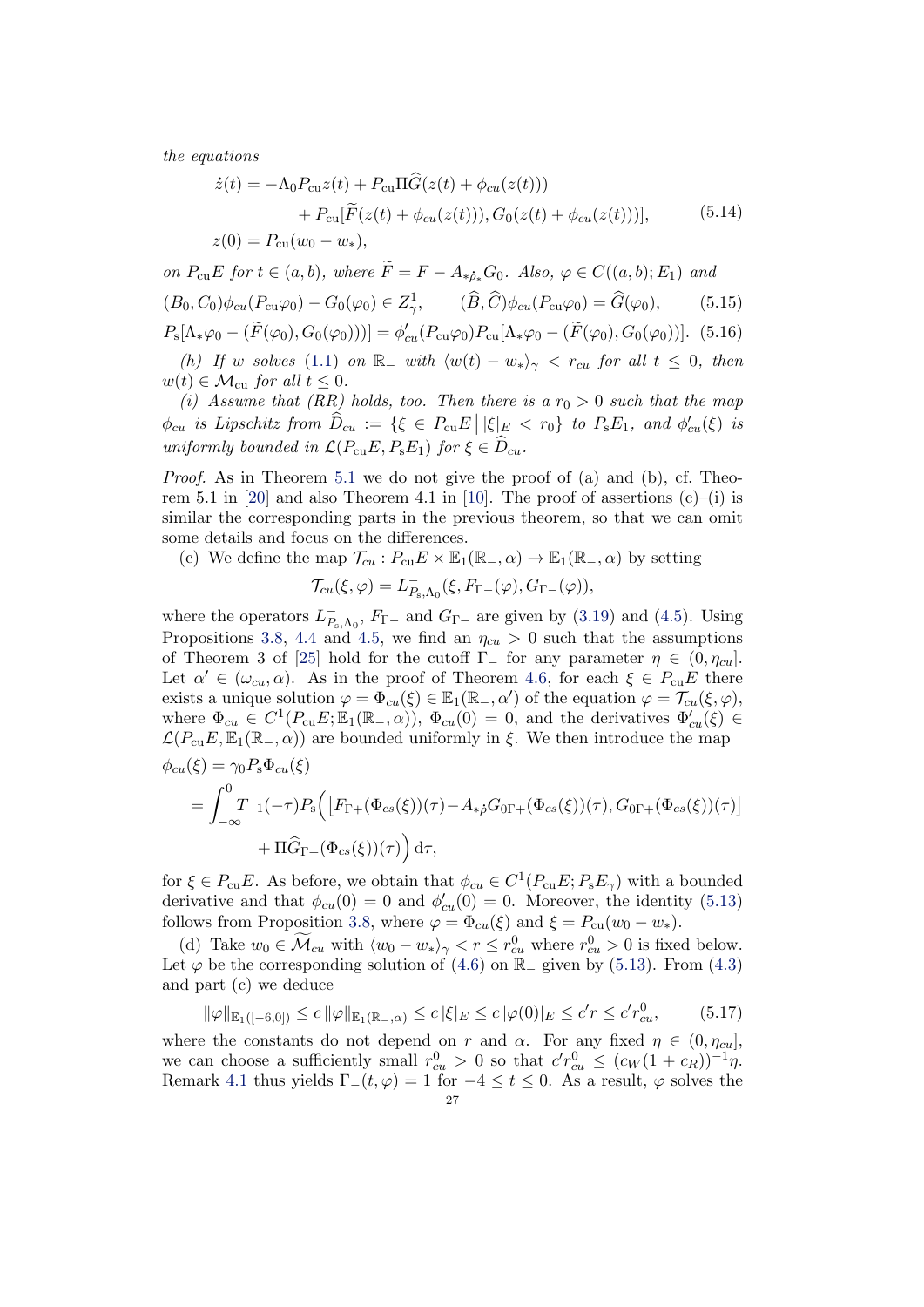original problem  $(3.6)$  on  $[-4, 0]$ . The last assertion now follows from  $(5.17)$ , using also the embeddings [\(2.3\)](#page-4-1) and [\(2.7\)](#page-5-0).

(e.i) Take  $w_0 \in \mathcal{M}_{cu}$  and  $t_0 > 0$  such that the solution  $w = w_* + \psi$  of [\(1.1\)](#page-1-0) on  $[0, t_0]$  with  $w(0) = w_0$  satisfies  $\langle w(t) - w_* \rangle_{\gamma} < r \leq r_{cu}^0$  for  $t \in [0, t_0]$ . Let  $\varphi \in \mathbb{E}_1(\mathbb{R}_-, \alpha)$  be the solution of  $(4.6)$  on  $J = \mathbb{R}_-$  with  $\varphi(0) = w_0 - w_*$  given by [\(5.13\)](#page-25-2). We further define  $\psi(t) = \varphi(t)$  and  $z(t) = \psi(t + t_0)$  for  $t \leq 0$ . As before,  $z \in \mathbb{E}_1(\mathbb{R}_-, \alpha)$ ,  $z(0) = \varphi(t_0)$ , and z satisfies [\(3.6\)](#page-8-0) on  $[-t_0 - 2, 0]$  since  $\psi$ and  $\varphi$  solve [\(3.6\)](#page-8-0) on [0, t<sub>0</sub>] and [−2, 0], respectively. Take  $t \in [-t_0 - 2, 0]$  and s with  $|t - s| \leq 1/4$ . As in part (e.ii) of the proof of Theorem [5.2,](#page-25-0) we deduce from Lemma [2.2](#page-7-4) and [\(4.2\)](#page-15-6) that

$$
||R_z||_{\mathbb{E}_1(J(s))} \leq c (||\psi(\cdot + t_0)||_{\mathbb{E}_1(J(s) \cap [-t_0,0])} + ||\varphi(\cdot + t_0)||_{\mathbb{E}_1(J(s) \cap (-\infty,-t_0])})
$$
  
=  $c (||\psi||_{\mathbb{E}_1(J(s+t_0) \cap [0,t_0])} + ||\varphi||_{\mathbb{E}_1(J(s+t_0) \cap \mathbb{R}_-)}).$ 

Theorem [3.3\(](#page-9-1)b) shows that  $\|\psi\|_{\mathbb{E}_1([a,b])} \leq c_* r$  for sufficiently small  $r_{cu}^0 > 0$  since  $\psi$  solves [\(3.6\)](#page-8-0) on  $J(s+t_0) \cap [0, t_0] =: [a, b]$ . Using  $(J(s+t_0) \cap \mathbb{R}_-) \subset [-4, 0]$  and [\(5.17\)](#page-26-0), we estimate  $\|\varphi\|_{\mathbb{E}_1(J(s+t_0)\cap\mathbb{R}_-)} \leq c'r_{cu}^0$ . Consequently,  $\|R_z\|_{\mathbb{E}_1(J(s))} \leq$  $cr_{cu}^0$ , and so Remark [4.1](#page-15-2) yields  $\Gamma_-(t,z) = 1$  for  $-t_0 - 2 \le t \le 0$ , where we decrease  $r_{cu}^0$  if necessary. The function z thus satisfies [\(4.6\)](#page-16-1) for  $-t_0 - 2 \le t \le 0$ . Moreover, Remark [4.2](#page-15-4) yields that  $\Gamma_-(t, z) = \Gamma_-(t + t_0, \varphi)$  for  $t \le -t_0 - 2$ ; and so z fulfills the equations [\(4.6\)](#page-16-1) for  $t \leq -t_0 - 2$ . Summing up, we have shown that z solves [\(4.6\)](#page-16-1) on  $\mathbb{R}_-$ , and so  $w_* + z(0) = w(t_0) \in \widetilde{\mathcal{M}}_{cu} \cap (\mathcal{M}^*(r) + w_*)$ .

(e.ii) Let  $w_0 \in \widetilde{\mathcal{M}}_{cu}$  and  $\varphi$  be given by [\(5.13\)](#page-25-2). Assume that  $\varphi(t) \in \mathcal{M}^*(r)$ for all  $t \in [t_0, 0]$  and some  $t_0 < 0$  and  $r \in (0, r_{cu}^0]$ . We first consider the case that  $t_0 \in [-2, 0)$ . Assertion (d) shows that  $\Gamma_-(t, \varphi) = 1$  and  $\varphi$  solves [\(3.6\)](#page-8-0) on [t<sub>0</sub>, 0]. We further set  $\tilde{\varphi}(t) = \varphi(t+t_0)$  for  $t \leq 0$ . Remark [4.2](#page-15-4) yields that  $\Gamma_-(t, \widetilde{\varphi}) = \Gamma_-(t + t_0, \varphi)$  for  $t \leq -2$ . Since  $\|\widetilde{\varphi}\|_{\mathbb{E}_1([t-2,t+2]\cap \mathbb{R}_-)} \leq \|\varphi\|_{\mathbb{E}_1([-6,0])} \leq$  $(c_W(1+c_R))^{-1}\eta$  for  $-2 \le t \le 0$  by [\(5.17\)](#page-26-0) and our choice of  $r_{cu}^0$ , we deduce  $\Gamma_-(t, \widetilde{\varphi}) = 1$  for  $-2 \le t \le 0$  from Remark [4.1.](#page-15-2) Finally,  $\Gamma_-(t + t_0, \varphi) = 1$  for  $-2 \le t \le 0$  due to part (d), and hence  $\Gamma_-(t, \tilde{\varphi}) = \Gamma_-(t + t_0, \varphi)$  for all  $t \le 0$ . As a result,  $\widetilde{\varphi} \in \mathbb{E}_1(\mathbb{R}_-, \alpha)$  solves  $(4.6)$  on  $J = \mathbb{R}_-$  with  $\widetilde{\varphi}(0) = \varphi(t_0)$ , i.e.,  $\varphi(t) + w_* \in \widetilde{\mathcal{M}}_{cu} \cap (\mathcal{M}^*(r) + w_*)$  for each  $t \in [t_0, 0]$ . The general case  $t_0 < -2$ is then established by repeating the above arguments finitely many times.

(f) Assume that  $w_0 = w_* + \varphi_0 \in \widetilde{\mathcal{M}}_{cu} \cap \mathcal{M}_{s} \cap (w_* + \mathcal{M}^*(r))$  with  $r \in (0, r_{cu}^0]$ . Let  $\varphi \in \mathbb{E}_1(\mathbb{R}_-, \alpha)$  be the solution of [\(4.6\)](#page-16-1) with  $\varphi(0) = \varphi_0$  given by [\(5.13\)](#page-25-2). For  $\alpha + \epsilon \in (\alpha, \omega_s)$ , there is a solution  $\psi$  of [\(3.6\)](#page-8-0) on  $\mathbb{R}_+$  with  $\psi(0) = \varphi_0$ satisfying  $\langle \psi(t) \rangle_{\gamma} \leq \overline{c}e^{-(\alpha+\epsilon)t} \langle \varphi_0 \rangle_{\gamma} \leq \overline{c}r$  for all  $t \geq 0$ , if we fix a sufficiently small  $r_{cu} := r \in (0, r_{cu}^0]$  and use assertion (a). Set  $\psi(t) = \varphi(t)$  for  $t \leq 0$ . Part (e.i) of the proof now shows that  $w_* + \psi(t) \in \mathcal{M}_{cu}$  for  $t \geq 0$  and that the function  $z_t = \psi(\cdot + t)$  satisfies  $||z_t||_{\mathbb{E}_1(\mathbb{R}_-, \alpha)} \leq c \langle \psi(t) \rangle_\gamma$ , where the constant does not depend on  $t \geq 0$ . Employing also  $(2.3)$ ,  $(2.7)$  and  $(2.13)$ , we arrive at

$$
\langle \varphi_0 \rangle_{\gamma} \le c e^{\alpha t} \langle e^{\alpha(-t)} z_t(-t) \rangle_{\gamma} \le c e^{\alpha t} ||z_t||_{\mathbb{E}_1(\mathbb{R}_-, \alpha)} \le c e^{\alpha t} \langle \psi(t) \rangle_{\gamma} \le c e^{-\epsilon t} \langle \varphi_0 \rangle_{\gamma}
$$

for constants independent on  $t \geq 0$ . As  $t \to \infty$ , it follows  $w_0 - w_* = \varphi_0 = 0$ .

 $(g)$ ,  $(h)$ ,  $(i)$  These parts are shown as Theorem [4.6\(](#page-17-0)d),  $(e)$  and  $(f)$ , making use of  $(5.17)$ .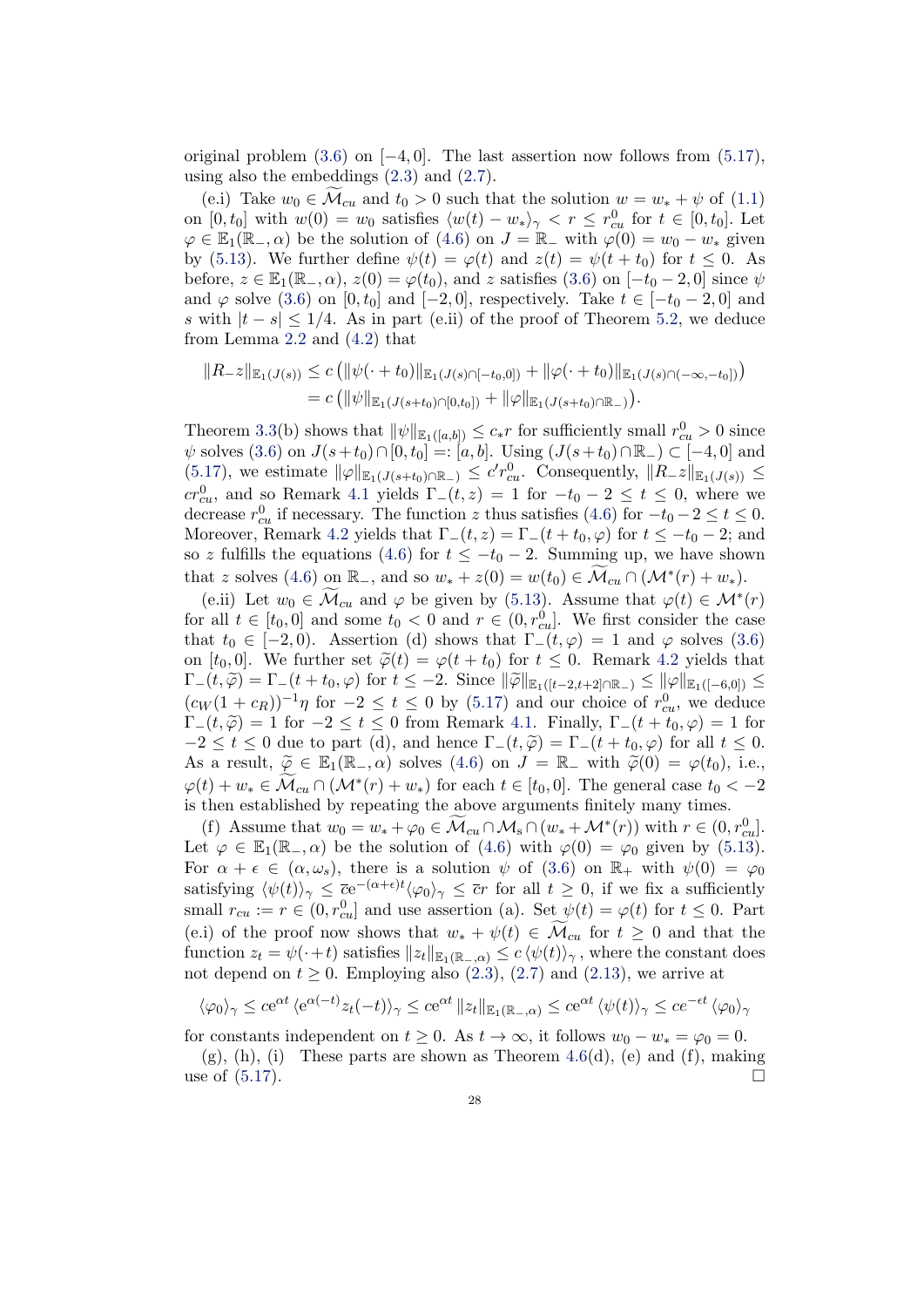<span id="page-28-1"></span>**Corollary 5.3.** Assume that Hypothesis  $3.4$  and  $(3.21)$  hold. Then there is a number  $\bar{r} > 0$  such that  $\mathcal{M}_c \cap (w_* + \mathcal{M}^*(\bar{r})) = \mathcal{M}_{cs} \cap \mathcal{M}_{cu} \cap (w_* + \mathcal{M}^*(\bar{r})),$  $\mathcal{M}_c \cap \mathcal{M}_s \cap (w_* + \mathcal{M}^*(\overline{r})) = \{w_*\}, \text{ and } \mathcal{M}_c \cap \mathcal{M}_u \cap (w_* + \mathcal{M}^*(\overline{r})) = \{w_*\}.$  Here,  $\mathcal{M}_k$  are the manifolds obtained in Theorems [4.6,](#page-17-0) [5.1](#page-20-0) and [5.2.](#page-25-0)

*Proof.* We set  $\eta = \min\{\eta_c, \eta_{cs}, \eta_{cu}\} > 0$  and let r be less than or equal to the minimum of the numbers  $r_k(\eta)$  obtained in Theorems [4.6,](#page-17-0) [5.1,](#page-20-0) and [5.2.](#page-25-0) For  $w_0 \in \mathcal{M}_c \cap (w_* + \mathcal{M}^*(\overline{r}))$ , there exists the function  $\varphi$  from [\(4.10\)](#page-18-0) with  $\varphi(0)$  =  $w_0 - w_*$ , where  $\Gamma(t, \varphi) = 1$  for  $|t| \leq 2$ . For  $s \in [0, 9/4]$  and  $s' \in [-9/4, 0]$ , we  $\mathrm{have}\ \|R_+\varphi\|_{\mathbb{E}_1(J(s))}\leq c\,\|\varphi\|_{\mathbb{E}_1([0,4])} \text{ and } \|R_-\varphi\|_{\mathbb{E}_1(J(s'))}\leq c\,\|\varphi\|_{\mathbb{E}_1([-4,0])} \text{ for some }$ constant c. In view of [\(4.15\)](#page-19-0) and Remark [4.1,](#page-15-2) we can decrease  $\bar{r} > 0$  in order to obtain  $\Gamma_+(t,\varphi) = 1$  for  $t \in [0,2]$  and  $\Gamma_-(t,\varphi) = 1$  for  $t \in [-2,0]$ . Therefore  $\Gamma(t, \varphi) = \Gamma_{\pm}(t, \varphi)$  for  $t \in \mathbb{R}_{\pm}$  in view of Remark [4.2,](#page-15-4) and the restrictions of  $\varphi$ to  $\mathbb{R}_+$  and  $\mathbb{R}_-$  thus belong to  $\mathcal{M}_{cs}$  and  $\mathcal{M}_{cu}$  by [\(5.4\)](#page-21-1) and [\(5.13\)](#page-25-2), respectively. As a result,  $w_0 \in \mathcal{M}_{cs} \cap \mathcal{M}_{cu}$ . The converse inclusion can be shown similarly, thereby fixing a possibly smaller  $\bar{r}$ . The last two equalities then follow from Theorems [5.1](#page-20-0) and [5.2.](#page-25-0)  $\Box$ 

<span id="page-28-0"></span>Example 5.4. As in Examples 2.2, 2.4 and 3.6 of [\[20\]](#page-40-1) we consider the Stefan problem with surface tension. For times  $t \geq 0$ , we look at open subsets  $D_i(t)$ of a fixed bounded domain  $D \subseteq \mathbb{R}^n$  with  $\partial D \in C^2$  and outer unit normal  $\nu_D$ , where the liquid phase is contained in  $D_1(t)$  and the solid one in  $D_2(t)$ , say. The domains have the compact interface  $\Gamma(t) \subseteq D$  so that  $D_1(t)\dot{\cup}\Gamma(t)\dot{\cup}D_2(t) = D$ . We assume that  $\Gamma(t) \cap \partial D = \emptyset$  for all  $t \geq 0$ . The phases have the temperatures  $u_i(t)$ . On the interface we have the mean curvature  $H(\Gamma(t))$ , which is chosen to be negative at  $x \in \Gamma(t)$  if  $D_1(t)$  is convex near x. The normal velocity of  $\Gamma(t)$  is denoted by  $V(t)$ , where the normal  $\nu$  of  $\Gamma(t)$  is defined with respect to  $D_1(t)$ . Here the interface and the temperatures are unknown. We consider the system

<span id="page-28-2"></span>
$$
\partial_t u_i - d_i \Delta u_i = 0, \qquad t > 0, \ x \in D_i(t),
$$
  
\n
$$
\partial_{\nu_D} u_2 = 0, \qquad t \ge 0, \ x \in \partial D,
$$
  
\n
$$
u_i = \sigma H(\Gamma(t)), \qquad t \ge 0, \ x \in \Gamma(t),
$$
  
\n
$$
d_2 \partial_{\nu} u_2 - d_1 \partial_{\nu} u_1 = lV, \qquad t \ge 0, \ x \in \Gamma(t),
$$
  
\n
$$
u_i(0) = u_0^i, \quad x \in D_0^i, \qquad \Gamma(0) = \Gamma_0,
$$
\n(5.18)

for constants  $d_1, d_2, \sigma, l > 0$ , initial domains  $D_0^i \subseteq D$  and a closed compact  $C^2$ hypersurface  $\Gamma_0 \subseteq D$  with with  $\Gamma_0 = \partial D_0^1$  and  $D_0^1 \dot{\cup} \Gamma_0 \dot{\cup} D_0^2 = D$ , and initial temperature distributions  $u_0^i$  on  $D_0^i$ . Actually, this a simplified model and we refer to [\[17\]](#page-40-0) for a thermodynamically consistent version allowing for different heat capacities in the phases, kinetic undercooling and coefficients depending on the temperature. This problem could also be treated by the methods in the present paper, but for simplicity we restrict ourselves to the system [\(5.18\)](#page-28-2).

In Theorem 1.1 of [\[15\]](#page-40-12) it was shown that for connected phases the equiliberia of [\(5.18\)](#page-28-2) are spheres  $\Sigma$  of radius  $R > 0$  in D with constant temperature  $\sigma/R$ . These form a  $n + 1$ -dimensional manifold in the phase space. We fix such a sphere. As recalled in Examples 2.2, 2.4 and 3.6 of [\[20\]](#page-40-1), one can transform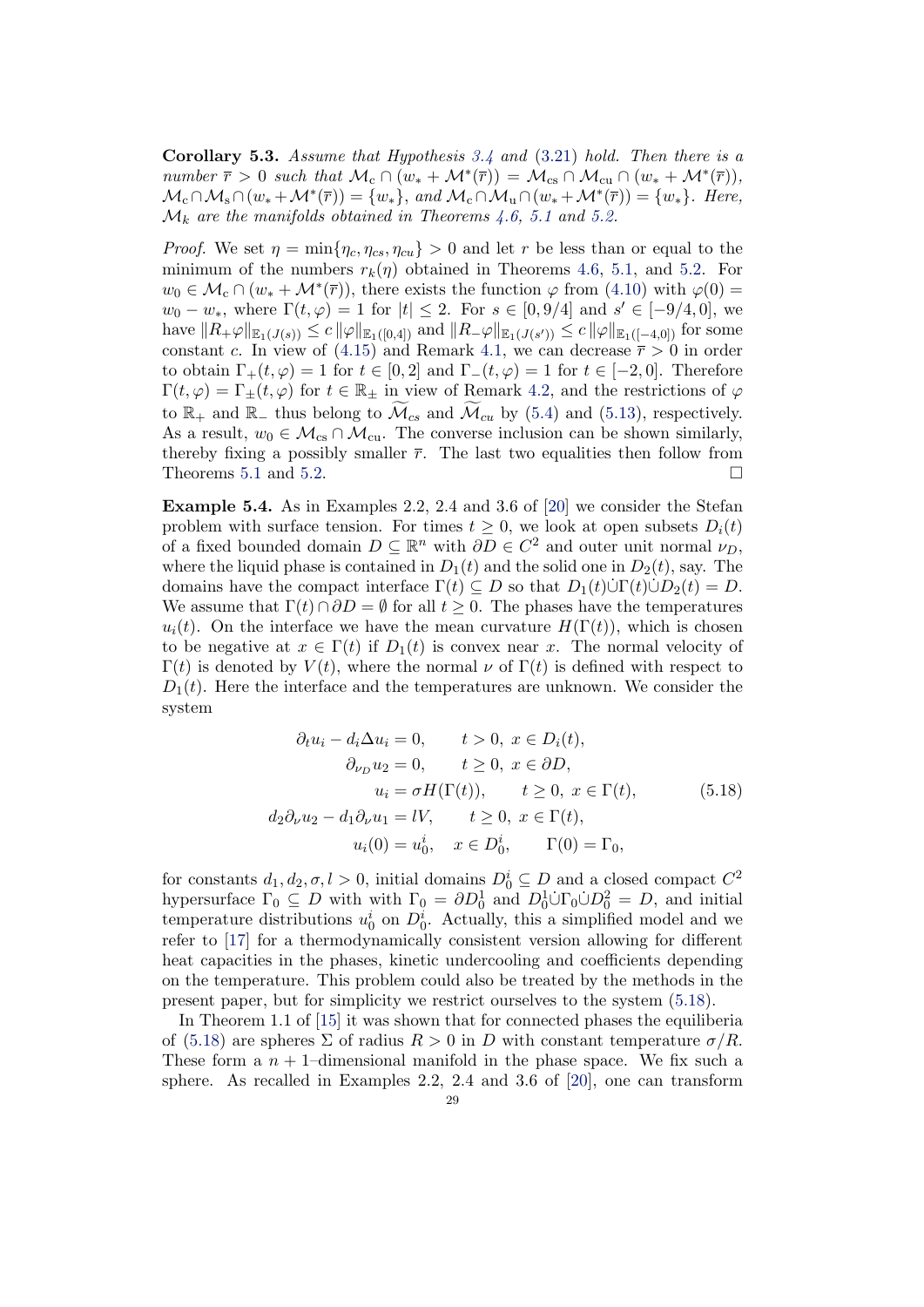[\(5.18\)](#page-28-2) into the form [\(1.1\)](#page-1-0) where  $\rho(t, y)$  is the normal distance of the evolving interface to a base point  $y \in \Sigma$ . Moreover, our Hypothesis [3.4](#page-9-0) is satisfied. The linearization  $-\Lambda_0$  at  $\Sigma$  (i.e.,  $u_* = \sigma/R$  and  $\rho_* = 0$ ) has an  $n + 1$ –dimensional kernel with  $n+1$  linearly independent eigenvalues if the volume  $|D|$  of D differs from  $l \sum R^2/\sigma$ , see Theorem 2.1 of [\[17\]](#page-40-0). If  $\sigma|D| = l \sum |r^2|$  the dimension is  $n+2$ . Moreover the spectrum is real, only consists of eigenvalues of finite multiplicity, and it has a strictly positive simple eigenvalue if and only if  $\sigma|D| > l |\Sigma| r^2$ .

Assuming  $\sigma|D| \neq l |\Sigma| r^2$  we thus obtain a  $n+1$  dimensional center manifold. It contains the equilibria near the given one by Theorem [4.6\(](#page-17-0)e), hence  $\mathcal{M}_c$  only consists of equilibria. If  $\sigma|D| \neq l |\Sigma| r^2$  we still obtain a  $n+2$  dimensional center manifold containing the equilibria near the given one. There is a one– dimensional unstable manifold if and only if  $\sigma|D| > l |\Sigma| r^2$ . In addition we have the stable, center–stable and center–unstable manifolds described by the above results.  $\diamondsuit$ 

#### 6. Convergence

<span id="page-29-0"></span>Based on the analysis of the previous sections, we now study the attractivity properties of the center manifold, using the notation introduced in the above theorems. Related results were obtained for static nonlinear boundary conditions in the paper [\[8\]](#page-39-4), which was inspired by Palmer's theory in the ode case [\[14\]](#page-40-17). Throughout we assume that Hypothesis [3.4](#page-9-0) and the spectral gap conditions [\(3.21\)](#page-13-0) or [\(5.1\)](#page-20-2) hold, which is true if, e.g., the spatial domain  $\Omega$  is bounded. In particular, we have the equilibrium  $w_* = (u_*, \rho_*) \in W_1$  of [\(1.1\)](#page-1-0). Recall that the solutions  $w = (u, \rho) \in \mathbb{W}_1$  of  $(1.1)$  correspond to the solutions  $\varphi = (v, \sigma) = w - w_* \in \mathbb{W}_1^*$  of [\(3.6\)](#page-8-0), where the operators in (3.6) are given by [\(2.9\)](#page-5-1) and [\(3.2\)](#page-7-3) for the equilibrium  $w_*$  and we have  $\mathcal{D}(w_*) = 0$  and  $\dot{\rho}_*(0) = 0$ . We further recall that the projections  $P_c$ ,  $P_u$  and  $P_{cu}$  map into  $E_1^0 \subset E_1$  and that  $P_s$  and  $P_{cs}$  leave invariant our scale of 'E-spaces', cf. [\(3.15\)](#page-12-4).

In our main results we also assume that the center–unstable or the center spectral subspace are finite dimensional, which again holds if  $\Omega$  is bounded. In an intermediate step of the proof of the crucial Lemma [6.1](#page-30-0) below, we loose control of the norm in  $W_p^{1+\kappa_0}$  of the second component of an auxiliary function  $\psi$ . In the corresponding parts of the proof (but not in the statements) we thus have to replace the space  $\mathbb{E}_{\rho}$  by the space

$$
\mathbb{E}_{\rho}^{\sharp}(J) = L_p(J; Z_1) \cap W_p^1(J; Z) \cap \bigcap_{j \in \widetilde{\mathcal{J}}} W_p^{\kappa_j}(J; W_p^{k_j}(\Sigma; V_{\rho})), \tag{6.1}
$$

cf. [\(2.6\)](#page-4-4). We further set  $\mathbb{E}^{\sharp}_{1}$  $\frac{\sharp}{1}(J) = \mathbb{E}_u(J) \times \mathbb{E}_{\rho}^{\sharp}(J)$ , use the same conventions as for  $\mathbb{E}_1$ , and define

$$
\mathbb{W}_1^{\sharp}(J) = \{ \varphi \in \mathbb{E}_1^{\sharp}(J) \, \big| \, \varphi(t) + w_* \in W_{\gamma} \quad (\forall \, t \in J) \},
$$

cf.  $(2.8)$ . The proof of the embedding  $(2.7)$ , see §2 of [\[5\]](#page-39-5) or §2 of [\[13\]](#page-40-15), works also for  $\mathbb{E}_{\rho}^{\sharp}(J)$  and thus

<span id="page-29-1"></span>
$$
\mathbb{E}_1^{\sharp}(J) \hookrightarrow C_{ub}(J; E_{\gamma}), \tag{6.2}
$$

where the same remarks as after [\(2.3\)](#page-4-1) apply. Observe that for  $(u, \rho) \in \mathbb{E}_1^{\sharp}$  $\frac{1}{1}(J),$ the function  $\partial_t \rho$  does not possess extra time regularity. In order to work with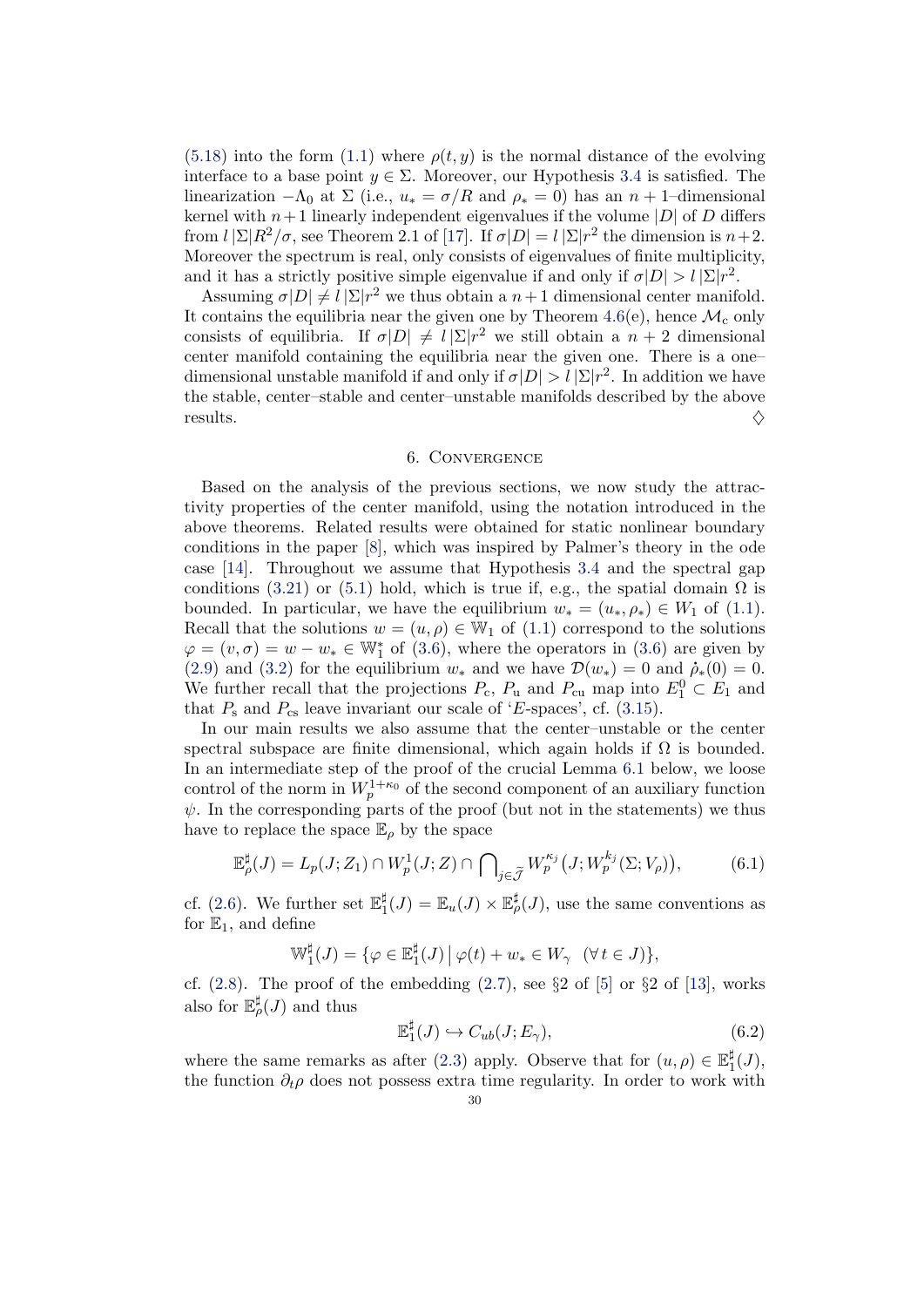this larger solution space and to obtain convergence with respect to  $\langle \cdot \rangle_1$ , we have to impose additional assumptions besides (RR). We require that  $R$  is affine in  $\dot{\rho}$  and that G acts on  $\mathbb{W}_1^{\sharp}(J)$ . These assumptions hold for the Stefan problem, see Example [6.6.](#page-39-3)

(RR') We have  $A \in C^1(W_\gamma; \mathcal{L}(X_1, X)), \mathcal{R}(u, \rho, \rho) = \mathcal{R}_0(u, \rho) + \mathcal{R}_1(u, \rho)\rho$  with  $\mathcal{R}_0 \in C^1(W_\gamma; X), \ \mathcal{R}_1 \in C^1(W_\gamma; \mathcal{L}(Y_{0\gamma}, X)), \text{ and } \mathcal{D} = (\mathcal{D}_0, \dots, \mathcal{D}_m) \in$  $C^1(W_1; Y_1)$  induces a map  $\mathcal{D} \in C^1(\mathbb{W}_1^{\sharp}(J); \mathbb{F}(J))$  for any compact J. The first derivatives of these maps are bounded and Lipschitz continuous on closed balls.

It is easy to see that then  $F, \tilde{F} \in C^1(\mathbb{W}_1^\sharp(J); \mathbb{E}(J))$  and  $G \in C^1(\mathbb{W}_1^\sharp(J); \mathbb{F}(J))$ with locally bounded derivatives, cf. [\(3.1\)](#page-7-6), where  $\tilde{F} = F - A_{\dot{\ast}0} G_0 = F +$  $\mathcal{R}_1(w_*)G_0$ . Further, let  $\delta \subset [0, d]$  and  $J \subset \mathbb{R}_+$  be a closed interval of length larger than 2. Given  $r > 0$ , we consider functions  $w, \overline{w} \in \mathbb{W}^{\sharp}_{1}(J)$  whose norms in  $\mathbb{E}_1^\sharp$  $_{1}^{\sharp}([t,t+2])$  are less or equal r for all intervals  $[t,t+2] \subseteq J$ . It then holds

$$
||F(w) - F(\overline{w})||_{\mathbb{E}(J,\delta)} \leq \varepsilon(r) ||w - \overline{w}||_{\mathbb{E}_1^{\sharp}(J,\delta)},
$$
  

$$
||G(w) - G(\overline{w})||_{\mathbb{F}(J,\delta)} \leq \varepsilon(r) ||w - \overline{w}||_{\mathbb{E}_1^{\sharp}(J,\delta)},
$$
\n
$$
(6.3)
$$

<span id="page-30-1"></span>where  $\varepsilon$  does not depend on w,  $\overline{w}$  or  $\delta$ . To show [\(6.3\)](#page-30-1), we continuously extend w and  $\overline{w}$  to compactly supported functions in  $\mathbb{E}_1^{\sharp}$  $j_1^{\sharp}(\mathbb{R}_+, \delta)$ , cf. [\(4.2\)](#page-15-6). We can then argue as in Proposition [3.10,](#page-14-2) using Lemma 4.7 of [\[20\]](#page-40-1) with  $a = \frac{1}{2}$  $\frac{1}{2}$  and [\(6.2\)](#page-29-1).

We start with a basic lemma that allows to shadow a small solution  $\varphi(t)$ ,  $t \in [0, T]$ , of [\(3.6\)](#page-8-0) by a solution on the center–unstable manifold, where one could replace the restriction  $t \geq 1$  by  $t \geq t_0$  for any  $t_0 > 0$ .

<span id="page-30-0"></span>**Lemma 6.1.** Assume that Hypothesis  $3.4$ , condition (RR'), and [\(5.1\)](#page-20-2) hold. Then there exist constants  $r > 0$  and  $\alpha \in (\underline{\omega}_{cu}, \omega_s)$  such that, for every solution  $\varphi\;=\;(v,\sigma)\;\in\;\mathbb{W}^*_1([0,T])$  of  $(3.6)$  with  $\langle\varphi(\widetilde{t})\rangle_{\gamma}\;<\;r$  for all  $0\;\leq\;t\;\leq\;T$  with some  $T > 1$ , there is a solution  $\overline{\varphi} = (\overline{v}, \overline{\sigma}) \in \mathbb{W}_1^*([0, T])$  of [\(3.6\)](#page-8-0) satisfying  $w_* + \overline{\varphi}(t) \in \mathcal{M}_{\text{cu}}$  for all  $t \in [0, T]$ ,  $P_{\text{cu}} \overline{\varphi}(T) = P_{\text{cu}} \varphi(T)$  and

<span id="page-30-4"></span>
$$
|\varphi(t) - \overline{\varphi}(t)|_{E_1} + |\partial_t \sigma(t) - \partial_t \overline{\sigma}(t)|_{Z_\gamma} \le c e^{-\alpha t} \langle \varphi(0) \rangle_\gamma \le \overline{c}r \tag{6.4}
$$

for all  $1 \le t \le T$ . Given  $T_0 \in (1, T)$ , the constants are uniform for  $T \ge T_0$ .

*Proof.* (1) We assume that  $T \geq 3 = T_0$ . For a general  $T_0 > 1$  the proof is similar. Let  $\varphi = (v, \sigma) \in \mathbb{W}_1^*([0, T])$  be a solution of  $(3.6)$  such that  $\langle \varphi(t) \rangle_{\gamma}$ r for all  $t \in [0, T]$ , where a sufficiently small  $r > 0$  is chosen below. The assumption [\(5.1\)](#page-20-2) implies that  $||e^{-t\Lambda_0P_{cu}}P_{cu}||_{\mathcal{B}(E_0)} \leq Ne^{-\delta t}$  for all  $t \leq 0$  and some constants  $\delta \in (\omega_{cu}, \omega_s)$  and  $N \ge 1$ . Theorem [5.2](#page-25-0) gives a radius  $r_0 > 0$ such that the restriction  $\phi_{cu}$ :  $P_{cu}E \cap B_E(0, r_0) \to E_1$  is Lipschitz with constant  $\ell$  and such that  $w_* + \xi + \phi_{cu}(\xi) \in \mathcal{M}_{cu}$  for all  $\xi \in P_{cu}E \cap B_E(0, r_0)$ . We set

<span id="page-30-2"></span>
$$
\varepsilon_1(R) = \max_{z \in W_1 - w_*, |z|_{E_1} \le R} \{ \|\widetilde{F}'(z)\|_{\mathcal{L}(E_1, X)}, \|G'(z)\|_{\mathcal{L}(E_1, Y_1)} \}.
$$
(6.5)

<span id="page-30-3"></span>Because of  $(3.1)$ , we can fix a (small) number  $R > 0$  such that

$$
d := N\varepsilon_1(R)\widehat{c}(\|P_{\text{cu}}\|_{\mathcal{L}(E,E_0)} + \|P_{\text{cu}}\Pi\|_{\mathcal{B}(\widehat{Y}_1,E_0)})(1+\ell) < \omega_s - \delta,
$$
\n
$$
R\|P_{\text{cu}}\|_{\mathcal{B}(E_1,E)} < r_0 \,, \tag{6.6}
$$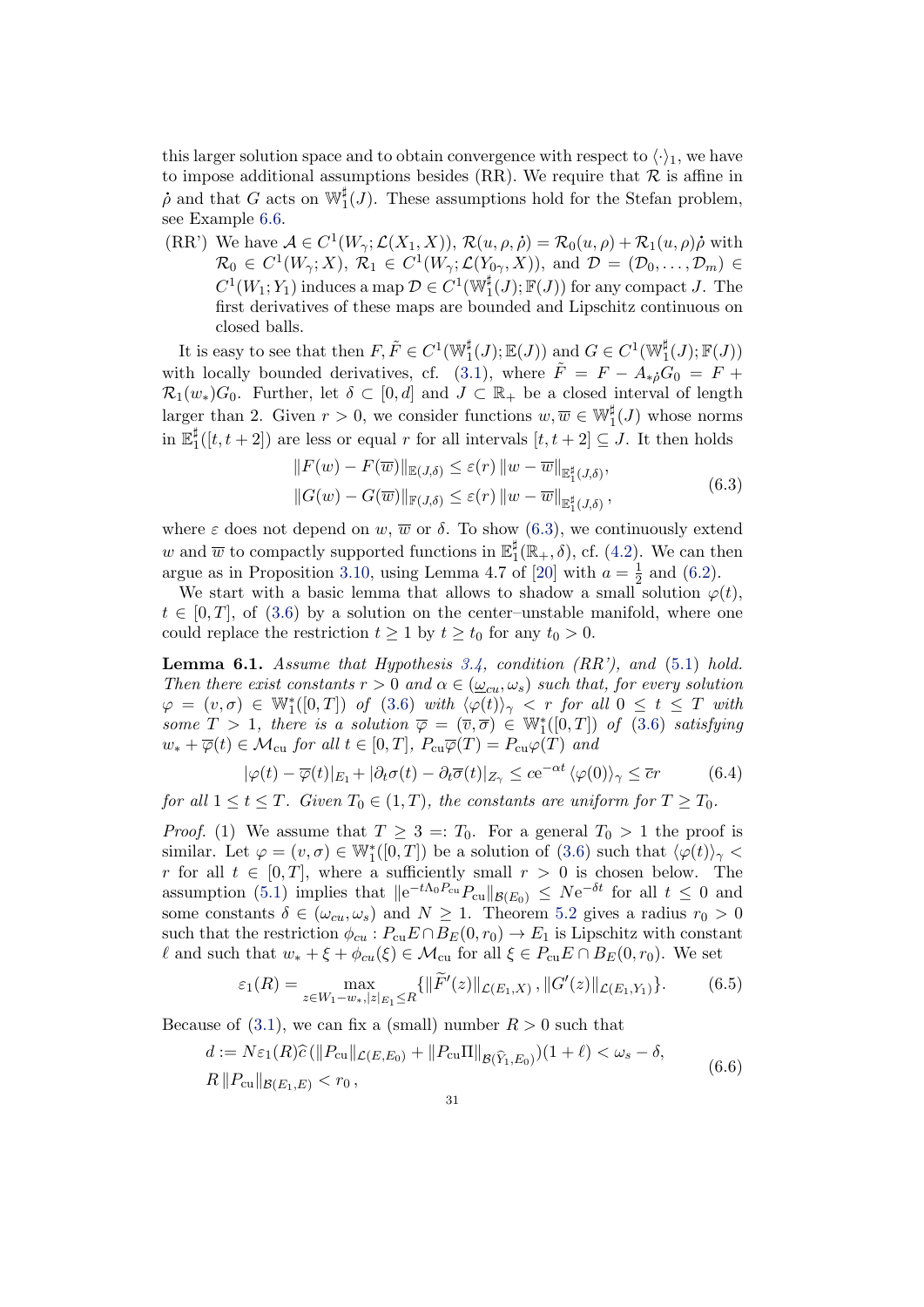where  $\hat{c}$  is the norm of the embedding  $E_0 \hookrightarrow E$ . Theorem [3.3\(](#page-9-1)c) (with  $T = 1/2$ ) implies the inequality

$$
\langle \varphi(t) \rangle_1 \le c \, \langle \varphi(t-1/2) \rangle_\gamma \le cr \quad \text{ for all }\quad t \in [1/2,T].
$$

Here and below the constants do not depend on  $v, T, t, R$  or r, and we choose a sufficiently small  $r > 0$  to apply Theorem [3.3\(](#page-9-1)c). Let  $\bar{c}$  be the norm of the embedding  $E \to E$ . We can now take small  $r > 0$  such that

$$
|\varphi(t)|_1 \le R \quad \text{for all} \quad 1/2 \le t \le T,
$$
  

$$
r(1 + \overline{c}\ell) \|P_{\text{cu}}\|_{\mathcal{L}(E_\gamma, E_1)} \le R/2 \quad \text{and} \quad r \|P_{\text{cu}}\|_{\mathcal{L}(E_\gamma, E)} < r_0.
$$
 (6.7)

<span id="page-31-0"></span>(2) To control the distance between  $\varphi$  and  $\mathcal{M}_{cu} - w_*$ , we define

$$
\psi = P_{s}\varphi - \phi_{cu}(P_{cu}\varphi) \quad \text{on} \quad [0, T].
$$

The function  $\psi$  takes values in  $P_{s}E_{\gamma}$ . Since  $\varphi - \psi = P_{cu}\varphi + \phi_{cu}(P_{cu}\varphi)$  on [0, T], we have  $w_* + \varphi(t) - \psi(t) \in \mathcal{M}_{\text{cu}}$ , thanks to the last inequality in [\(6.7\)](#page-31-0). Moreover,  $\varphi - \psi$  and  $\partial_t(\varphi - \psi) = P_{cu}\dot{\varphi} + \phi'_{cu}(P_{cu}\varphi)P_{cu}\dot{\varphi}$  belong to  $L_p([0, T]; E_1)$ since  $\phi'_{cu}(P_{cu}\varphi) : P_{cu} \to E_1$  is uniformly bounded by Theorem [5.2.](#page-25-0) Let  $J =$  $[a, b] \subset [0, T]$  with  $b - a \geq 1/4$ . We then obtain

$$
\|\psi\|_{\mathbb{E}_1^{\sharp}(J)} \le \|\varphi\|_{\mathbb{E}_1(J)} + \|\psi - \varphi\|_{\mathbb{E}_1^{\sharp}(J)} \le c \|\varphi\|_{\mathbb{E}_1(J)} \le c \langle \varphi(a) \rangle_{\gamma} \le c_1 r, \quad (6.8)
$$

where we use Theorem [3.3](#page-9-1) in the penultimate inequality. We can also suppose that the norms of  $\varphi$  and  $\varphi - \psi$  in  $\mathbb{E}_1^{\sharp}$  $C_1^{\mu}(J)$  are bounded by  $c_1r$ . We put

$$
f = F(\varphi) - F(\varphi - \psi), \quad \tilde{f} = F(\varphi) - F(\varphi - \psi) \quad \text{and} \quad g = G(\varphi) - G(\varphi - \psi).
$$
  
Let  $\alpha \in [0, \omega_s)$ . Estimate (6.3) yields

<span id="page-31-2"></span><span id="page-31-1"></span>
$$
||f||_{\mathbb{E}([a,b],\alpha)}, ||f||_{\mathbb{E}([a,b],\alpha)}, ||g||_{\mathbb{F}([a,b],\alpha)} \leq \varepsilon_2(r) ||\psi||_{\mathbb{E}^{\sharp}_{1}([a,b],\alpha)},
$$
(6.9)

where  $b - a \geq 2$ ,  $\varepsilon_2(r)$  is proportional to  $\varepsilon(c_1r)$  and  $\varepsilon$  is given by [\(6.3\)](#page-30-1). Note that  $P_s = I - P_{cu}$ ,  $(\widehat{B}, \widehat{C})P_{cu} = 0$ , and  $P_{cu}(\varphi - \psi) = P_{cu}\varphi$ . Equation [\(3.13\)](#page-11-4) for  $\varphi$ , the identities [\(5.15\)](#page-26-1) and [\(5.16\)](#page-26-2) and Proposition [3.6\(](#page-11-3)c) now imply

$$
(\hat{B}, \hat{C})\psi = (\hat{B}, \hat{C})\varphi - (\hat{B}, \hat{C})\phi_{cu}(P_{cu}\varphi) = \hat{G}(\varphi) - \hat{G}(\varphi - \psi) = \hat{g}, \qquad (6.10)
$$
  

$$
\dot{\psi} = P_s(-\Lambda_*\varphi + [\tilde{F}(\varphi), G_0(\varphi)]) - \phi'_{cu}(P_{cu}\varphi)P_{cu}([\tilde{F}(\varphi), G_0(\varphi)] - \Lambda_*\varphi)
$$

$$
- \phi'_{cu}(P_{cu}(\varphi - \psi))P_{cu}(\Lambda_*(\varphi - \psi) - [\tilde{F}(\varphi - \psi), G_0(\varphi - \psi)])
$$

$$
+ P_s\Lambda_*(\varphi - \psi) - P_s[\tilde{F}(\varphi - \psi), G_0(\varphi - \psi)]
$$

$$
= -P_s\Lambda_*\psi + P_s[\tilde{F}(\varphi), G_0(\varphi)] - P_s[\tilde{F}(\varphi - \psi), G_0(\varphi - \psi)]
$$

$$
+ \phi'_{cu}(P_{cu}\varphi)P_{cu}(\Lambda_*\psi - [\tilde{F}(\varphi), G_0(\varphi)] + [\tilde{F}(\varphi - \psi), G_0(\varphi - \psi)])
$$

$$
= -\Lambda_{-1}P_s\psi + P_s\Pi\hat{g} + P_s[\tilde{f}, g_0] - \phi'_{cu}(P_{cu}\varphi)P_{cu}(\Pi\hat{g} + [\tilde{f}, g_0])
$$

$$
=: -\Lambda_{-1}P_s\psi + P_s\Pi\hat{g} + P_s[\tilde{f}, g_0] + h \qquad (6.11)
$$

on [0, T]. In the penultimate equality we used [\(6.10\)](#page-31-1) and  $P_{cu}\Lambda_{-1}\psi$  $\Lambda_{-1}P_{cu}\psi = 0$ . The variation of constants formula for  $T_{-1}(\cdot)$  now gives

$$
\psi(t) = T(t-t_0) P_s \psi(t_0) + \int_{t_0}^t T_{-1}(t-\tau) P_s([\tilde{f}(\tau), g_0(\tau)] + h(\tau) + \Pi \hat{g}(\tau)) d\tau
$$
(6.12)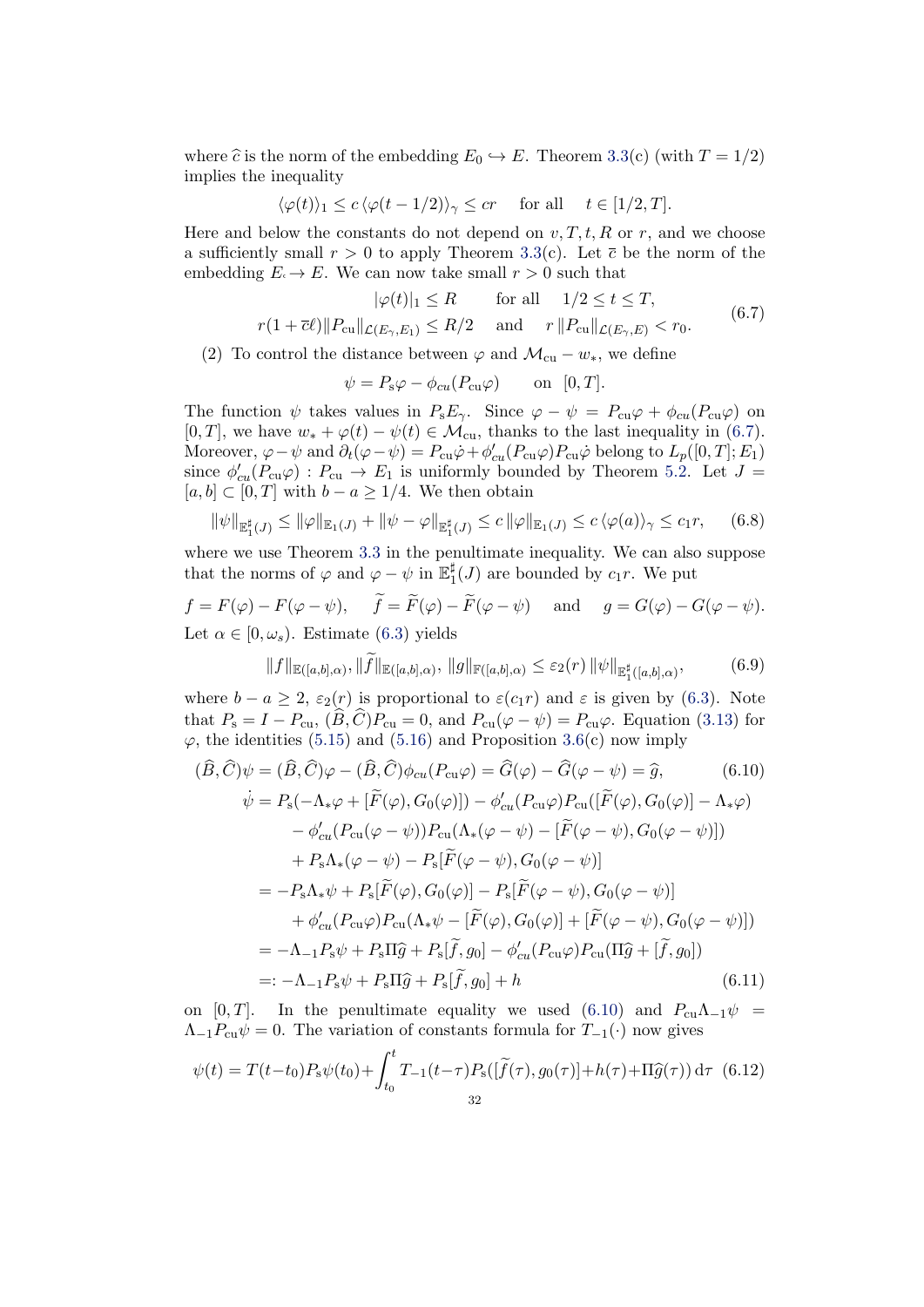for  $0 \le t_0 < t \le T$ . Since the operators  $P_s$  and  $\phi'_{cu}(P_{cu}\varphi)$  may mix the first and second component of  $E$ , it is a bit tricky to establish sharp estimates for  $\psi$ . We will treat the relevant parts separately, introducing the functions

$$
\psi^{0fg}(t) = T(t - t_0)\psi(t_0) + \int_{t_0}^t T_{-1}(t - \tau)([\tilde{f}(\tau), g_0(\tau)] + \Pi \hat{g}(\tau)) d\tau,
$$
  

$$
\psi^{0h}(t) = \int_{t_0}^t T(t - \tau)h(\tau) d\tau, \qquad \psi^0 = \psi^{0fg} + \psi^{0h}.
$$

To apply maximal regularity results, we first recall that  $P_s\psi(t_0) = \psi(t_0) \in E_\gamma$ ,  $(\widehat{B},\widehat{C})\psi(t_0)=\widehat{g}(t_0),\,\varphi(t_0)\in\mathcal{M}^*,$  and  $(B_0,C_0)P_{\text{cu}}$  maps into  $(B_0,C_0)E_1^0\subset Z^1_\gamma$ by  $(2.14)$ . Equation  $(5.15)$  thus shows that

$$
(B_0, C_0)\psi(t_0) - g_0(t_0) = (B_0, C_0)\varphi(t_0) - G_0(\varphi(t_0)) - (B_0, C_0)P_{cu}\varphi(t_0) - (B_0, C_0)\phi_{cu}(P_{cu}(\varphi(t_0) - \psi(t_0))) + G_0(\varphi(t_0) - \psi(t_0)) =: \zeta(t_0)
$$
\n(6.13)

belongs to  $Z^1_\gamma$ . Further let  $\chi = (\chi_1, \chi_2)$  be the solution of [\(3.6\)](#page-8-0) with the initial value  $\varphi(t_0) - \psi(t_0) = P_{cu}\varphi(t_0) + \phi_{cu}(P_{cu}\varphi(t_0)) \in \mathcal{M}_{cu} - w_*$  at time  $t_0$ . Using [\(2.7\)](#page-5-0) and Theorem [5.2,](#page-25-0) we then derive

<span id="page-32-1"></span><span id="page-32-0"></span>
$$
\begin{split} |\zeta(t_0)|_{Z^1_\gamma} &\leq |\dot{\sigma}(t_0)|_{Z^1_\gamma} + |\dot{\chi}_2(t_0)|_{Z^1_\gamma} \leq \langle \varphi(t_0) \rangle_\gamma + c \| \chi \|_{\mathbb{E}_1([t_0, t_0 + 1])} \\ &\leq \langle \varphi(t_0) \rangle_\gamma + c \| P_{\text{cu}} \varphi(t_0) \|_E \leq c \langle \varphi(t_0) \rangle_\gamma \leq cr. \end{split} \tag{6.14}
$$

So the problem [\(3.9\)](#page-10-1) with data  $\psi(t_0)$ , f and g has a unique solution in  $\mathbb{E}_1([t_0, T])$ which coincides with  $\psi^{0fg}$  due to Proposition [3.6.](#page-11-3) We put  $J_0 = [t_0, t_0+2] \cap [t_0, T]$ and assume that  $t_0 \leq T - 1/4$ . Proposition [3.5](#page-10-0) and [\(6.9\)](#page-31-2) yield

$$
\|\psi^{0fg}\|_{\mathbb{E}_1(J_0)} \le c \left( |\psi(t_0)|_{E_\gamma} + |\zeta(t_0)|_{Z_\gamma^1} + \|f\|_{\mathbb{E}(J_0)} + \|g\|_{\mathbb{F}(J_0)} \right) \le c \left( |\psi(t_0)|_{E_\gamma} + |\zeta(t_0)|_{Z_\gamma^1} + \varepsilon_2(r) \left| \|\psi\|_{\mathbb{E}_1^{\sharp}(J_0)} \right) \right).
$$

We have  $h \in L_p([t_0, T]; E_\gamma) \hookrightarrow L_p([t_0, T]; E_0)$ , see [\(2.13\)](#page-6-1), but it is not clear whether one can control the norm of  $h_2$  in  $\mathbb{F}_0$  by the norm of  $\psi$  in  $\mathbb{E}_1$ . However, Corollary 2.3 of [\[5\]](#page-39-5) (combined with a perturbation argument as in the proof of Corollary 2.6 of [\[20\]](#page-40-1)) and [\(6.9\)](#page-31-2) imply that

$$
\|\psi^{0h}\|_{\mathbb{E}_1^{\sharp}(J_0)} \leq c \|h\|_{L_p(J_0;E_0)} \leq c \left( \|\widetilde{f}\|_{\mathbb{E}(J_0)} + \|g\|_{L_p(J_0;Y_1)} \right) \leq c\varepsilon_2(r) \|\psi\|_{\mathbb{E}_1^{\sharp}(J_0)}.
$$

Finally, the function  $P_{cu}\psi^0$  and its derivative can easily be estimated using that  $P_{\text{cu}}$  maps into  $D(\Lambda_0^2)$  leading to

$$
||P_{\text{cu}}\psi^0||_{\mathbb{E}_1^{\sharp}(J_0)} \leq c ||P_{\text{cu}}\psi^0||_{W_p^1(J_0;E_1)} \leq c (||[\widetilde{f}, g_0] + h||_{\mathbb{E}(J_0)} + ||\widehat{g}||_{L_p(J_0; \widehat{Y})})
$$
  

$$
\leq c\varepsilon_2(r) ||\psi||_{\mathbb{E}_1^{\sharp}(J_0)},
$$

where we also use [\(6.9\)](#page-31-2). To treat the remaining interval  $[t_0 + 2, T]$  we argue as in (4.14) in [\[20\]](#page-40-1). Let  $J_n = [t_0 + n, t_0 + n + 1] \cap [t_0, T]$  and  $J'_n = [t_0 + n - 1, t_0 + n +$ 1]∩[ $t_0, T$ ] for  $n \in \mathbb{N}$  with  $n \geq 2$ , and take  $\chi_n : J'_n \to \mathbb{R}$  such that  $\chi_n, \chi'_n$  and  $\chi''_n$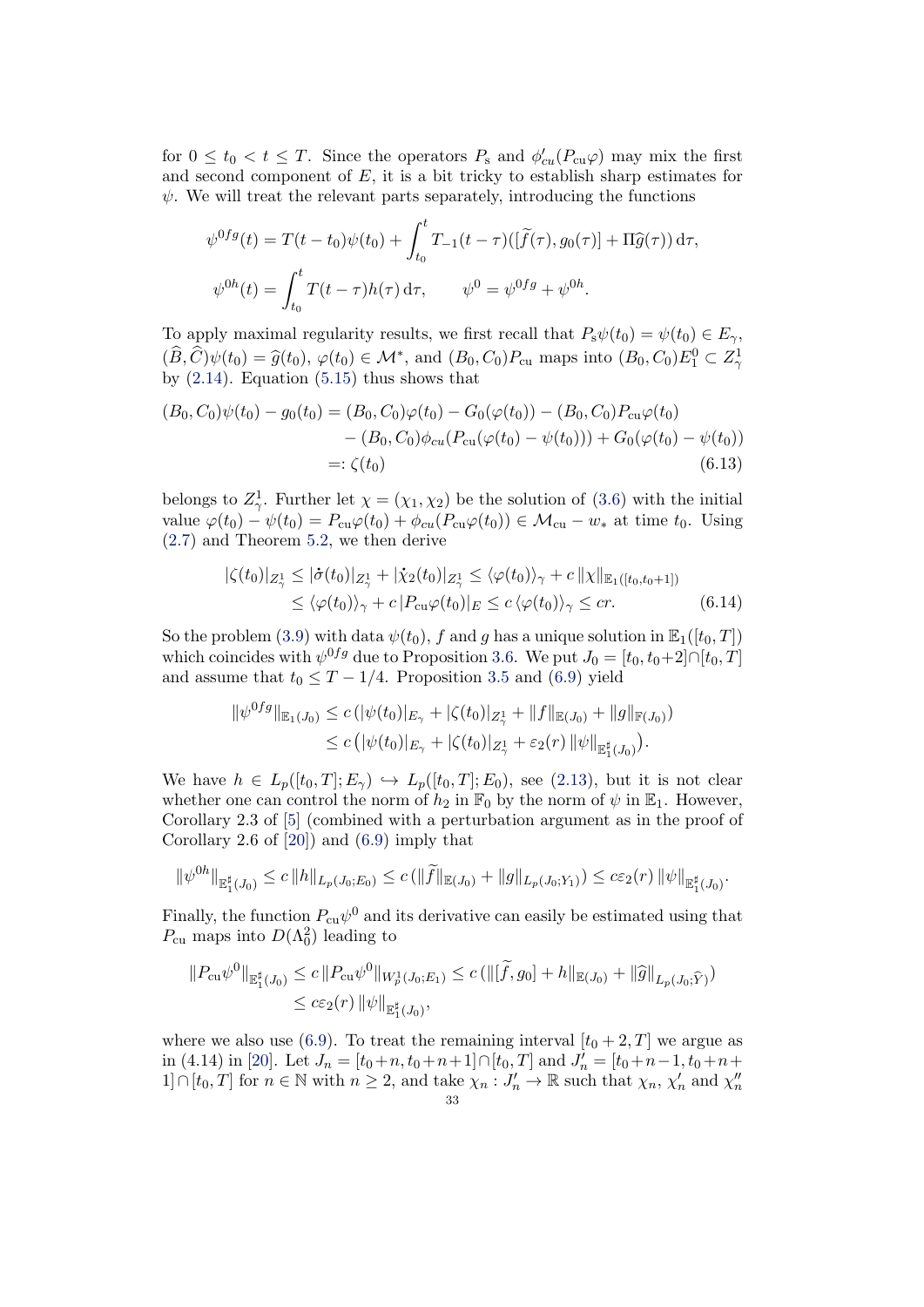are uniformly bounded,  $\chi_n(t_0+n-1) = 1$  and  $\chi_n = 0$  on  $[t_0+n-1/2, t_0+n+1]$ for  $n \geq 2$ . For  $t \in J_n$ , we then write

$$
\psi(t) = \int_{t_0+n-1}^{t} T_{-1}(t-\tau)(1-\chi_n(\tau))([\tilde{f}(\tau), g_0(\tau)] + \Pi \hat{g}(\tau)) d\tau \n- \int_{t_0+n-1}^{t} T(t-\tau) P_{\text{cu}}(1-\chi_n(\tau))([\tilde{f}(\tau), g_0(\tau)] + \Pi \hat{g}(\tau)) d\tau \n+ \int_{t_0+n-1}^{t} T(t-\tau)(1-\chi_n(\tau)) P_{\text{s}} h(\tau) d\tau \n+ \int_{t_0+n-1}^{t_0+n-\frac{1}{2}} T(t-\tau) P_{\text{s}} \chi_n(\tau) ([\tilde{f}(\tau), g_0(\tau)] + h(\tau) + \Pi \hat{g}(\tau)) d\tau \n+ \int_{t_0}^{t_0+n-1} T(t-\tau) P_{\text{s}}([\tilde{f}(\tau), g_0(\tau)] + h(\tau) + \Pi \hat{g}(\tau)) d\tau \n+ T(t-t_0) P_{\text{s}} \psi(t_0).
$$

We can now combine the arguments given above and in the proof in Proposition [3.7,](#page-12-0) using Propositions [3.5](#page-10-0) and [3.6](#page-11-3) for the first integral and standard semigroup theory and  $(3.15)$  for the other terms. Employing also  $(6.9)$  and Lemma 4.7 in [\[20\]](#page-40-1), it follows

$$
\|\psi\|_{\mathbb{E}_1^{\sharp}([t_0,T],\alpha)} \leq c \left( e^{-\alpha t_0} \, |\psi(t_0)|_{E_{\gamma}} + |\zeta(t_0)|_{Z_{\gamma}^1} + \varepsilon_2(r) \, |\psi| \right)_{\mathbb{E}_1^{\sharp}([t_0,T],\alpha)}.
$$

Choosing a sufficiently small  $r > 0$  and using  $(6.2)$ , we arrive at

<span id="page-33-0"></span>
$$
e^{-\alpha t_0} \|\psi\|_{\mathbb{E}_1^{\sharp}([t_0, T], \alpha)} \le c \left( |\psi(t_0)|_{E_\gamma} + |\zeta(t_0)|_{Z_\gamma^1} \right) \tag{6.15}
$$

for all  $t_0 \in [0, T - 1/4]$  and  $\alpha \in [0, \omega_s - \varepsilon]$ , and any fixed  $\varepsilon \in (0, \omega_s)$ .

(3) We next introduce the candidate for the asserted shadowing solution on  $\mathcal{M}_{\text{cu}}$ . Since  $|P_{\text{cu}}\varphi(T)|_E < r_0$  by [\(6.7\)](#page-31-0), there exists the backward solution  $\overline{\varphi} = (\overline{v}, \overline{\sigma}) = P_{\text{cu}}\overline{\varphi} + \phi_{cu}(P_{\text{cu}}\overline{\varphi})$  of [\(3.6\)](#page-8-0) such that  $w_* + \overline{\varphi}$  belongs to  $\mathcal{M}_{\text{cu}}$ and  $P_{cu}\overline{\varphi}(T) = P_{cu}\varphi(T)$ . Theorem [5.2](#page-25-0) also yields that  $\overline{\varphi}(t)$  exists at least for  $t \in [T-3,T]$  and  $\|\overline{\varphi}\|_{\mathbb{E}_1([T-3,T])} \leq c |P_{cu}\overline{\varphi}(T)|_E \leq cr$ . We then deduce  $\langle \overline{\varphi}(T-3)\rangle_{\gamma} \leq cr$  using [\(2.3\)](#page-4-1) and [\(2.7\)](#page-5-0), as well as  $|\overline{\varphi}(t)|_{E_1} \leq cr \leq R$  for all  $t \in [T-2, T]$  using Theorem [3.3,](#page-9-1) after decreasing  $r > 0$  if needed. Let  $a \in [1/2, T-2]$  be the minimal time such that  $\overline{\varphi}(t)$  exists,  $w_* + \overline{\varphi}(t) \in \mathcal{M}_{\text{cu}}$  and  $|\overline{\varphi}(t)|_{E_1} \leq R$  holds for all  $a \leq t \leq T$ . We set  $z = P_{\text{cu}}(\varphi - \overline{\varphi})$ ,  $\widetilde{f}^1 = \widetilde{F}(\varphi) - \widetilde{F}(\overline{\varphi})$ and  $g^1 = G(\varphi) - G(\overline{\varphi})$ . As in part (2), we then obtain

<span id="page-33-1"></span>
$$
\dot{z} = -\Lambda_0 P_{\text{cu}} z + P_{\text{cu}} ([\tilde{f}^1, g_0^1] + \Pi \hat{g}^1), \tag{6.16}
$$

and hence

$$
z(t) = -\int_t^T e^{-(t-\tau)\Lambda_0 P_{\text{cu}}} P_{\text{cu}}([\widetilde{f}^1(\tau), g_0^1(\tau)] + \Pi \widehat{g}^1(\tau)) d\tau.
$$

for all  $t \in [a, T]$ . Based on this formula and using [\(6.5\)](#page-30-2) and [\(6.6\)](#page-30-3), we can now proceed exactly as in part 3 of the proof of Lemma 3.1 in [\[8\]](#page-39-4), where we take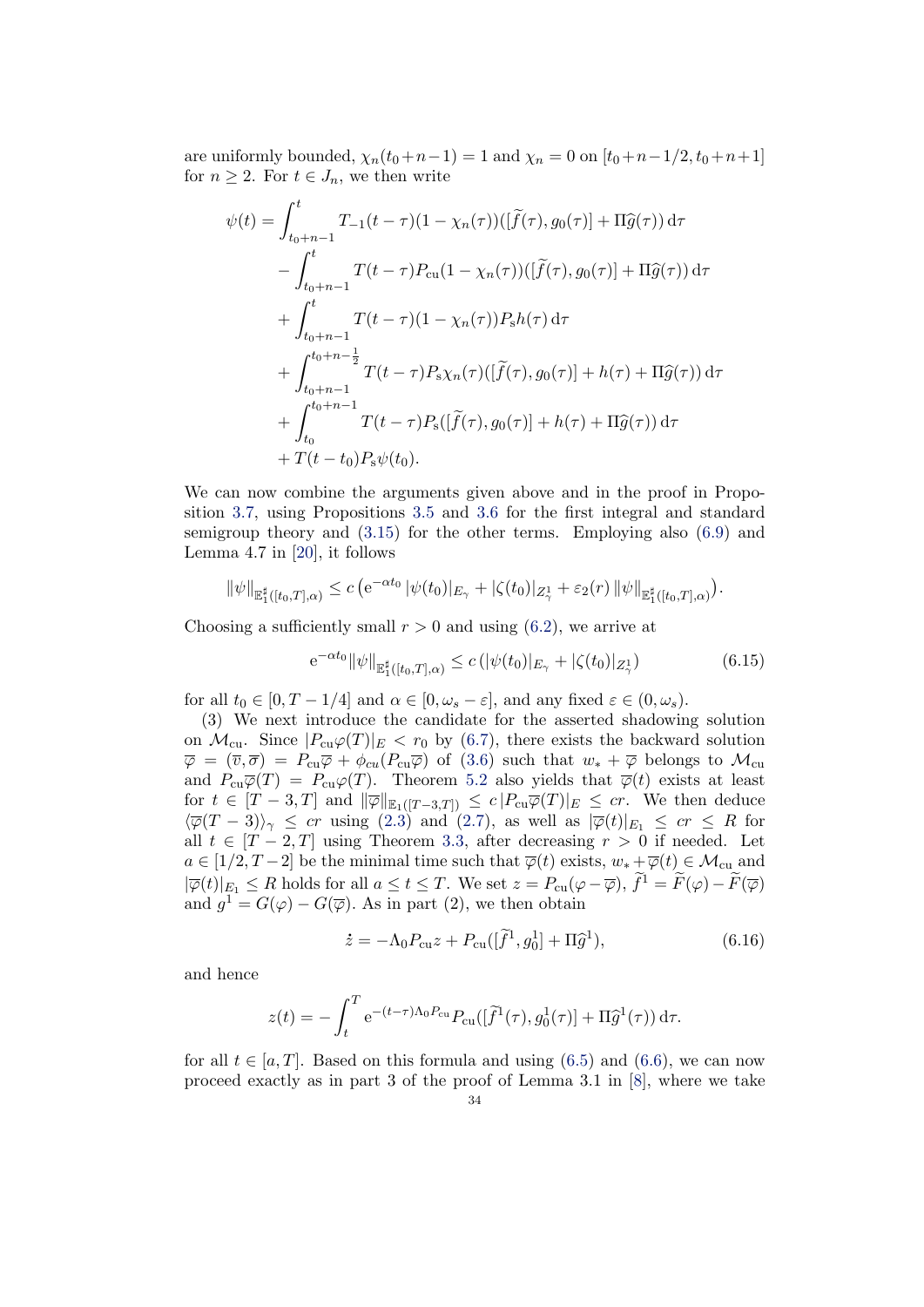<span id="page-34-0"></span> $\alpha, \alpha' \in (d + \delta, \omega_s)$  with  $\alpha < \alpha'$ . We thus arrive at

$$
|z(t)|_E \le c e^{-\alpha' t} \|e_{\alpha'} \psi\|_{L_p([t,T];E_1)} \le c e^{-\alpha' t} \|\psi\|_{\mathbb{E}_1^{\sharp}([t,T];\alpha')}
$$
  

$$
\le c \left( |\psi(t)|_{E_\gamma} + |\zeta(t)|_{Z_\gamma^1} \right) \le c r
$$
 $(6.17)$ 

for all  $t \in [a, T]$ , where the constants c are uniform for  $t \leq T$  in the first line, and for  $t \leq T - 1/4$  in the second one. (In the last two inequalities we have also employed the estimates [\(6.15\)](#page-33-0) and [\(6.14\)](#page-32-0).) If  $t \in [T-1/4, T]$ , we can estimate in [\(6.17\)](#page-34-0) the  $\mathbb{E}_1^{\sharp}$  $\frac{1}{1}$  norm on  $[t, T]$  by that on  $[t - 1/4, T]$  and obtain

$$
|z(t)|_E \le c\left(|\psi(t - 1/4)|_{E_\gamma} + |\zeta(t - 1/4)|_{Z_\gamma^1}\right) \le cr
$$

with a uniform constant. Since  $P_{cu}\overline{\varphi} = P_{cu}(\varphi - z)$ , condition [\(6.6\)](#page-30-3) yields  $|P_{\text{cu}}(\varphi - z)|_E = |P_{\text{cu}}\overline{\varphi}|_E \leq ||P_{\text{cu}}||_{\mathcal{B}(E_1,E)}R < r_0$  and it holds

<span id="page-34-5"></span>
$$
\overline{\varphi} = P_{\text{cu}}(\varphi - z) + \phi_{cu}(P_{\text{cu}}(\varphi - z)).
$$

Using also [\(6.7\)](#page-31-0), we now conclude

$$
|\overline{\varphi}(t_0)|_{E_1} \le (1 + \overline{c}\ell)|P_{\text{cu}}(\varphi - z)|_{E_1} \le (1 + \ell)||P_{\text{cu}}||_{\mathcal{B}(E_\gamma, E_1)} |\varphi(t_0)|_{E_\gamma} + c|z(t_0)|_E
$$
  
\n
$$
\le R/2 + cr < R \tag{6.18}
$$

provided  $r > 0$  is chosen small enough. It follows that  $a = 1/2$ . Since  $w_*$  +  $\overline{\varphi}(1/2) \in \mathcal{M}_{\text{cu}}$  we can extend  $u_* + \overline{\varphi}$  on  $\mathcal{M}_{\text{cu}}$  to the time interval  $[0, T]$  due to Theorem [5.2.](#page-25-0) This theorem also implies that  $\|\overline{\varphi}\|_{\mathbb{E}_1([a,b])} \leq c |P_{cu}\overline{\varphi}(b)|_E \leq$  $c \, |\varphi(b) - z(b)|_E \leq cr$ , whenever  $b - a \leq 2$ .

(4) To estimate  $\varphi - \overline{\varphi}$ , we deduce from [\(6.17\)](#page-34-0) and [\(6.15\)](#page-33-0) that

<span id="page-34-1"></span>
$$
\|\mathbf{e}_{\alpha}z\|_{L_p([1/2,T];E)} \le c \|\psi\|_{\mathbb{E}_1^{\sharp}([0,T];\alpha')} \le c \,(|\psi(0)|_{E_\gamma} + |\zeta(0)|_{Z_\gamma^1}),\tag{6.19}
$$

where the constants depend on  $\alpha' - \alpha > 0$ . Equation [\(6.16\)](#page-33-1) and (RR') further yield that  $|\dot{z}(t)|_E \leq c |z(t)|_E + c |\varphi(t) - \overline{\varphi}(t)|_{E_1}$ . Since

$$
\varphi - \overline{\varphi} = P_{\text{cu}}(\varphi - \overline{\varphi}) + P_{\text{s}}(\varphi - \overline{\varphi}) = z + \psi + \phi_{\text{cu}}(P_{\text{cu}}\varphi) - \phi_{\text{cu}}(P_{\text{cu}}\overline{\varphi}),
$$

we infer  $|\dot{z}(t)|_E \le c(|z(t)|_E + |\psi(t)|_{E_1})$ . Estimates [\(6.19\)](#page-34-1) and [\(6.15\)](#page-33-0) now lead to  $||e_{\alpha}\dot{z}||_{L_p(J;E)} \leq c (||e_{\alpha}z||_{L_p([J,T];E)} + ||e_{\alpha}\psi||_{L_p([J,T];E_1)}) \leq c (|\psi(0)|_{E_{\gamma}} + |\zeta(0)|_{Z_{\gamma}^1}).$ where  $J = [\frac{1}{2}, T]$ . Sobolev's embedding then gives

<span id="page-34-2"></span>
$$
|P_{\text{cu}}(\varphi(t) - \overline{\varphi}(t))|_E = |z(t)|_E \le c e^{-\alpha t} \left( |\psi(0)|_{E_\gamma} + |\zeta(0)|_{Z_\gamma^1} \right) \tag{6.20}
$$

for all  $t \in [1/2, T]$ . For the stable part  $P_s(\varphi - \overline{\varphi}) = \psi + \phi_{cu}(P_{cu}\varphi) - \phi_{cu}(P_{cu}\overline{\varphi})$ , we combine the estimates  $(6.15)$  and  $(6.20)$  with the embedding  $(6.2)$ , concluding

$$
|P_{\rm s}(\varphi(t)-\overline{\varphi}(t))|_{E_{\gamma}} \leq c\left(|\psi(t)|_{E_{\gamma}}+|z(t)|_{E}\right) \leq c\,\mathrm{e}^{-\alpha t}\left(|\psi(0)|_{E_{\gamma}}+|\zeta(0)|_{Z_{\gamma}^{1}}\right)
$$

for  $t \in [1/2, T]$ . (Here we apply [\(6.15\)](#page-33-0) with T replaced by t.) It follows that

<span id="page-34-4"></span>
$$
|\varphi(t) - \overline{\varphi}(t)|_{E_{\gamma}} \le c e^{-\alpha t} \left( |\psi(0)|_{E_{\gamma}} + |\zeta(0)|_{Z_{\gamma}^1} \right) \le c e^{-\alpha t} \left\langle \varphi(0) \right\rangle_{\gamma} \tag{6.21}
$$

for  $t \in [1/2, T]$ , employing also [\(6.14\)](#page-32-0).

It remains to upgrade this estimate to [\(6.4\)](#page-30-4). Proposition [3.6](#page-11-3) implies

<span id="page-34-3"></span>
$$
\partial_t(\varphi - \overline{\varphi}) = -\Lambda_{-1}(\varphi - \overline{\varphi}) + [\tilde{f}^1, g_0^1] + \Pi \hat{g}^1,\tag{6.22}
$$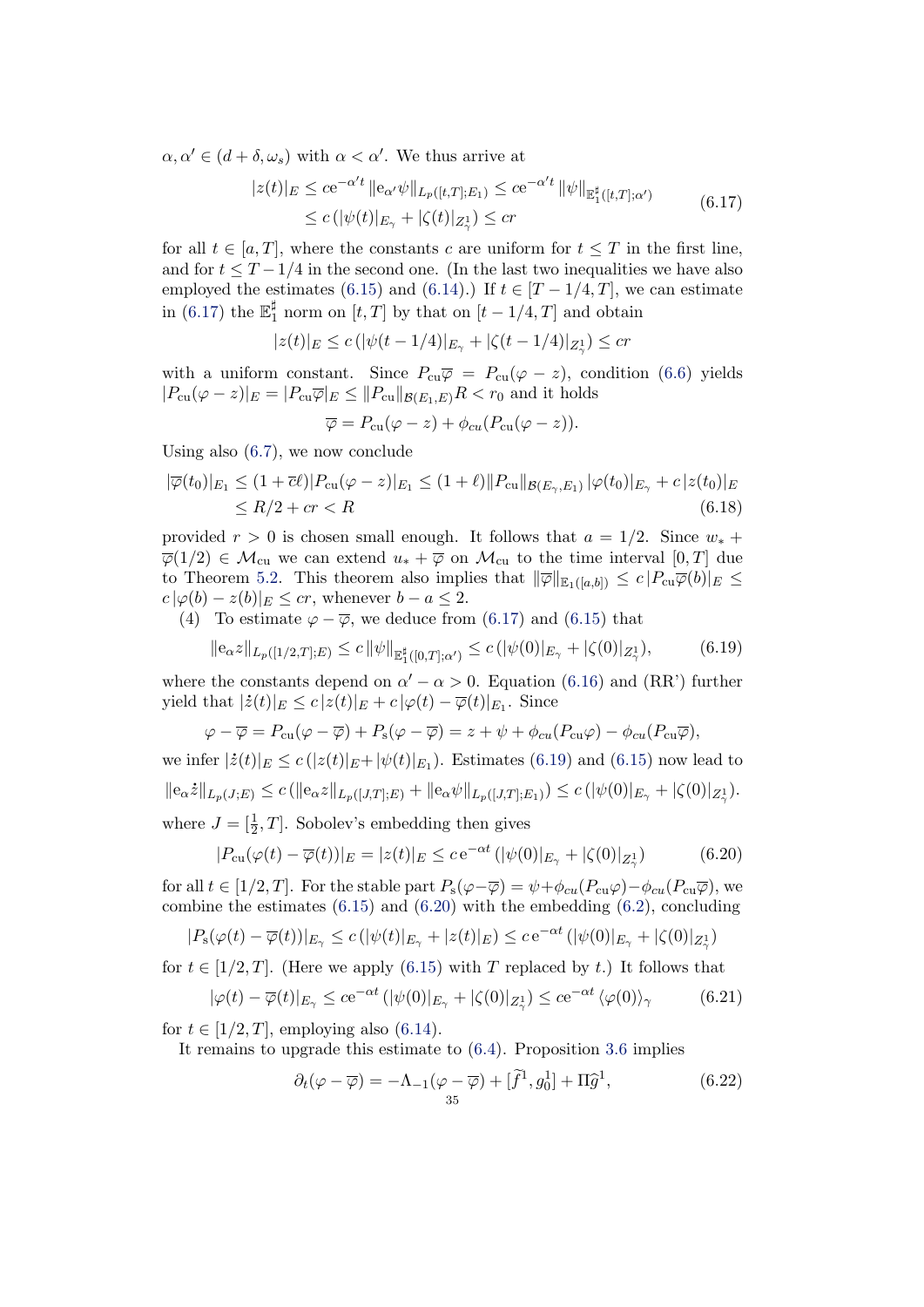cf. part (3). Let  $t \in [1, T]$ . There is an  $n \in \mathbb{N}$  with  $t \in J_n := [n, n + 1] \cap [0, T]$ . We set  $J'_n = [n-1, n+1] \cap [0, T]$ . We will argue as in step (2), now using uniformly bounded cutoffs  $\chi_n \in C^2([n-1,n+1])$  with  $\chi_n(n-1/2) = 1$  and  $\chi_n = 0$  on  $[n-1/4, n+1]$ . We observe that the norms of  $\varphi$  and  $\overline{\varphi}$  in  $\mathbb{E}_1(J'_n)$ are bounded by cr due to Theorem [3.3](#page-9-1) and the observation at the end of step (3). Equation [\(6.22\)](#page-34-3) yields

$$
\varphi(t) - \overline{\varphi}(t) = \int_{n-1}^{t} T_{-1}(t-\tau)(1-\chi_n(\tau))([\tilde{f}^1(\tau), g_0^1(\tau)] + \Pi \hat{g}^1(\tau)) d\tau + \int_{n-1}^{n-1/4} T_{-1}(t-\tau)\chi_n(\tau)([\tilde{f}^1(\tau), g_0^1(\tau)] + \Pi \hat{g}^1(\tau)) d\tau + T(t-n+1)(\varphi(n-1) - \overline{\varphi}(n-1)) =: D_1(t) + D_2(t) + D_3(t).
$$

Due to Proposition [3.6,](#page-11-3)  $D_1$  is the solution of [\(3.9\)](#page-10-1) in  $\mathbb{E}_1(J_n)$  with data (0,(1 −  $(\chi_n) \tilde{f}^1$ ,  $(1 - \chi_n) g^1$ , so that Proposition [3.5](#page-10-0) and the embedding [\(2.7\)](#page-5-0) yield

$$
\begin{aligned} \left| \ [\partial_t D_1(t)]_2 \right|_{Z^1_\gamma} &\leq c \, \|D_1\|_{\mathbb{E}_1(J_n)} \leq c \, (\|\widetilde{f}^1\|_{\mathbb{E}(J_n)} + \|g^1\|_{\mathbb{F}(J_n)}) \leq c\varepsilon(r) \, \|\varphi - \overline{\varphi}\|_{\mathbb{E}_1(J_n')} \\ &\leq c\varepsilon(r) \, (\|\varphi(n-1) - \overline{\varphi}(n-1)\|_{E_\gamma} + |\partial_t \sigma(n-1) - \partial_t \overline{\sigma}(n-1)|_{Z^1_\gamma}). \end{aligned}
$$

Here we have also used  $(3.1)$  and Theorem  $3.3(d)$  $3.3(d)$ . The other two terms can similarly be estimated using standard semigroup theory, leading to

$$
\begin{aligned} |\partial_t (D_2(t) + D_2(t))|_{E_1} &\le c \left( |\varphi(n-1) - \overline{\varphi}(n-1)|_{E_0} + \|\widetilde{f}^1\|_{\mathbb{E}(J'_n)} + \|g^1\|_{L_p(J'_n, Y_1)} \right) \\ &\le c \left( |\varphi(n-1) - \overline{\varphi}(n-1)|_{E_0} + c\varepsilon(r) \left( |\varphi(n-1) - \overline{\varphi}(n-1)|_{E_0} \right) + |\partial_t \sigma(n-1) - \partial_t \overline{\sigma}(n-1)|_{Z_1^1} \right). \end{aligned}
$$

We now combine the above two estimates with [\(6.21\)](#page-34-4) and conclude that

$$
|\varphi(t) - \overline{\varphi}(t)|_{E_{\gamma}} + |\partial_t \sigma(t) - \partial_t \overline{\sigma}(t)|_{Z_{\gamma}^1} \leq c_1 e^{-\alpha t} \langle \varphi(0) \rangle_{\gamma} + c_2 \varepsilon(r) |\partial_t \sigma(n-1) - \partial_t \overline{\sigma}(n-1)|_{Z_{\gamma}^1})
$$

for some constants. If necessary, we decrease  $r > 0$  once more to obtain  $c_2 \varepsilon(r) \leq$ 1  $\frac{1}{2c_1}e^{-\alpha}$ . Iteratively it then follows that

$$
\begin{aligned} |\varphi(t) - \overline{\varphi}(t)|_{E_{\gamma}} + |\partial_t \sigma(t) - \partial_t \overline{\sigma}(t)|_{Z_{\gamma}^1} \\ \leq c e^{-\alpha t} \left( \langle \varphi(0) \rangle_{\gamma} + |\varphi(0) - \overline{\varphi}(0)|_{E_{\gamma}} + |\partial_t \sigma(0) - \partial_t \overline{\sigma}(0)|_{Z_{\gamma}^1} \right) \leq c e^{-\alpha t} \left( \varphi(0) \right)_{\gamma} \end{aligned}
$$

for all  $t \in [1, T]$ , using also [\(6.18\)](#page-34-5), [\(6.20\)](#page-34-2) and [\(6.14\)](#page-32-0). We can now derive [\(6.4\)](#page-30-4) from Theorem [3.3\(](#page-9-1)d) and the above inequality.  $\square$ 

**Remark 6.2.** In view of the above proof, one could replace in  $(6.4)$  the factor  $\langle \varphi(0) \rangle_{\gamma}$  by  $|\psi(0)|_{E_{\gamma}} + |\zeta(0)|_{Z_{\gamma}^1}$ , where  $\zeta(0)$  is given by [\(6.13\)](#page-32-1). Moreover, one can choose  $\alpha$  arbitrarily close to  $\omega_s$  for a possibly smaller radius  $r > 0$ . The same statements are true for the following results.

Our first convergence result says that the center–unstable manifold attracts solutions which stay in small ball around  $w_*$  for all  $t \geq 0$  and that they approach a tracking solution  $w_* + \overline{\varphi}$  on  $\mathcal{M}_{\text{cu}}$ .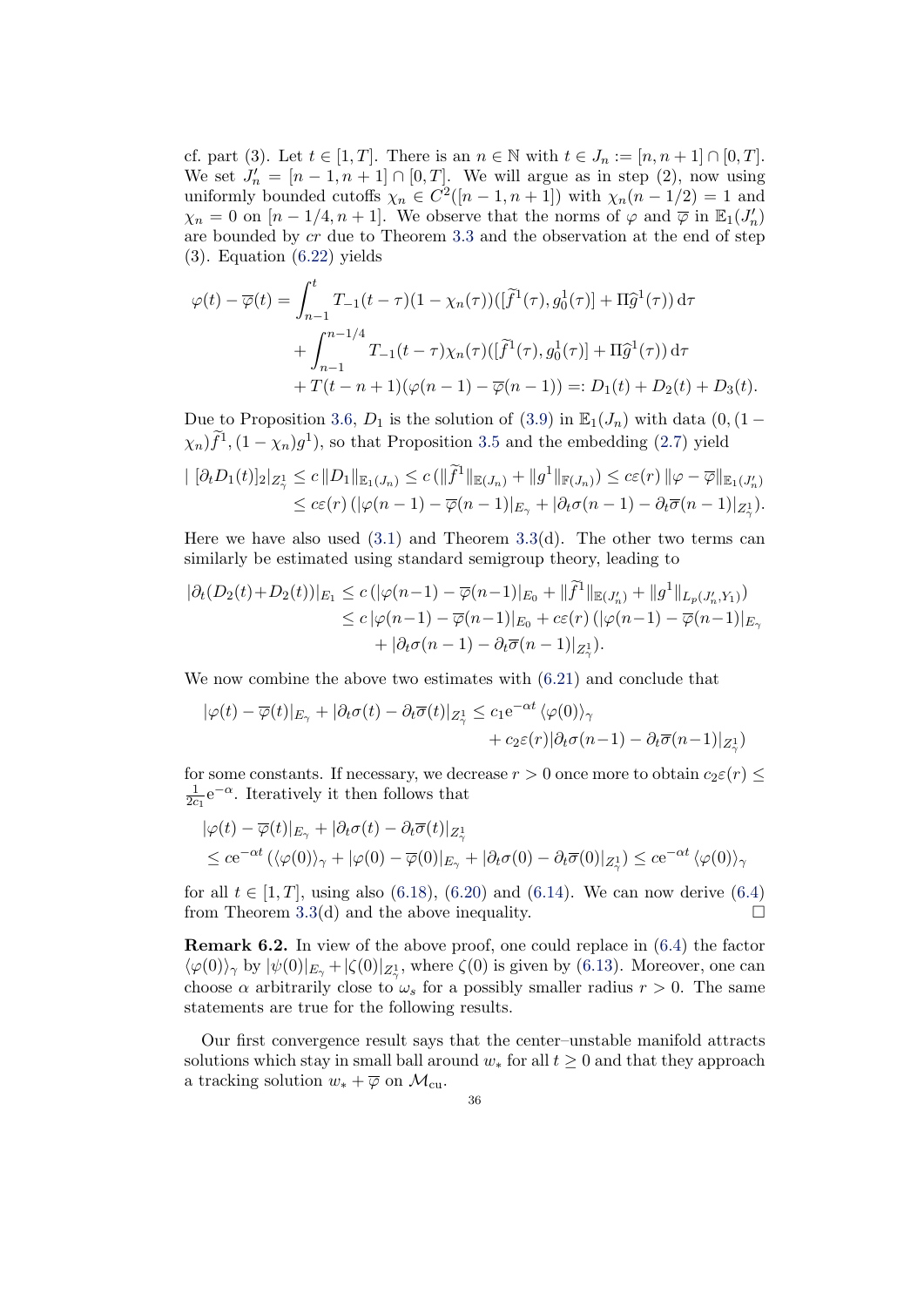<span id="page-36-0"></span>**Theorem 6.3.** Assume that Hypothesis [3.4,](#page-9-0) conditions  $(RR')$  and  $(5.1)$ , and  $\dim P_{\text{cu}}E < \infty$  hold. Then there exist constants  $r > 0$  and  $\alpha \in (\omega_{cu}, \omega_s)$  such that, for every solution  $\varphi = (v, \sigma)$  of  $(3.6)$  on  $\mathbb{R}_+$  with  $\langle \varphi(t) \rangle_{\gamma} < r$  for all  $t \geq 0$ , there is a solution  $\overline{\varphi} = (\overline{v}, \overline{\sigma})$  of [\(3.6\)](#page-8-0) on  $\mathbb{R}_+$  satisfying  $w_* + \overline{\varphi}(t) \in \mathcal{M}_{cu}$  for all  $t \geq 0$  and

<span id="page-36-1"></span>
$$
|\varphi(t) - \overline{\varphi}(t)|_{E_1} + |\partial_t \sigma(t) - \partial_t \overline{\sigma}(t)|_{Z_\gamma} \le c e^{-\alpha t} \langle \varphi(0) \rangle_\gamma \tag{6.23}
$$

for all  $t \geq 1$ . If even [\(3.21\)](#page-13-0) holds, then  $w_* + \overline{\varphi}(t) \in \mathcal{M}_c$  for all  $t \geq 0$ 

*Proof.* We choose  $r > 0$  so small that Lemma [6.1](#page-30-0) can be applied to  $\varphi$ . It gives solutions  $\varphi_n = (v_n, \sigma_n)$  with  $w_* + \varphi_n$  on  $\mathcal{M}_{\text{cu}}$  tracking  $\varphi$  on  $[1, n]$  and satisfying

$$
|P_{\text{cu}}\varphi_n(1)|_E \leq |P_{\text{cu}}\varphi(1)|_E + |P_{\text{cu}}(\varphi_n(1) - \varphi(1))|_E \leq cr
$$

for every  $n \in \mathbb{N}$  with  $n \geq 3$ . There thus exists a subsequence  $n_i \to \infty$  so that  $P_{cu}\varphi_{n_j}(1) \to \xi \in P_{cu}E$  as  $j \to \infty$ . Theorem [5.2\(](#page-25-0)d) and (e) combined with Theorem [3.3](#page-9-1) provide a solution  $\overline{\varphi} = (\overline{v}, \overline{\sigma})$  of [\(3.6\)](#page-8-0) on [-1,3] such that  $P_{cu}\overline{\varphi}(1) = \xi$  and  $w_* + \overline{\varphi}(t) \in \mathcal{M}_{cu}$  for  $t \in [-1, 3]$ , decreasing  $r > 0$  if needed to apply the mentioned theorems. We also obtain  $\langle \overline{\varphi}(t) \rangle_{\gamma} \leq \langle \overline{\varphi}(1) \rangle_{\gamma} \leq c |\xi|_{E} \leq c_1 r$ for all  $t \in [-1,3]$  and some constant  $c_1 > 0$ . We further denote by  $c_2$  the maximum of the embedding constants of  $E_1 \hookrightarrow E_\gamma$  and  $Z_\gamma \hookrightarrow Z_\gamma^1$ , see [\(2.13\)](#page-6-1).

Let T be the supremum of  $t_1 > 1$  such that  $\overline{\varphi}(t)$  exists and satisfies  $\langle \overline{\varphi}(t) \rangle_{\gamma} \leq$  $(2 + c_1 + c_2\overline{c})r$  for  $t \in [0, t_1]$ , where  $\overline{c}$  is given by [\(6.4\)](#page-30-4). We thus have  $T \geq 2$ . If we take a sufficiently small  $r > 0$ , Theorem [5.2\(](#page-25-0)e) shows that  $w_* + \overline{\varphi}(t) \in \mathcal{M}_{\text{cu}}$ for  $t \in [0, T)$ . Moreover, the functions  $P_{cu}\varphi_n$  and  $P_{cu}\overline{\varphi}$  satisfy the ODE [\(5.14\)](#page-26-3). Since  $P_{cu}\varphi_{n_j}(1) \to P_{cu}\overline{\varphi}(1)$ , the functions  $P_{cu}\varphi_{n_j}(t)$  tend to  $P_{cu}\overline{\varphi}(t)$  in E as  $j \to \infty$  for  $t \in [0, T)$ . Theorem [5.2](#page-25-0) then implies that  $\varphi_{n_j}$  converges to  $\overline{\varphi}$  in  $\mathbb{E}_1([t,t+1])$  for all intervals  $[t,t+1] \subset [0,T)$ , and hence  $\varphi_{n_j}(t) \to \overline{\varphi}(t)$  in  $E_\gamma$ and  $\dot{\sigma}_{n_j}(t) \to \partial_t \overline{\sigma}$  in  $Z^1_{\gamma}$ , due [\(2.3\)](#page-4-1) and [\(2.7\)](#page-5-0). Lemma [6.1](#page-30-0) now yields

<span id="page-36-2"></span>
$$
\langle \overline{\varphi}(t) \rangle_{\gamma} \leq \limsup_{j \to \infty} \left( |\varphi_{n_j}(t) - \varphi(t)|_{E_{\gamma}} + |\varphi(t)|_{E_{\gamma}} + |\dot{\sigma}_{n_j}(t) - \dot{\sigma}(t)|_{Z_{\gamma}^1} + |\dot{\sigma}(t)|_{Z_{\gamma}^1} \right) \leq \overline{c}c_2r + r
$$
\n(6.24)

for all  $t \in [0, T)$ . As a result,  $T = \infty$ , and hence  $\overline{\varphi}(t) \in \mathcal{M}_{cu} - w_*$  exists and satisfies  $\langle \overline{\varphi}(t)\rangle_{\gamma} \leq c r$  for all  $t \geq 0$ . In the same way we obtain the analogue of [\(6.23\)](#page-36-1) with  $E_{\gamma}$  and  $Z_{\gamma}^1$  on the left hand side. Estimate (6.23) now follows from Theorem [3.3\(](#page-9-1)d). If  $(3.21)$  holds, Theorem [5.1\(](#page-20-0)g) and  $(6.24)$  imply that also  $w_* + \overline{\varphi}$  belongs to  $\mathcal{M}_{cs}$  (maybe after decreasing  $r > 0$  once more). So the last assertion is a consequence of Corollary [5.3.](#page-28-1)

In the next lemma we show that the tracking solution of Lemma [6.1](#page-30-0) belongs to the center manifold if we have trichotomy and start on  $\mathcal{M}_{cs}$ .

<span id="page-36-3"></span>**Lemma 6.4.** Assume that Hypothesis [3.4,](#page-9-0) condition  $(RR')$ , and  $(3.21)$  hold. Then there exist constants  $r \in (0, r_{cs})$  and  $\alpha \in (\underline{\omega}_c, \omega_s)$  such that, for every solution  $\varphi = (v, \sigma) \in \mathbb{W}_1^*([0, T])$  of [\(3.6\)](#page-8-0) with  $w_* + \varphi(t) \in \mathcal{M}_{cs}$  and  $\langle \varphi(t) \rangle_{\gamma} < r$ for all  $0 \le t \le T$  with some  $T > 1$ , there is a solution  $\overline{\varphi} = (\overline{v}, \overline{\sigma}) \in \mathbb{W}_1^*([0, T])$ of [\(3.6\)](#page-8-0) satisfying  $w_* + \overline{\varphi}(t) \in \mathcal{M}_c$  for all  $t \in [0, T]$ ,  $P_c\overline{\varphi}(T) = P_c\varphi(T)$  and

$$
|\varphi(t) - \overline{\varphi}(t)|_{E_1} + |\partial_t \sigma(t) - \partial_t \overline{\sigma}(t)|_{Z_\gamma} \le c e^{-\alpha t} \langle \varphi(0) \rangle_\gamma \le \overline{c}r
$$
 (6.25)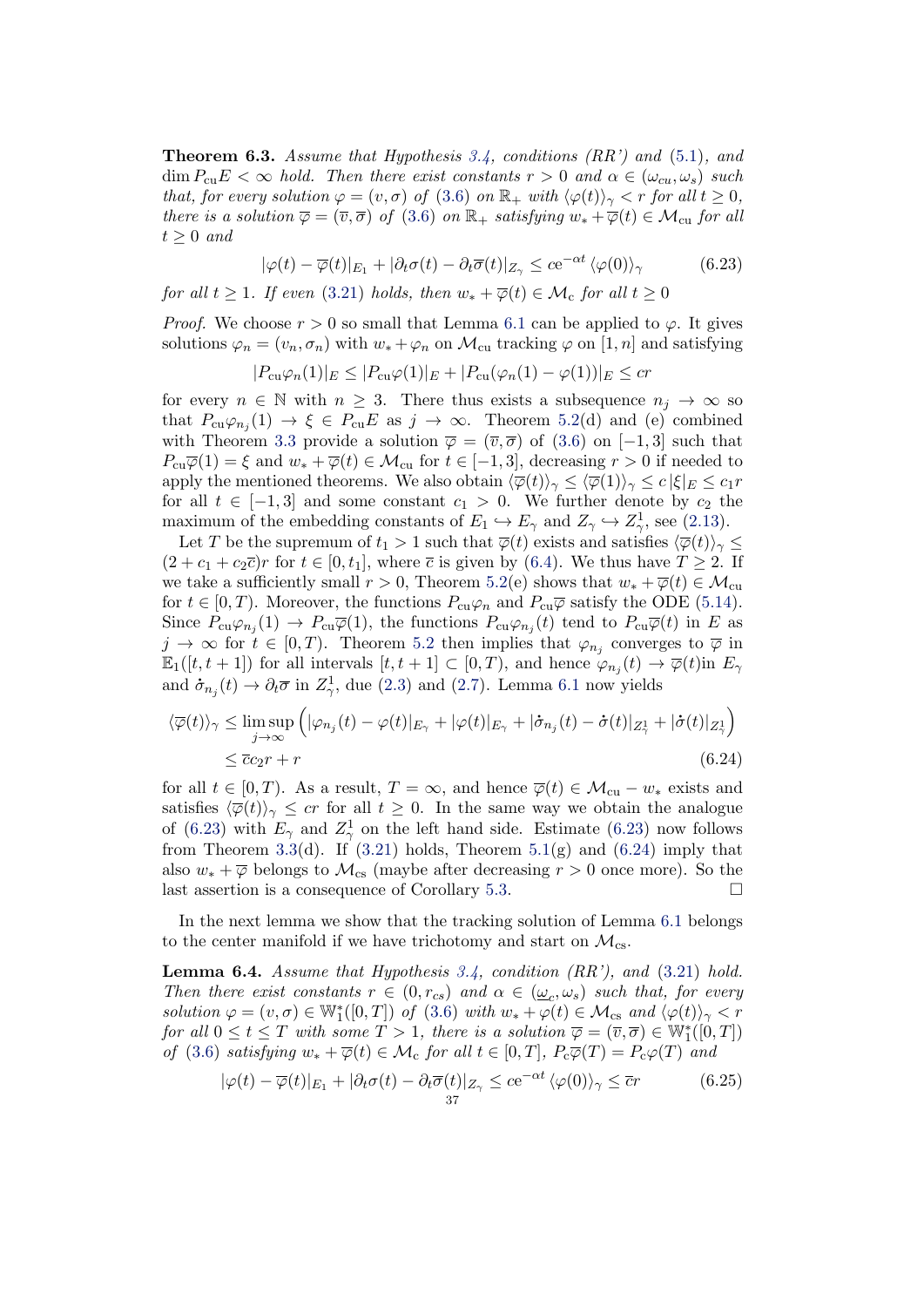for all  $1 \le t \le T$ . Given  $T_0 > 1$ , the constants are uniform for  $T \ge T_0$ .

*Proof.* We assume that  $T \geq 3$ . For a general  $T_0 > 0$  the proof is similar. Formula [\(5.5\)](#page-21-2) in Theorem [5.1](#page-20-0) says that  $\varphi = P_{cs}\varphi + \phi_{cs}(P_{cs}\mathcal{Q}(\varphi))$ . As in the proof of Lemma [6.1](#page-30-0) we define  $\psi = P_s \varphi - \phi_{cu}(P_{cu}\varphi)$ . The estimates [\(6.14\)](#page-32-0) and  $(6.15)$  on  $\psi$  in this proof still hold because the present lemma has stronger assumptions. Since  $|P_c\varphi(T)|_E \leq cr$ , for sufficiently small  $r > 0$  Theorem [4.6](#page-17-0) provides a solution  $\overline{\varphi}$  of [\(3.6\)](#page-8-0) on  $[T-3,T]$  such that  $P_{\rm c}\overline{\varphi}(T)=P_{\rm c}\varphi(T)$  and  $w_*+\overline{\varphi}$  belongs to  $\mathcal{M}_c$ . Moreover,  $|\overline{\varphi}(T)|_{E_1} \leq c |P_c\overline{\varphi}(T)|_E \leq cr$ . Here and below the constants do not depend on  $\varphi$ , T, t, r and the number  $R > 0$  introduced later. Corollary [5.3](#page-28-1) yields that  $\mathcal{M}_c = \mathcal{M}_{cs} \cap \mathcal{M}_{cu}$ , and hence

$$
\overline{\varphi} = P_{\rm c}\overline{\varphi} + \phi_{\rm c}(P_{\rm c}\overline{\varphi}) = P_{\rm cs}\overline{\varphi} + \phi_{\rm cs}(P_{\rm cs}\mathcal{Q}(\overline{\varphi})) = P_{\rm cu}\overline{\varphi} + \phi_{\rm cu}(P_{\rm cu}\overline{\varphi}).
$$

As a result,  $P_s\overline{\varphi} = \phi_{cu}(P_{cu}\overline{\varphi})$  and  $P_u\overline{\varphi} = \phi_{cs}(P_{cs}\mathcal{Q}(\overline{\varphi}))$ . We thus infer

<span id="page-37-0"></span>
$$
\varphi - \overline{\varphi} = \psi + \phi_{cu}(P_{cu}\varphi) - \phi_{cu}(P_{cu}\overline{\varphi}) + P_c(\varphi - \overline{\varphi}) + \phi_{cs}(P_{cs}\mathcal{Q}(\varphi)) - \phi_{cs}(P_{cs}\mathcal{Q}(\overline{\varphi})).
$$
\n(6.26)

We set  $z = P_c(\varphi - \overline{\varphi})$ . Given a small  $R > 0$  to be determined later, let  $t_1 \in [1/2, T)$  be the minimal time such that the solution  $\overline{\varphi}$  of  $(3.6)$  with  $w_* + \overline{\varphi}$ on  $\mathcal{M}_c$  exists and the inequality  $|\overline{\varphi}(t)|_{E_1} \leq R$  holds for all  $t_1 \leq t \leq T$ . As in part (3) of the proof of Lemma [6.1,](#page-30-0) we obtain that  $1/2 \le t_0 \le T - 2$  exists if  $r > 0$  is chosen less than a number  $\overline{r}(R)$ . Theorem [3.3\(](#page-9-1)c) further shows that  $|\varphi(t)|_{E_1} \leq c \langle \varphi(t-1/2) \rangle_{\gamma} \leq cr \leq R$  where we decrease  $r > 0$  if needed.

From Theorems [5.1](#page-20-0) and [5.2](#page-25-0) we know that the maps  $\phi_{cs} : P_{cs} E_\gamma^0 \to P_u X$  and  $\phi_{cu} : P_{cu}E \to P_{s}E_{k}$  (with  $k = 1, \gamma$ ) are Lipschitz with a constant  $\varepsilon(R)$  on balls of radius R in the respective domain spaces. Moreover,  $\mathcal{Q}: E_{\gamma} \to E_{\gamma}$  is locally Lipschitz by Lemma [3.2.](#page-9-2) Equation [\(6.26\)](#page-37-0) thus yields

$$
|\varphi(t)-\overline{\varphi}(t)|_{E_{\gamma}} \leq |\psi(t)|_{E_{\gamma}} + \varepsilon(cR)|\varphi(t)-\overline{\varphi}(t)|_{E_{\gamma}} + |P_{c}z(t)|_{E_{\gamma}}.
$$

Decreasing  $R > 0$  if needed, we infer

<span id="page-37-3"></span><span id="page-37-1"></span>
$$
|\varphi(t) - \overline{\varphi}(t)|_{E_{\gamma}} \le c |\psi(t)|_{E_{\gamma}} + c |z(t)|_{E}
$$
\n(6.27)

for  $t_1 \leq t \leq T$ . Arguing similarly and using Lemma [3.2,](#page-9-2) this estimate then leads to

$$
|\varphi(t) - \overline{\varphi}(t)|_{E_1} \leq |\psi(t)|_{E_1} + c\left( |\varphi(t) - \overline{\varphi}(t)|_E + |\mathcal{Q}(\varphi(t)) - \mathcal{Q}(\overline{\varphi}(t))|_{E_\gamma} + |z(t)|_E \right) \leq c\left( |\psi(t)|_{E_1} + |z(t)|_E \right)
$$
\n(6.28)

for all  $t \in [t_1, T]$ . We now proceed as in Lemma 3.4 of [\[8\]](#page-39-4) starting from (3.27) there and modifying the reasoning as in step (3) of the proof of Lemma [6.1.](#page-30-0) Here we use the estimates [\(6.28\)](#page-37-1), [\(6.15\)](#page-33-0) and [\(6.14\)](#page-32-0), and fix first a small  $R > 0$ and then numbers  $\alpha, \alpha' \in (\underline{\omega}_c, \omega_s)$  with  $\alpha < \alpha'$ . In this way we derive

<span id="page-37-2"></span>
$$
|z(t)|_E \le c e^{-\alpha' t} \|\psi\|_{\mathbb{E}_1^{\sharp}([t,T];\alpha')} \le c \left( |\psi(t)|_{E_\gamma} + |\zeta(t)|_{Z_\gamma^1} \right) \le c r \tag{6.29}
$$

for all  $t \in [t_1, T]$ , where the first constant is uniform for  $t \leq T$  and the others for  $t \leq T - \frac{1}{4}$  $\frac{1}{4}$ . If  $t \in [T - \frac{1}{4}]$  $\frac{1}{4}$ , T, as in part (3) of the proof of Lemma [6.1](#page-30-0) we derive

$$
|z(t)|_E \le c\left(|\psi(t - 1/4)|_{E_\gamma} + |\zeta(t - 1/4)|_{Z_\gamma^1}\right) \le cr
$$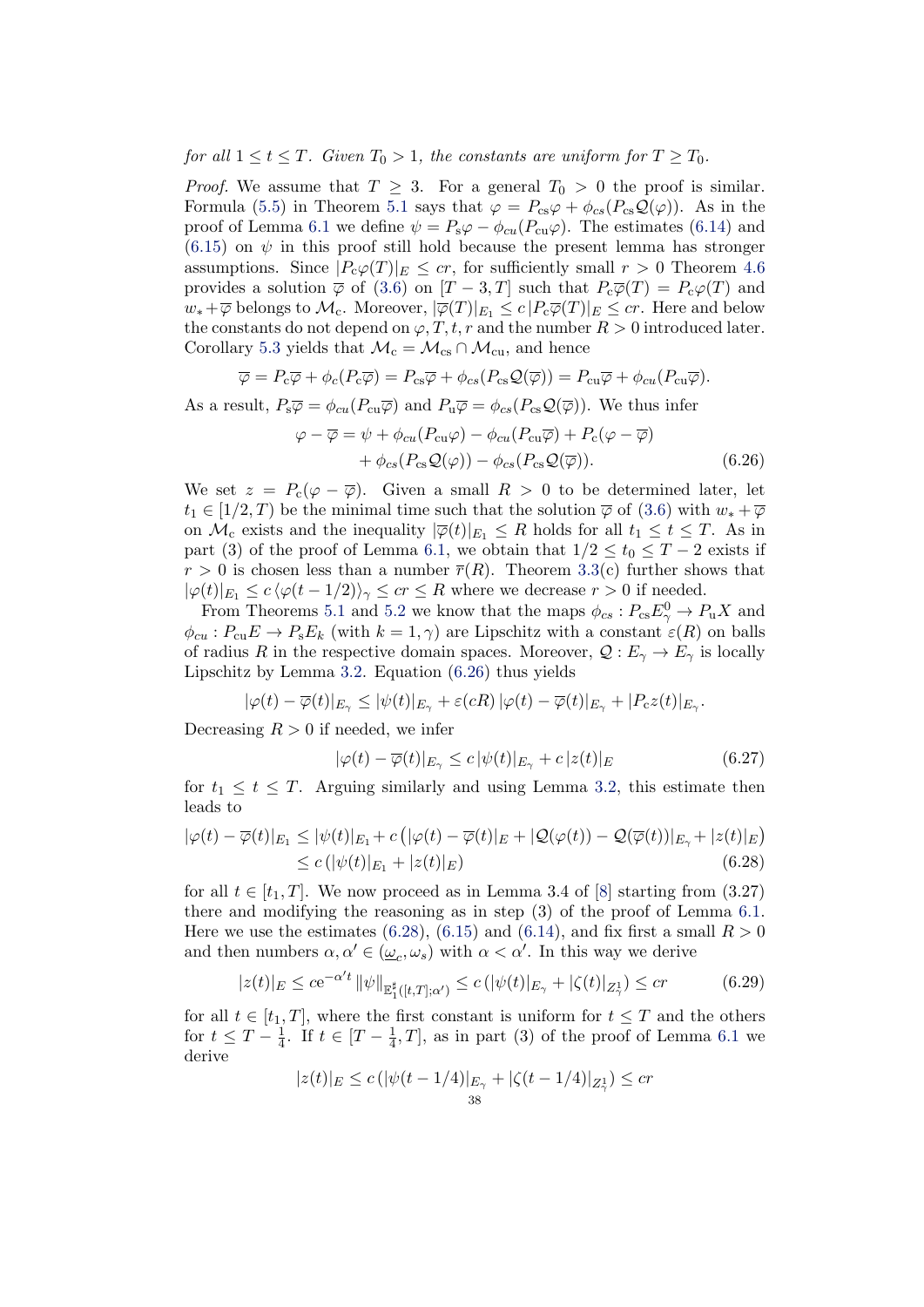with a uniform constant. We observe that  $P_{\rm c}\overline{\varphi} = P_{\rm c}(\varphi - z)$  and hence

$$
\overline{\varphi} = P_{\rm c}\overline{\varphi} + \phi_{\rm c}(P_{\rm c}\overline{\varphi}) = P_{\rm c}(\varphi - z) + \phi_{\rm c}(P_{\rm c}(\varphi - z)).
$$

The above inequalities thus lead to

$$
|\overline{\varphi}(t_1)|_{E_1} \le c\left(|\varphi(t_1)|_E + |z(t_1)|_E\right) \le cr.
$$

We finally conclude that  $|\overline{\varphi}(t_1)|_{E_1} < R$ , possibly after decreasing  $r > 0$  again. As a result,  $t_1 = 1/2$ .

To show the asserted estimate on  $\varphi - \overline{\varphi}$ , we argue as in step (4) of the proof of Lemma [6.1](#page-30-0) using [\(6.29\)](#page-37-2) and [\(6.28\)](#page-37-1). We first obtain

$$
|z(t)|_E \le c e^{-\alpha t} \left( |\psi(0)|_{E_\gamma} + |\zeta(0)|_{Z_\gamma^1} \right)
$$

for  $t \in [1/2, T]$ , see [\(6.20\)](#page-34-2). The norm of  $\psi(t)$  in  $E_{\gamma}$  can be bounded by  $ce^{-\alpha t} (|\psi(0)|_{E_{\gamma}} + |\zeta(0)|_{Z_{\gamma}})$  using the embedding [\(6.2\)](#page-29-1) and the inequality [\(6.15\)](#page-33-0). Estimate [\(6.27\)](#page-37-3) thus implies

$$
|\varphi(t)-\overline{\varphi}(t)|_{E_{\gamma}}\leq c\,\mathrm{e}^{-\alpha t}\,(|\psi(0)|_{E_{\gamma}}+|\zeta(0)|_{Z^1_{\gamma}})
$$

 $t \in [1/2, T]$ . The assertion then follows as in (4) of the proof of Lemma [6.1.](#page-30-0)

By our second convergence theorem, the center manifold locally attracts the center–stable manifold with a tracking solution if the flow on  $\mathcal{M}_c$  is stable, in the sense that for all  $r > 0$  there is a radius  $r_0 > 0$  such that for all  $w_0 \in \mathcal{M}_c$ with  $\langle w_0 - w_* \rangle_{\gamma} \leq r_0$  there is a solution w of [\(1.1\)](#page-1-0) on  $\mathbb{R}_+$  staying on  $\mathcal{M}_c$  such that  $\langle w(t) - w_* \rangle_{\gamma} \leq r$  holds for all  $t \geq 0$ . In particular,  $w_*$  is asymptotically stable for the full equation, if  $\sigma_u = \emptyset$  and the flow on  $\mathcal{M}_c$  is stable.

<span id="page-38-0"></span>**Theorem 6.5.** Assume that Hypothesis [3.4,](#page-9-0) conditions  $(RR')$  and  $(3.21)$ , and  $\dim P_{\rm c}E < \infty$  hold. Suppose that  $w_*$  is stable for the flow on  $\mathcal{M}_{\rm c}$ . Then there exist constants  $r > r_0 > 0$  and  $\alpha \in (\underline{\omega}_c, \omega_s)$  such that for  $w_* + \varphi(0) \in \mathcal{M}_{cs}$ with  $\langle \varphi(0)\rangle_{\gamma} \leq r_0$ , the solution  $w_* + \varphi(t) \in \mathcal{M}_{\text{cs}}$  exists and satisfies  $\langle \varphi(t)\rangle_{\gamma} < r$ for all  $t \geq 0$  and there exists a solution  $\overline{\varphi} = (\overline{v}, \overline{\sigma})$  of  $(3.6)$  on  $\mathbb{R}_+$  such that  $w_* + \overline{\varphi}(t) \in \mathcal{M}_c$  for all  $t \geq 0$  and

$$
|\varphi(t) - \overline{\varphi}(t)|_{E_1} + |\partial_t \sigma(t) - \partial_t \overline{\sigma}(t)|_{Z_\gamma} \le c e^{-\alpha t} \langle \varphi(0) \rangle_\gamma \tag{6.30}
$$

for all  $t \geq 1$ . If also  $\sigma_u = \emptyset$ , then  $w_*$  is stable for the full flow on M.

*Proof.* Let  $r > 0$  and  $\alpha \in (\underline{\omega}_c, \omega_s)$  be the numbers determined by Lemma [6.4.](#page-36-3) Take  $r_0 \in (0, r)$  to be fixed later. Consider a function  $\varphi_0$  satisfying  $w_* + \varphi_0 \in$  $\mathcal{M}_{cs}$  and  $\langle \varphi_0 \rangle_{\gamma} \leq r_0$ . We have the solution  $\varphi$  of [\(3.6\)](#page-8-0) with  $\varphi(0) = \varphi_0$  and denote by T the supremum of all  $t > 0$  such that  $\varphi(t)$  exists and satisfies  $\langle \varphi(\tau) \rangle_{\gamma} < r$ for all  $0 \leq \tau \leq t$ . If  $r_0$  is small enough, we have  $T > 1$  due to Theorem [3.3.](#page-9-1) Suppose that T is finite. We then obtain  $\langle \varphi(T) \rangle_{\gamma} = r$ . Lemma [6.4](#page-36-3) provides a solution  $\varphi_T$  of [\(3.6\)](#page-8-0) on [0, T] such that  $P_c\varphi_T(T) = P_c\varphi(T)$ ,  $w_* + \varphi_T(t) \in \mathcal{M}_c$ for  $0 \le t \le T$ , and

<span id="page-38-2"></span>
$$
|\varphi(t) - \varphi_T(t)|_{E_1} + |\partial_t \sigma(t) - \partial_t \sigma_T(t)|_{Z_\gamma} \le c e^{-\alpha t} \langle \varphi(0) \rangle_\gamma \le c r_0,
$$
(6.31)

for  $t \in [1, T]$ , where  $\varphi = (v, \sigma)$  and  $\varphi_T = (v_T, \sigma_T)$ . Here and below, c does not depend on  $T$  and  $r_0$ . The above estimate and Theorem [3.3](#page-9-1) imply

<span id="page-38-1"></span>
$$
\langle \varphi_T(1) \rangle_{E_\gamma} \leq |\varphi_T(1) - \varphi(1)|_{E_\gamma} + |\dot{\sigma}_T(1) - \dot{\sigma}(1)|_{Z_\gamma^1} + \langle \varphi(1) \rangle_{\gamma} \leq c r_0. \tag{6.32}
$$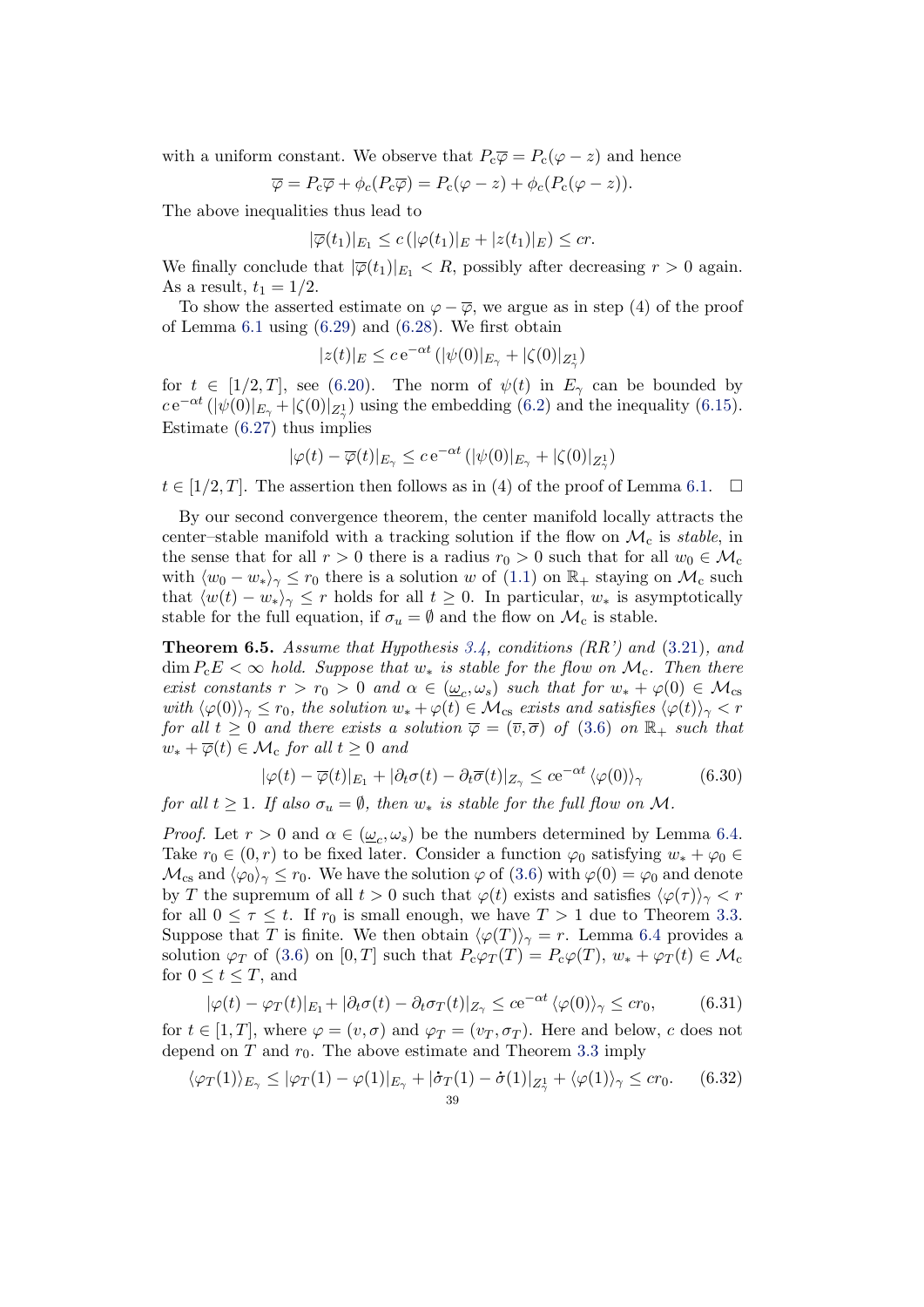Since  $w_*$  is stable for the flow on  $\mathcal{M}_c$ , we can now choose  $r_0 > 0$  such that  $\langle \varphi_T(T) \rangle_{E_\gamma} \leq r/2$ . We then deduce

$$
\langle \varphi(T) \rangle_{\gamma} \leq |\varphi_T(T) - \varphi(T)|_{E_{\gamma}} + |\dot{\sigma}_T(T) - \dot{\sigma}(T)|_{Z_{\gamma}^1} + \langle \varphi_T(T) \rangle_{E_{\gamma}} \leq cr_0 + r/2 < r,
$$

possibly after decreasing  $r_0 > 0$  once more. This strict inequality contradicts  $\langle \varphi(T) \rangle_{\gamma} = r$ , and hence  $T = \infty$ . Theorem [5.4](#page-21-1) shows that  $w_* + \varphi$  belongs to  $\mathcal{M}_{cs}$ . As a consequence, [\(6.32\)](#page-38-1) holds for all  $T > 1$ . Since  $P_{c}E$  is finite dimensional, there exists a sequence  $T_n \to \infty$  such that  $P_c \varphi_{T_n}(1)$  converge to some  $\xi \in P_c E$ with  $|\xi|_E \leq cr_0$ , as  $n \to \infty$ . If  $r_0 > 0$  is small enough, Theorem [4.6](#page-17-0) yields a solution  $\overline{\varphi}$  of [\(3.6\)](#page-8-0) on some time interval  $[0, t_1)$  such that  $P_c\overline{\varphi}(1) = \xi$ , and hence  $w_* + \overline{\varphi}$  is contained in  $\mathcal{M}_c$  and  $\langle \overline{\varphi}(1) \rangle_{\gamma} \leq c |\xi|_0 \leq c r_0$ . The stability of  $w_*$  on  $\mathcal{M}_c$  thus implies that  $\overline{\varphi}(t)$  exists and  $\langle \overline{\varphi}(t)\rangle_{\gamma} \leq r$  for all  $t \geq 0$ , possibly after decreasing  $r_0 > 0$ . As in the proof of Theorem [6.3,](#page-36-0) we finally deduce the asserted convergence from [\(6.31\)](#page-38-2).

If  $\sigma_u = \emptyset$ , then  $\mathcal{M}_{cu} = \mathcal{M}_c$  and  $w_*$  is locally attractive. The stability of  $w_*$ now follows easily from  $\varphi = \varphi - \overline{\varphi} + \overline{\varphi}$  and the stability on  $\mathcal{M}_c$ .

<span id="page-39-3"></span>Example 6.6. We continue Example [5.4](#page-28-0) on the Stefan problem with surface tension. If  $\sigma|D| \neq l |\Sigma| r^2$  we obtain a center manifold consisting of equilibria only, and the induced flow is of course stable. The condition (RR') follows from Example 2.4 in [\[20\]](#page-40-1) and in particular from the formula for the term  $\mathcal{R}^0(\rho, \partial_t \rho)$ given there. As a result, the center manifold attracts all solution starting near the given equilibrium if  $\sigma|D| < l |\Sigma| r^2$  and it attracts the center-stable manifold if  $\sigma|D| > l |\Sigma| r^2$ . In the latter case the given equilibrium is unstable by Theorem [5.1\(](#page-20-0)b). The solutions converge to an equlibrium. For a similar prob-lem in Theorem 5.2 of [\[17\]](#page-40-0) the stability for  $\sigma|D| < l |\Sigma| r^2$  and instability for  $\sigma|D| > l |\Sigma| r^2$  have been shown for different methods, but not the attraction the center-stable manifold if  $\sigma|D| > l |\Sigma| r^2$ . (The stable or center-stable manifolds w not considerd in [\[17\]](#page-40-0).) In Theorem 5.3 of this paper also global results have been shown for this specific equation using Lyapunov functions.  $\Diamond$ 

#### **REFERENCES**

- <span id="page-39-6"></span>[1] H. Amann, Dynamic theory of quasilinear parabolic systems. III. Global existence. Math. Z. 202 (1989), 219–250.
- <span id="page-39-7"></span>[2] H. Amann, Dynamic theory of quasilinear parabolic equations. II. Reaction–diffusion systems. Differential Integral Equations 3 (1990), 13–75.
- <span id="page-39-1"></span>[3] P. Bates and C. Jones, Invariant manifolds for semilinear partial differential equations. In: U. Kirchgraber and H.-O. Walther (Eds.), 'Dynamics Reported. A Series in Dynamical Systems and their Applications 2,' Wiley, Chichester, 1989, pp. 1–38.
- <span id="page-39-8"></span>[4] R. Denk, M. Hieber and J. Prüss, *Optimal*  $L_p - L_q$  estimates for parabolic boundary value problems with inhomogeneous data. Math. Z., 257 (2007), 193–224.
- <span id="page-39-5"></span>[5] R. Denk, J. Prüss and R. Zacher, *Maximal L<sub>p</sub>-regularity of parabolic problems with bound*ary dynamics of relaxation type. J. Funct. Anal. 255 (2008), 3149–3187.
- <span id="page-39-2"></span>[6] J. Escher and G. Simonett, A center manifold analysis for the Mullins-Sekerka model. J. Differential Equations 143 (1998), 267–292.
- <span id="page-39-0"></span>[7] J. Escher, J. Prüss and G. Simonett, Analytic solutions for a Stefan problem with Gibbs-Thomson correction. J. Reine Angew. Math. 563 (2003), 1–52.
- <span id="page-39-4"></span>[8] R. Johnson, Y. Latushkin and R. Schnaubelt, Reduction principle and asymptotic phase for center manifolds of parabolic systems with nonlinear boundary conditions. Submitted.